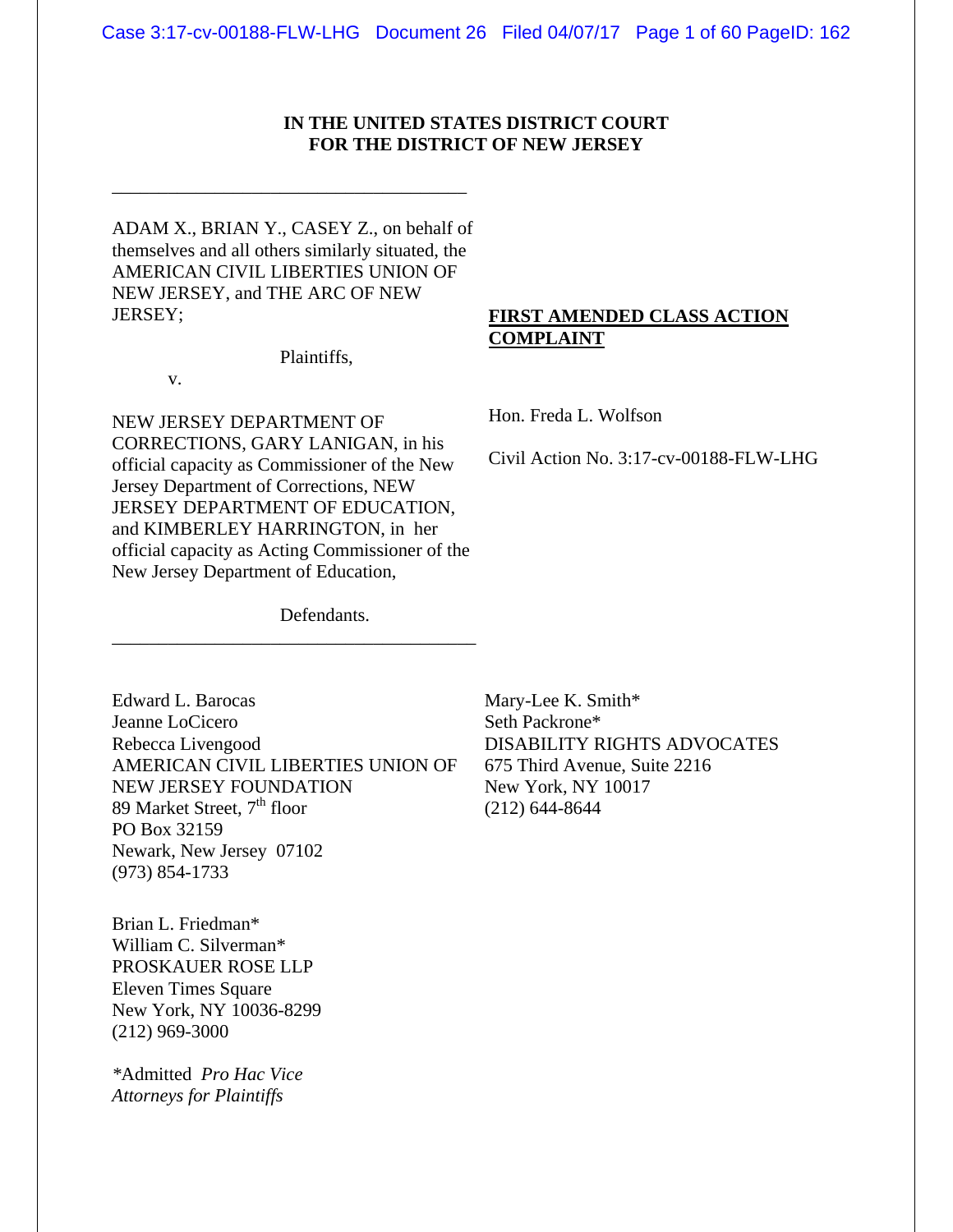Plaintiff Adam X. is a resident of Union County, New Jersey, and is currently incarcerated by Defendant New Jersey Department of Corrections ("NJDOC"). Plaintiff Brian Y. is a resident of Essex County, New Jersey, and is currently incarcerated by Defendant NJDOC. Plaintiff Casey Z. is a resident of Essex County, New Jersey, and is currently incarcerated by Defendant NJDOC. All Plaintiffs may be contacted through their counsel, whose addresses are noted in this Complaint. Defendant NJDOC and Defendant Gary Lanigan have the address of Whittlesey Road, P.O. Box 863, Trenton, NJ 08625. Defendant New Jersey Department of Education ("NJDOE") and Defendant Kimberley Harrington have the address of 100 River View Plaza, P.O. Box 500, Trenton, NJ 08625.

Plaintiffs Adam X., Brian Y., and Casey  $Z_{n}$ , individually and on behalf of all others similarly situated, the American Civil Liberties Union of New Jersey ("ACLU-NJ"), and The Arc of New Jersey (collectively, "Plaintiffs"), by and through their counsel, American Civil Liberties Union of New Jersey Foundation, Disability Rights Advocates, and Proskauer Rose LLP, bring this Complaint against NJDOC and Gary Lanigan, in his official capacity as Commissioner of the New Jersey Department of Corrections (collectively "NJDOC Defendants"), and NJDOE and Kimberley Harrington, in her official capacity as Acting Commissioner of the New Jersey Department of Education (collectively "NJDOE Defendants").

## **INTRODUCTION**

1. This civil rights lawsuit challenges Defendants' systemic failure to provide appropriate and equal education to high school students with disabilities who are incarcerated in

 $\overline{a}$ 

 $<sup>1</sup>$  Plaintiffs filed a motion to proceed under pseudonym, and at the time of this filing, were</sup> developing a confidentiality agreement with Defendants. As discussed in the brief supporting that motion, this case involves sensitive medical and educational information about the named plaintiffs and there is no particular public interest in the Plaintiffs' identities, all factors that weigh heavily in favor of anonymity.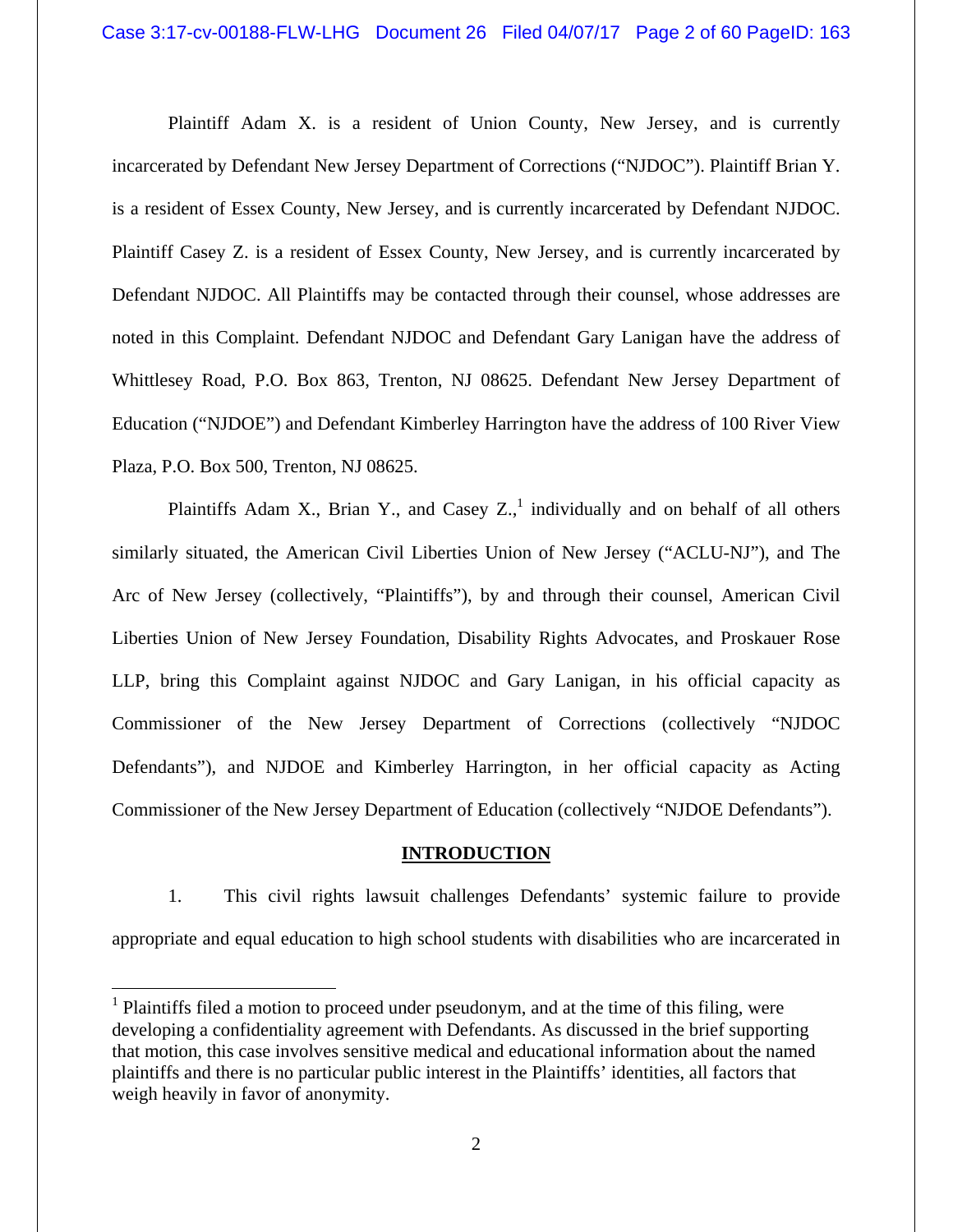adult prisons owned, operated, and/or controlled by NJDOC Defendants.

2. The law is clear: Students with disabilities age twenty-one and younger<sup>2</sup> are entitled to special education and related services and to equal educational access though incarcerated in adult prisons. Defendants are obligated to provide and monitor the provision of this education.

3. Under the Individuals with Disabilities Education Act, 20 U.S.C. § 1400 *et seq.* ("IDEA"); Section 504 of the Rehabilitation Act of 1973, 29 U.S.C. § 794 ("Section 504"); and the New Jersey Civil Rights Act N.J.S.A. 10:6-1 *et seq.* ("NJCRA"), students with disabilities age twenty-one and younger who are held in adult correctional facilities are entitled to receive a free appropriate public education ("FAPE"), which includes special education and related services.

4. Defendants' legal obligations to students with disabilities do not stop with FAPE. In addition to IDEA and Section 504's FAPE requirements, students with disabilities are entitled to equal access<sup>3</sup> to education under Title II of the Americans with Disabilities Act, 42 U.S.C.  $\S$ 12101 *et seq.* ("ADA"), Section 504, and the New Jersey Law Against Discrimination ("NJLAD"), N.J.S.A. § 10:5-1, *et seq*. Under these legal mandates, students with disabilities cannot be denied the benefits of, or excluded from, participation in Defendants' educational

 $\overline{a}$ 

 $2$  Under New Jersey state law, students incarcerated in adult facilities are entitled to special education and related services until "the attainment of the  $21<sup>st</sup>$  birthday by June 30 of that school year. Students with disabilities attaining age 21 during the school year shall continue to be provided services for the balance of that school year." N.J.A.C. 6A:14-1.3.

<sup>3</sup> Equal access refers to the access guaranteed under the Americans with Disabilities Act ("ADA") and Section 504 of the Rehabilitation Act of 1973 ("Section 504"), as described in 28 C.F.R. § 35.130(b)(1) and the New Jersey Law Against Discrimination ("NJLAD"), N.J.S.A. § 10:5-1. Such access can be achieved through, among other things, reasonable modifications to policies, practices, and procedures; changes in methods of administration; revisions to eligibility criteria; and ensuring services are offered in the most integrated setting.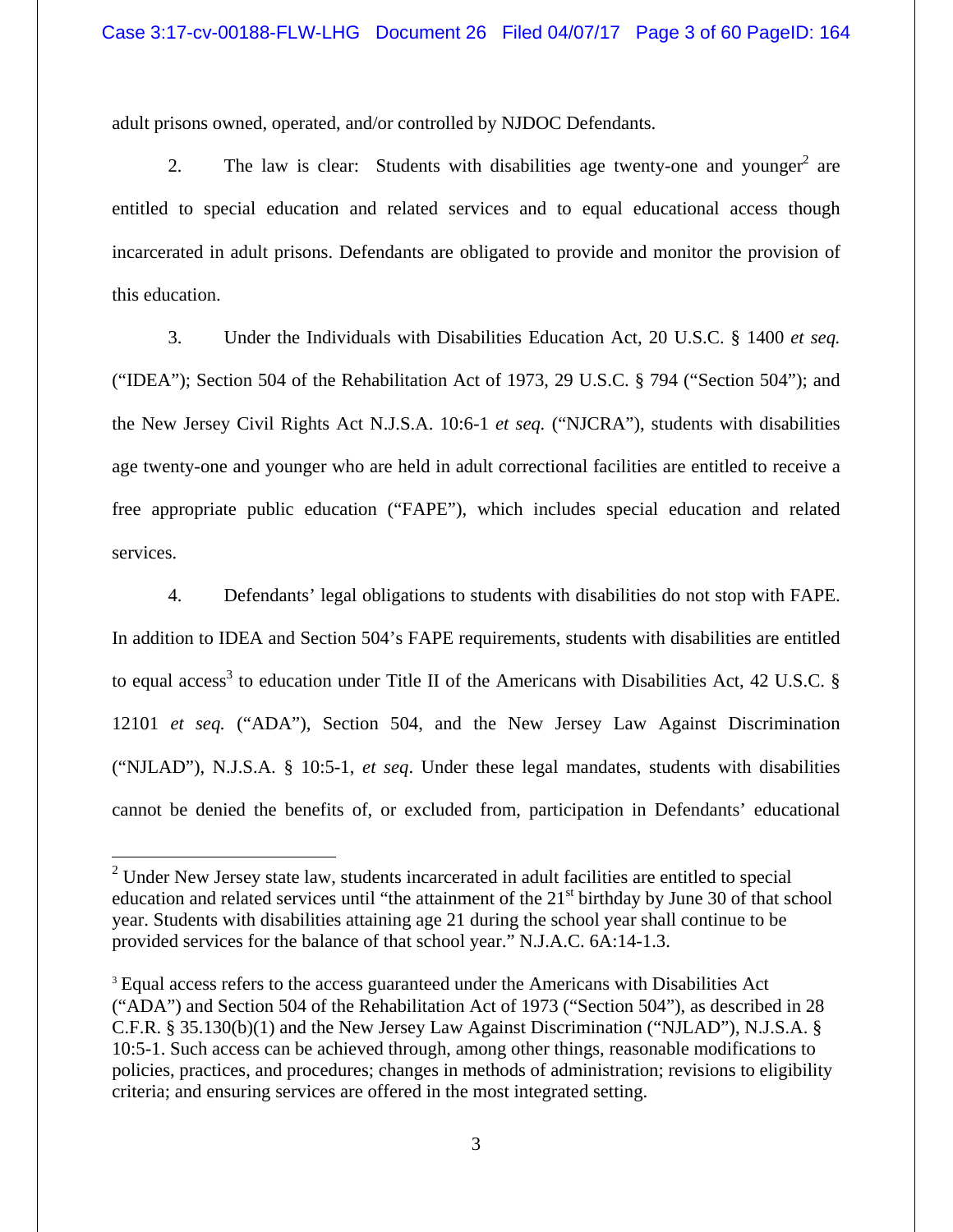services.

 $\overline{a}$ 

5. Despite their legal obligations, NJDOC Defendants systemically fail throughout NJDOC's thirteen adult prisons to provide special education or related services and equal educational access for students with disabilities. As a result, these students are denied a free appropriate public education. NJDOC Defendants also fail to provide students with disabilities, because of their disabilities, the opportunity to equally and effectively participate in and benefit from the educational services and programs offered and overseen by NJDOC Defendants in NJDOC facilities.

6. NJDOC Defendants' failures are particularly egregious in the context of administrative segregation.<sup>4</sup> When NJDOC Defendants lock young people in administrative segregation, they deny them special education services as required by IDEA and Section 504 and equal access to education as required by the ADA and Section 504. Instead of receiving education in a classroom, young people in administrative segregation, if they receive any education at all, are provided with worksheets either in their cells or in a cage while an instructor watches from outside.

7. NJDOC Defendants' administrative segregation policies and practices have a disproportionate burden on the named plaintiffs and the class they represent, as young people are routinely sent to administrative segregation regardless of their disabilities—ignoring disability-

<sup>&</sup>lt;sup>4</sup> The term "administrative segregation" refers to a practice commonly described as "solitary confinement." Inmates in administrative segregation are only provided with five hours of recreation a week, *see* N.J.A.C. 10A:5-3.13, and three opportunities a week to shave and shower. *See* N.J.A.C. 10A:5-3.6. The NJDOC regulations do not provide for regular face-to-face contact, unobstructed by cells, with medical professionals or other NJDOC staff outside of the aforementioned provisions. Effectively, individuals are deprived of equal human contact for the vast majority of their time while held in administrative segregation, leading to serious mental health risks. Plaintiffs use "lock-up" to refer to conditions similar to administrative segregation in facilities that do not have a designated administrative segregation unit and/or that may use practices identical to administrative segregation for periods of less than two weeks.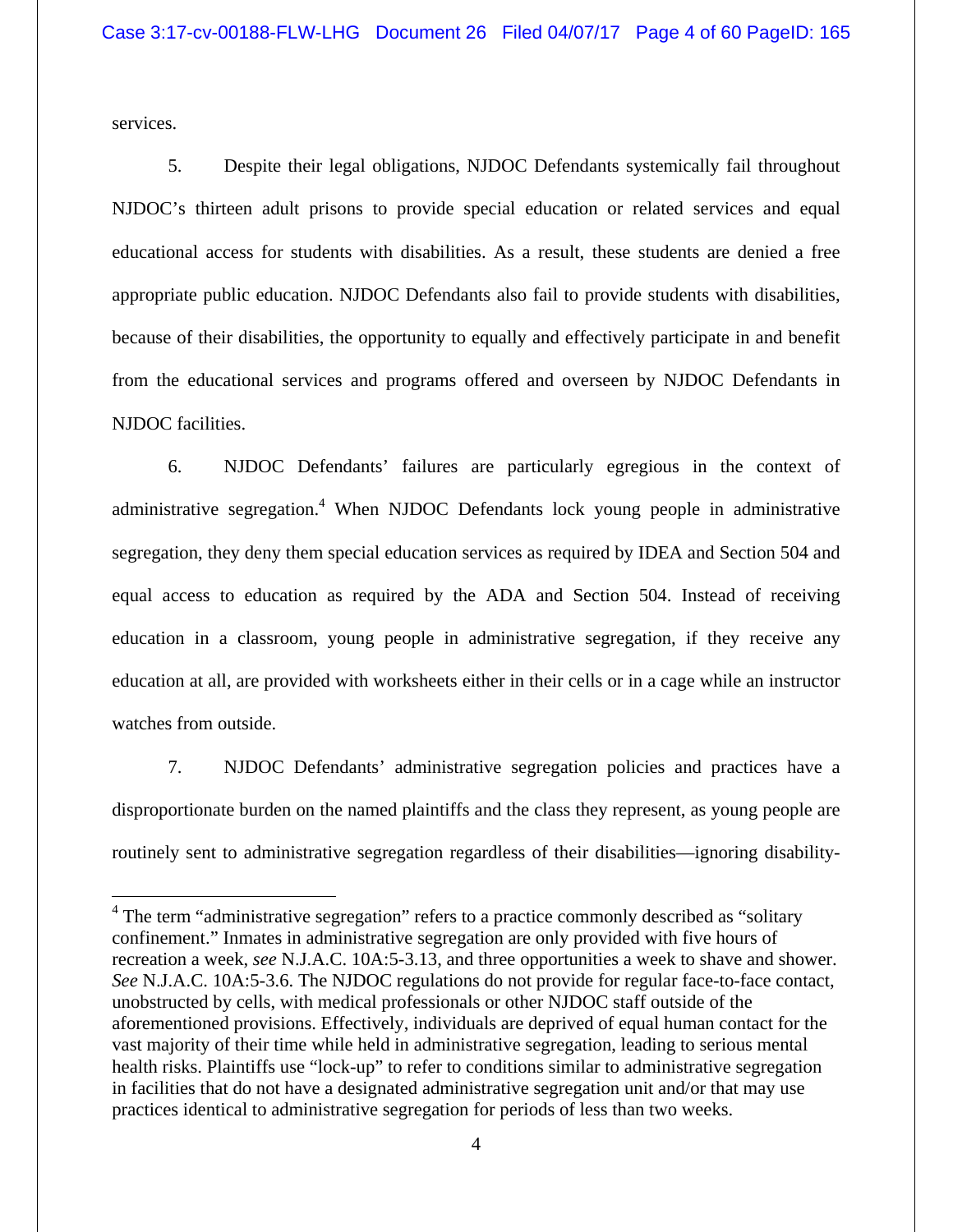## Case 3:17-cv-00188-FLW-LHG Document 26 Filed 04/07/17 Page 5 of 60 PageID: 166

related behavior and the disability-specific consequences of such segregation. It is widely accepted that administrative segregation exacerbates the kinds of disabilities Plaintiffs have.<sup>5</sup> Administrative segregation also results in students falling further behind in their education. Defendants have no procedures for bringing students up to speed on their schoolwork after they are released from administrative segregation, making it difficult for them to benefit from their education and attain high school diplomas. In fact, falling behind in schoolwork and thus, high school credits, wastes valuable time since students with disabilities are only entitled to special education and related services through the school year of their twenty-first birthday.

8. NJDOE Defendants are complicit in this discrimination, neglecting their obligations to provide guidance regarding, to administer federal funding for, and to monitor and ensure the provision of special education and related services in compliance with applicable federal and state law.

9. As described herein, the named plaintiffs entered NJDOC custody as teenagers, some with histories of receiving IDEA special education services and some qualifying for protection under the ADA and Section 504. NJDOC Defendants have failed to provide, and NJDOE Defendants have failed to ensure the named plaintiffs receive, services and education as required by these statutes.

10. By failing to provide appropriate special education and related services, and equal access to education, Defendants deny Plaintiffs, ACLU-NJ members, and the people that The

 $\overline{a}$ 

<sup>&</sup>lt;sup>5</sup> Experts agree that locking young people with mental disabilities (such as ADHD, mood/personality disorders, and cognitive impairments) in administrative segregation worsens symptoms of their disabilities and does not serve as a deterrent for disability-related behavior. In addition to the direct harm administrative segregation causes, these effects also make placement in administrative segregation in the future more likely. *See, e.g.*, Stuart Grassian, *Psychiatric Effects of Solitary Confinement*, 22 WASH. U. J. L. & POL'Y 325 (2006); Craig Haney, *Mental Health issues in Long-Term Solitary and "Supermax" Confinement*, 49 CRIME & DELINQUENCY 124 (January 2003).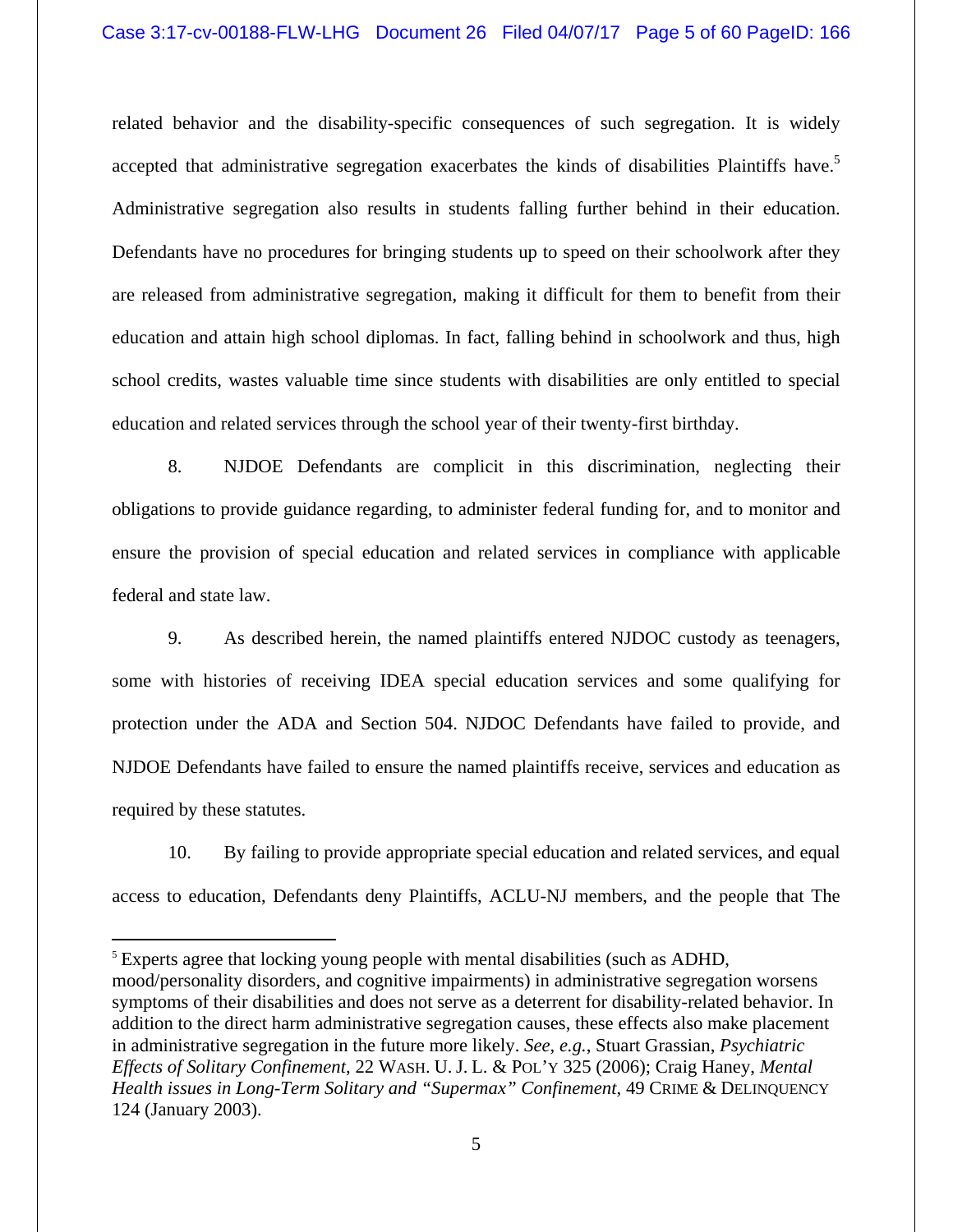Arc of NJ serves their rights in violation of IDEA, ADA, Section 504, NJCRA, and NJLAD. These violations of detained students' civil rights and illegal deprivations of educational services at NJDOC facilities are rampant and widespread, yet Defendants have allowed these violations to persist.

11. Plaintiffs seek declaratory and injunctive relief on behalf of themselves and a class of similarly situated students ("Plaintiff Class") in the form of an order finding Defendants out of compliance with relevant laws and directing Defendants to comply with all relevant laws by providing a free appropriate public education and equal access to education for all students with disabilities in the custody of NJDOC. Such compliance requires Defendants to (1) abide by the substantive and procedural requirements of IDEA and Section 504 which include, *inter alia*, identifying and evaluating all students with disabilities under eighteen years of age in NJDOC custody, developing and implementing individual education programs ("IEPs") for eligible students, ensuring procedural protections for students with disabilities who face disciplinary measures, and providing FAPE regardless of discipline (including when students with disabilities are in administrative segregation); and (2) follow the non-discriminatory mandates of the ADA and Section 504 which include ensuring equal access to education and ensuring that students with disabilities are not disproportionately burdened by administrative segregation through, *inter alia*, making reasonable modifications, changing methods of administration, revising eligibility criteria, and providing an integrated setting. Plaintiffs also seek an award of reasonable attorneys' fees and costs under applicable law and request any other relief the Court deems appropriate.

12. Plaintiffs have suffered and continue to suffer irreparable harm as a result of Defendants' ongoing refusal to meet the needs of students with disabilities in NJDOC facilities,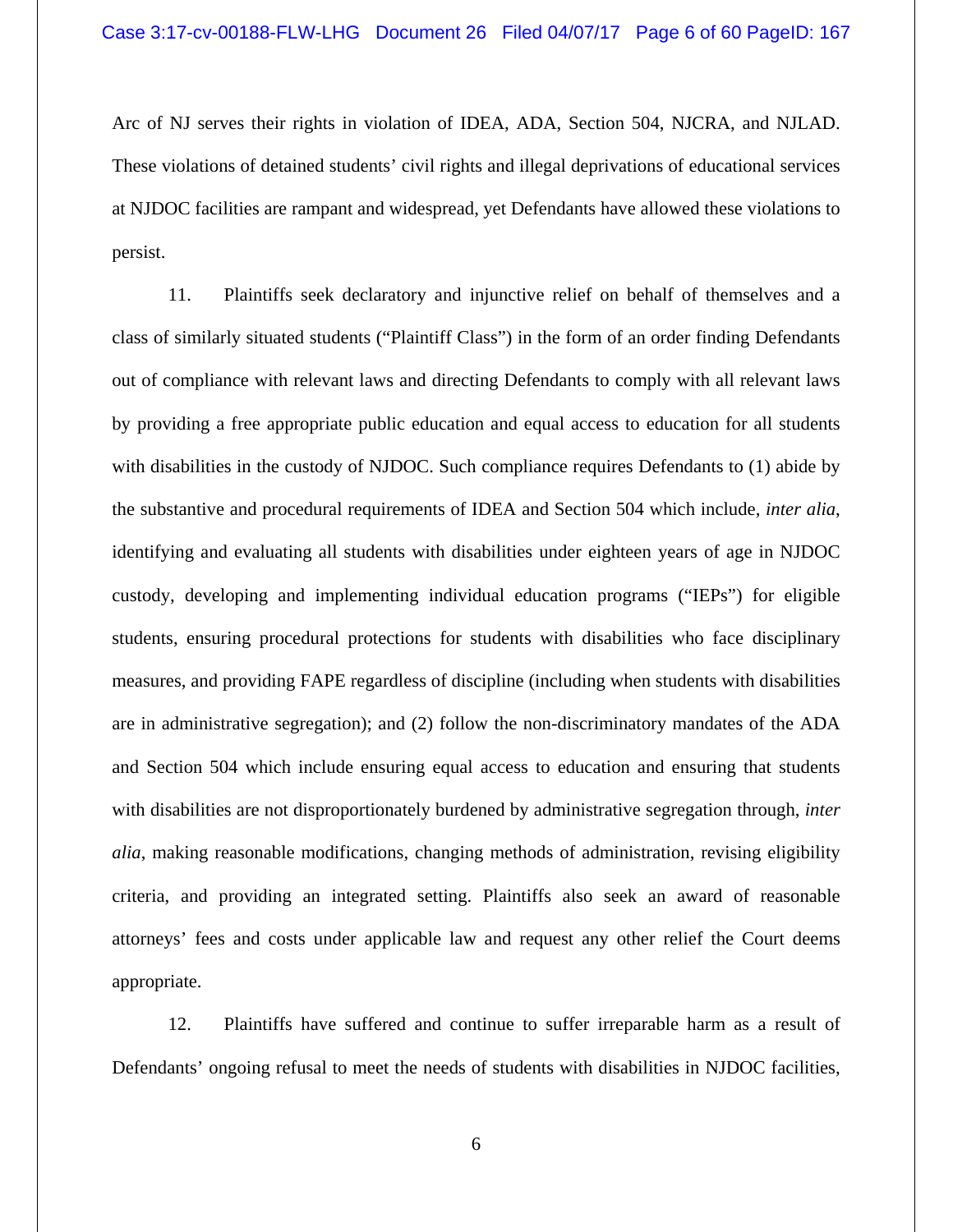and will continue to suffer further irreparable harm unless and until the Court grants declaratory and injunctive relief against Defendants to remedy the ongoing illegal treatment of and discrimination against students with disabilities at NJDOC facilities, and to ensure that the rights of students with disabilities are not violated.

# **JURISDICTION AND VENUE**

13. Plaintiffs bring claims under the Individuals with Disabilities Education Act, 20 U.S.C. § 1400 *et seq*.; Title II of the Americans with Disabilities Act, 42 U.S.C. § 12101 *et seq.*; Section 504 of the Rehabilitation Act, 29 U.S.C. § 794; the New Jersey Civil Rights Act, N.J.S.A. 10:6-1 *et seq.*; and the New Jersey Law Against Discrimination, N.J.S.A. 10:5-1 *et seq*.

14. This Court has jurisdiction over the action pursuant to 28 U.S.C. §§ 1331, 1343(a)(3), and 1343(a)(4) as this is a civil action arising under the laws of the United States. This Court has jurisdiction over the supplemental claims arising under New Jersey state law pursuant to 28 U.S.C. § 1367(a).

15. Venue is proper for the United States District Court for the District of New Jersey pursuant to 28 U.S.C § 1391 (a), (b), and (c) because the claims arose in this district and the parties reside in this district.

#### **PARTIES**

16. Plaintiff Adam X. is a twenty-year-old citizen of the United States, currently incarcerated at Garden State Youth Correctional Facility ("Garden State").

17. Adam X. has been detained in NJDOC facilities since August of 2015, when he was eighteen.

18. Adam X. has been diagnosed under an IDEA disability category that his IEP describes as "emotionally disturbed." Adam X. also has been diagnosed with attention deficit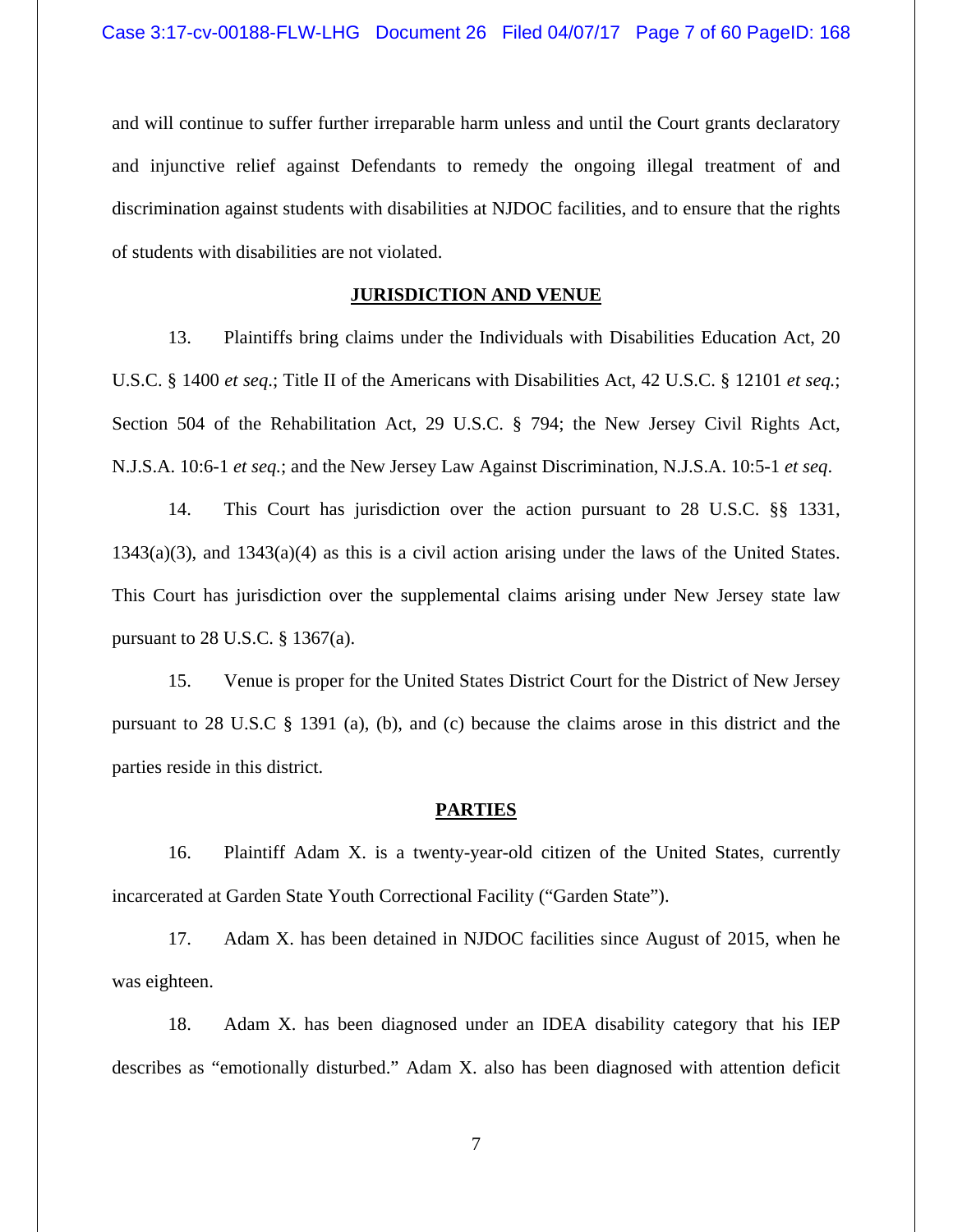hyperactivity disorder ("ADHD"). These impairments substantially limit one or more of his major life activities, making him an individual with a disability. He is currently incarcerated at Garden State and so NJDOC Defendants are responsible for providing educational services to him.

19. Plaintiff Brian Y. is a nineteen-year-old citizen of the United States, currently incarcerated at Garden State.

20. Brian Y. has been detained in NJDOC facilities since August of 2013, when he was under the age of eighteen.

21. Brian Y. has been diagnosed with oppositional defiant disorder, impulse control disorder, ADHD, and adjustment disorder. These impairments substantially limit one or more of his major life activities, making him an individual with a disability. He is currently incarcerated at Garden State and so NJDOC Defendants are responsible for providing educational services to him.

22. Plaintiff Casey Z. is a twenty-one-year-old citizen of the United States, currently incarcerated at New Jersey State Prison ("NJSP").

23. Casey Z. has been detained in NJDOC facilities since July of 2015, when he was nineteen.

24. Casey Z. has been diagnosed with a specific learning disability, ADHD, an adjustment disorder, a conduct disorder, and has a history of exposure to lead at elevated levels. These impairments substantially limit one or more of his major life activities, making him an individual with a disability. He is currently incarcerated at NJSP and so NJDOC Defendants are responsible for providing educational services to him.

25. Organizational plaintiff American Civil Liberties Union of New Jersey is a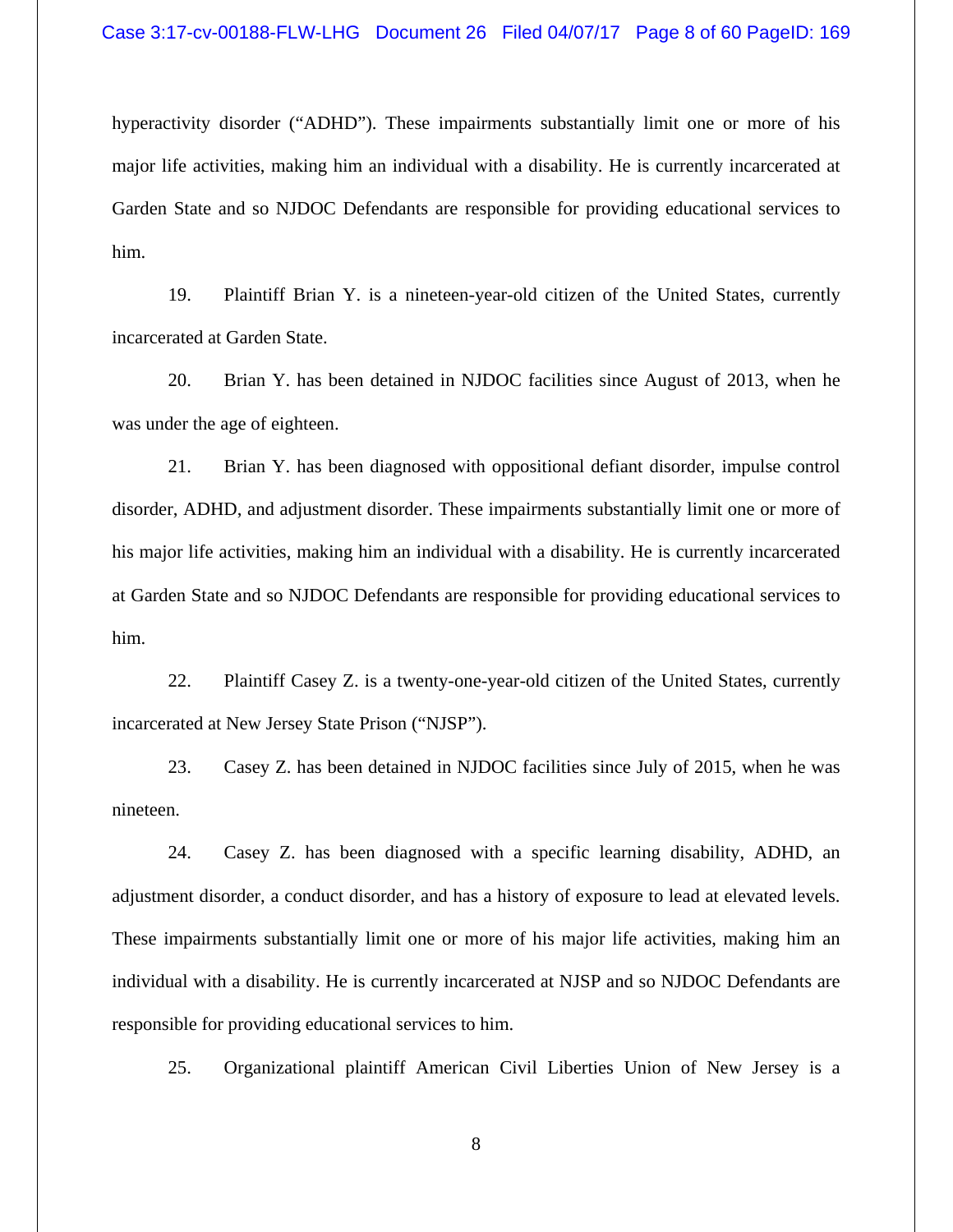### Case 3:17-cv-00188-FLW-LHG Document 26 Filed 04/07/17 Page 9 of 60 PageID: 170

private, non-profit, non-partisan membership organization dedicated to the principle of individual liberty embodied in the Constitution. Founded in 1960, the ACLU-NJ has approximately 14,000 members and donors in New Jersey and tens of thousands of supporters across the state. Its office is located in Newark, New Jersey. The ACLU-NJ is the state affiliate of the American Civil Liberties Union, which was founded in 1920 for identical purposes, and is composed of hundreds of thousands of members and supporters nationwide. Among the organizational interests of the ACLU-NJ is ensuring access to education for all New Jerseyans, including incarcerated young people.

26. The ACLU-NJ suffered injury to the organization by expending significant resources due to Defendants' actions and inactions. By failing to follow or comply with federal and state education laws, Defendants have forced ACLU-NJ to advocate for the rights of incarcerated individuals who are being denied education. Also, by failing to account for disability in its policies and procedures, NJDOC Defendants have forced ACLU-NJ to engage in policy advocacy to eliminate solitary confinement for the most vulnerable populations, including young people with disabilities. The ACLU-NJ also has members who have suffered injury due to Defendants' actions and inactions. These members are incarcerated young people in adult prisons who are denied special education and equal access to education and who have been locked in administrative segregation regardless of their disabilities. Members also include parents of young people with disabilities who can pursue, on behalf of their children, claims for denial of special education and equal access to education.

27. Organizational plaintiff The Arc of New Jersey is a non-profit, membership organization dedicated to promoting and protecting the human rights of individuals with intellectual and developmental disabilities. The Arc of NJ was incorporated in 1949, and has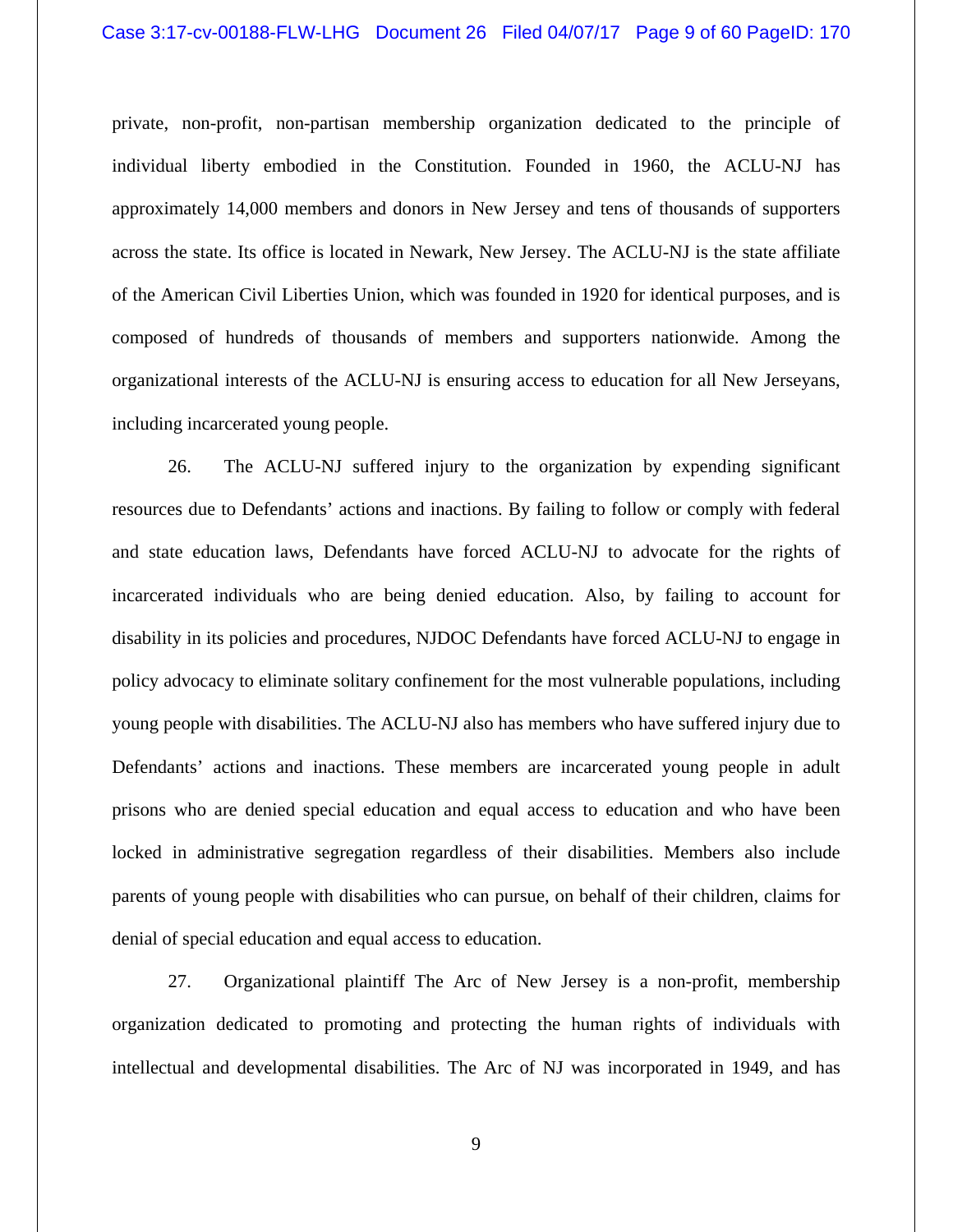approximately 6000 members in New Jersey, including persons with intellectual and developmental disabilities, their families and caregivers, as well as professionals in the field and other concerned citizens. Its office is located in North Brunswick, New Jersey. The Arc of NJ is a state affiliate of The Arc of the United States, which was founded in 1953 with the goal of advancing the human rights of people with intellectual and developmental disabilities. Among the organizational interests of The Arc of NJ are: (1) ensuring that all students with intellectual and/or developmental disabilities receive a FAPE that includes individualized supports; (2) ensuring that people with intellectual and/or developmental disabilities involved with the criminal justice system have the right to justice and fair treatment in all areas, including reasonable modifications as necessary while incarcerated; and (3) working to increase the employability of people with intellectual and/or developmental disabilities who have criminal histories.

28. The Arc of NJ suffered injury to the organization by expending resources due to Defendants' actions and inactions. By failing to identify, track, and then provide young people with disabilities with the services to which they are entitled under state and federal law, Defendants have forced The Arc of NJ to engage in multiple forms of advocacy. As part of these efforts, The Arc of NJ has expended resources attempting to convince NJDOC Defendants to improve their procedures for identifying young people with intellectual and/or developmental disabilities.

29. Defendant New Jersey Department of Corrections is a New Jersey state agency located in Trenton, New Jersey. NJDOC contains the Office of Educational Services ("OES"), a subdivision of NJDOC's Division of Programs and Community Services, which is responsible for providing special education services to all eligible students age twenty-one and younger in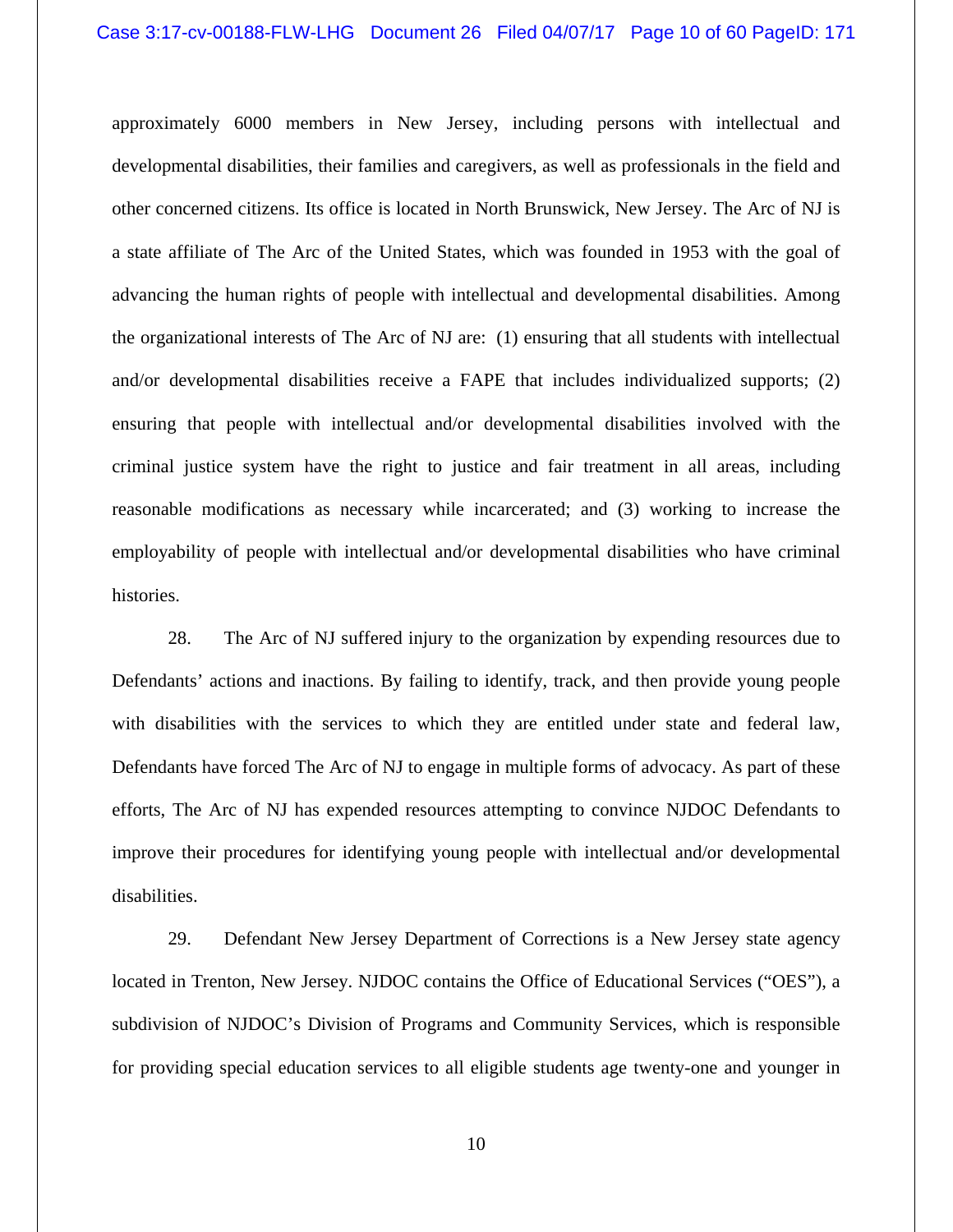NJDOC custody.

30. Defendant Gary Lanigan is Commissioner of NJDOC and is sued in his official capacity.

31. Defendant New Jersey Department of Education is a New Jersey state agency located in Trenton, New Jersey. NJDOE contains the Office of Special Education Programs ("OSEP"), which is responsible for overseeing the provision of special education in New Jersey.

32. Defendant Kimberley Harrington is the Acting Commissioner of NJDOE and is sued in her official capacity.

#### **CLASS ALLEGATIONS**

33. Plaintiffs bring this action individually and on behalf of all persons similarly situated pursuant to Fed. R. Civ. P.  $23(a)$  and (b)(2).

34. The class consists of all people, age twenty-one and younger, with mental disabilities who are currently detained or who will be detained at NJDOC facilities, where "mental disabilities" is defined to include all those mental disabilities enumerated under IDEA and any mental impairment that substantially limits a major life activity consistent with the ADA and Section 504 of the Rehabilitation Act ("Plaintiff Class").

35. The persons in the class are so numerous that joinder of all such persons is impracticable and the disposition of their claims in a class action is a benefit to the parties and to the Court. Indeed, Plaintiffs maintain that the class of persons consists of hundreds of youth. According to publicly available information on NJDOC's website, there are approximately 792 young people age twenty-one and younger in NJDOC facilities. In the 2015-2016 school year, approximately 96 students (about 12% of students age twenty-one and younger) in NJDOC custody were considered eligible for special education. This number is likely a gross undercount.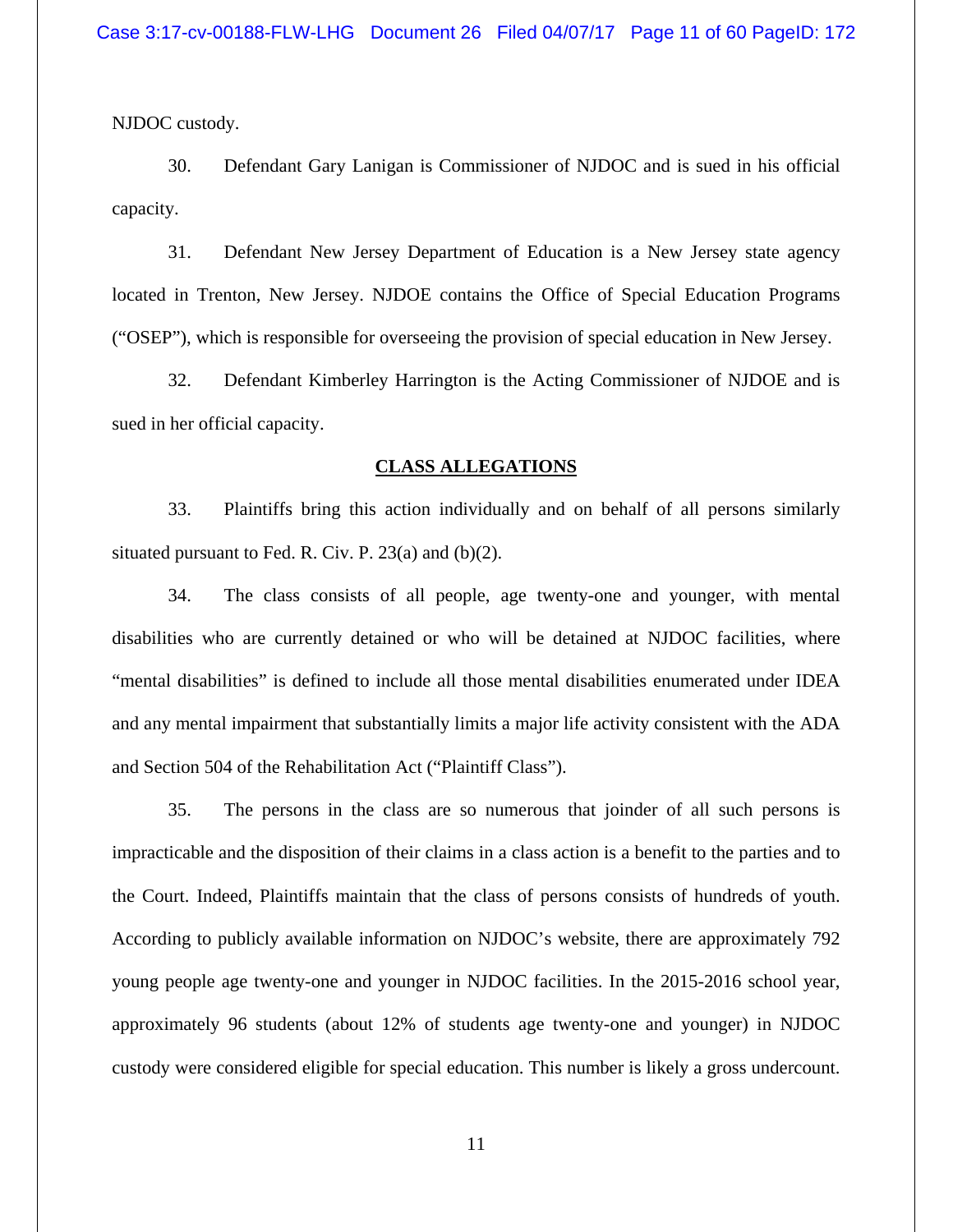Estimates of the percentage of youth in detention facilities who require either an IEP or a Section 504 Plan can be as high as 70%. The Juvenile Justice Commission ("JJC"), the other agency in New Jersey charged with providing education to incarcerated young people, serves a population similar in age to the putative class (60% of people in JJC custody are eighteen or over). The JJC reports that approximately 42% of students in its custody have been diagnosed as having special education needs. Extrapolating from that percentage, approximately 333 students age twenty-one and younger in NJDOC facilities likely have been or should have been diagnosed as having special education needs before entering NJDOC custody. Plaintiffs maintain that many detained youth who have a disability have not been identified as such because of Defendants' failure to fulfill their obligations under federal and state laws to obtain students' records in a timely manner; to locate, identify, and assess youth suspected of having a disability; and to provide services to those students who already had an IEP when they entered NJDOC custody.

36. Moreover, this is a fluid class because the population within NJDOC facilities changes frequently and not all class members can be specifically identified.

37. There are questions of law and fact common to the class. All individuals are subject to the same conditions, the legality of which will be determined under IDEA, the ADA, Section 504, NJCRA, and NJLAD.

38. The claims of the Plaintiffs are typical of the claims of the class. Plaintiffs have been and are being denied their legal right to a free appropriate public education and to equal educational access.

39. Plaintiffs will fairly and adequately protect the interests of the class. There are no conflicts between the Plaintiffs and other class members. Plaintiffs have retained counsel experienced in class action litigation relating to education, special education, and the civil rights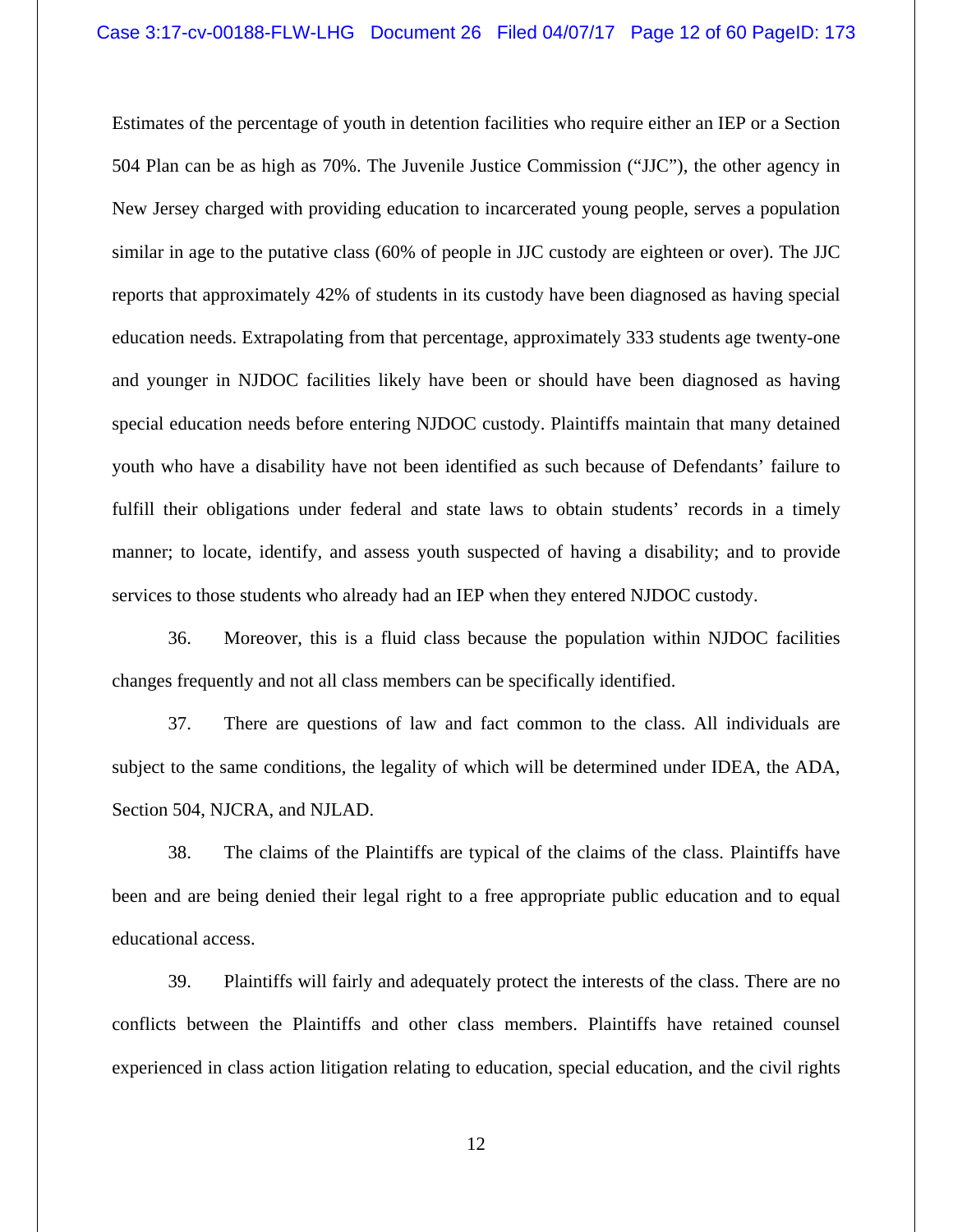of persons with disabilities.

40. Defendants have acted and/or failed to act on grounds generally applicable to the class as a whole, thereby making appropriate final declaratory and injunctive relief with respect to the class as a whole.

41. Plaintiffs cannot exhaust their educational due process administrative remedies, pursuant to IDEA, because it is both futile and impossible to do so. Exhaustion through individual due process claims in the Office of Administrative Law is impossible because the harms that the individual plaintiffs allege and the remedies they seek are systemic. Systemic deficiencies are not capable of review in a particular student's due process claim, nor is systemic relief available as a remedy in such a case. Thus, an effort to exhaust for the individual plaintiffs would be futile. Additionally, it is impossible for ACLU-NJ and The Arc of NJ to exhaust their claims for the organizational harms they have suffered through the Office of Administrative Law.

## **FACTUAL ALLEGATIONS**

## *State of New Jersey Department of Corrections*

42. Defendant NJDOC operates thirteen adult correctional facilities throughout the state of New Jersey.

43. According to its website, NJDOC describes ten facilities, collectively, as the Prison Complex: NJSP, Central Reception and Assignment Facility ("CRAF"), East Jersey State Prison, Bayside State Prison, Mid-State Correctional Facility (temporarily closed for renovation), Southern State Correctional Facility, Northern State Prison ("Northern State"), South Woods State Prison, Edna Mahan Correctional Facility for Women, and the Adult Diagnostic and Treatment Center (a facility for adult male sex offenders).

44. As of January 3, 2017, 13,972 people resided in Prison Complex facilities.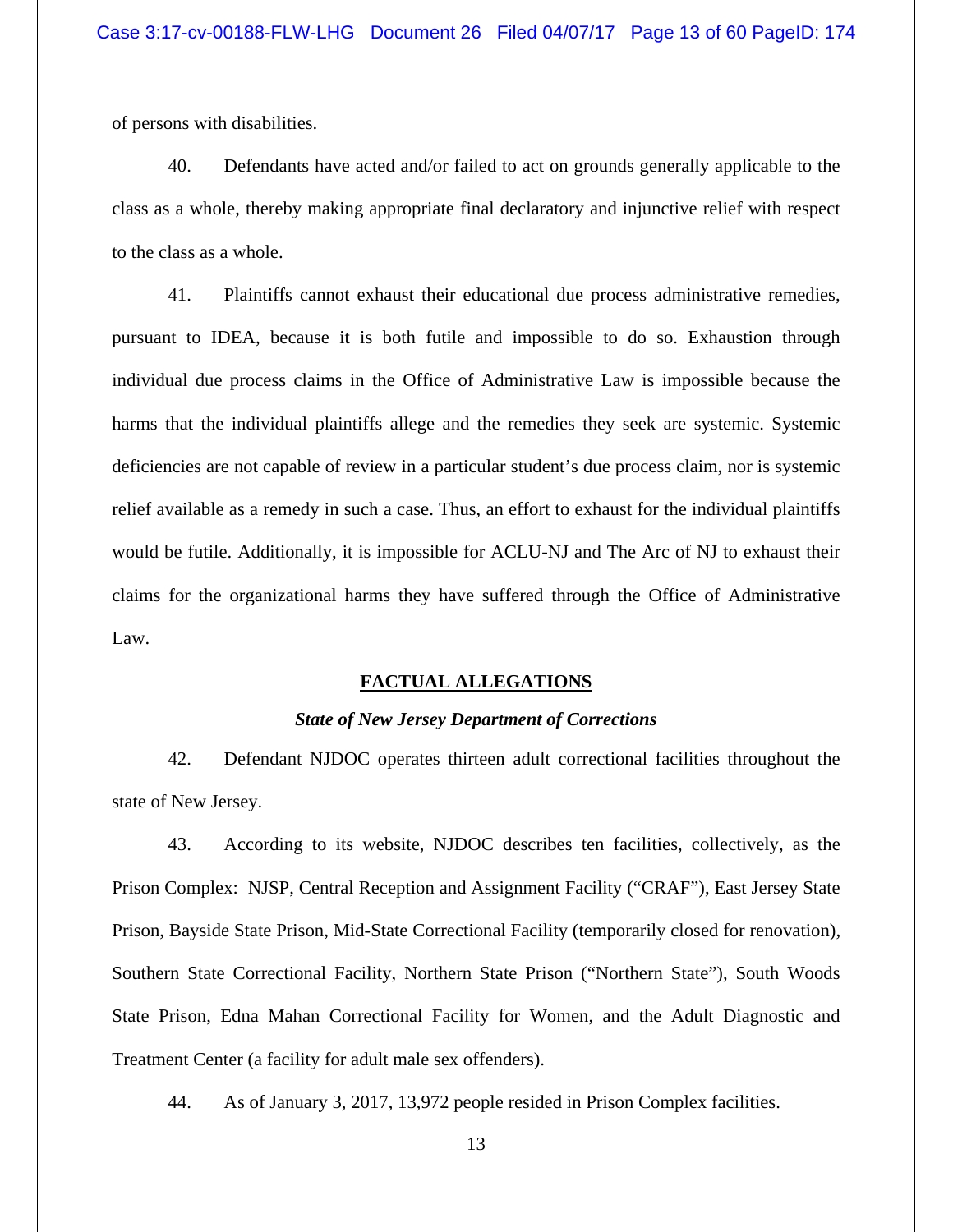45. NJDOC describes three facilities as the Youth Correctional Complex: Garden State, Albert C. Wagner Youth Correctional Facility ("Wagner"), and Mountainview Youth Correctional Facility ("Mountainview").

46. As of January 3, 2017, 2,745 people resided in the Youth Correctional Complex facilities.

47. Currently, people age twenty-one and younger reside in all facilities, except Bayside State Prison, but because housing decisions are based on NJDOC's institutional and security interests, and prisoners have no right to a particular housing assignment, students age twenty-one and younger can be moved to any NJDOC prison while serving their sentences, and so compliance with special education laws is required on a system-wide basis.

## **Educational Policies and Practices at New Jersey Department of Corrections Facilities**

48. The Office of Educational Services, an NJDOC subdivision of the Division of Programs & Community Services, is charged with carrying out NJDOC's responsibility to provide educational services. According to NJDOC's website, OES's mission "is to provide student inmates with academic, vocational and life-skills programming. … Staff members supervise, support and ensure delivery of educational services, including law library services." Additionally, the OES section of NJDOC's website states that OES must "ensur[e] that all available funding is allocated, distributed and utilized," including funds collected from Direct State Appropriations, State Facilities Education Act ("SFEA"), Title I Neglected and Delinquent, and the Individuals with Disabilities Education Act Part B.

49. NJDOC, through OES, operates the High School Diploma Program. As part of the High School Diploma Program, according to the OES section of NJDOC's website, "[a]ll youth offenders under the age of twenty, as well as those under age twenty-one with an Individualized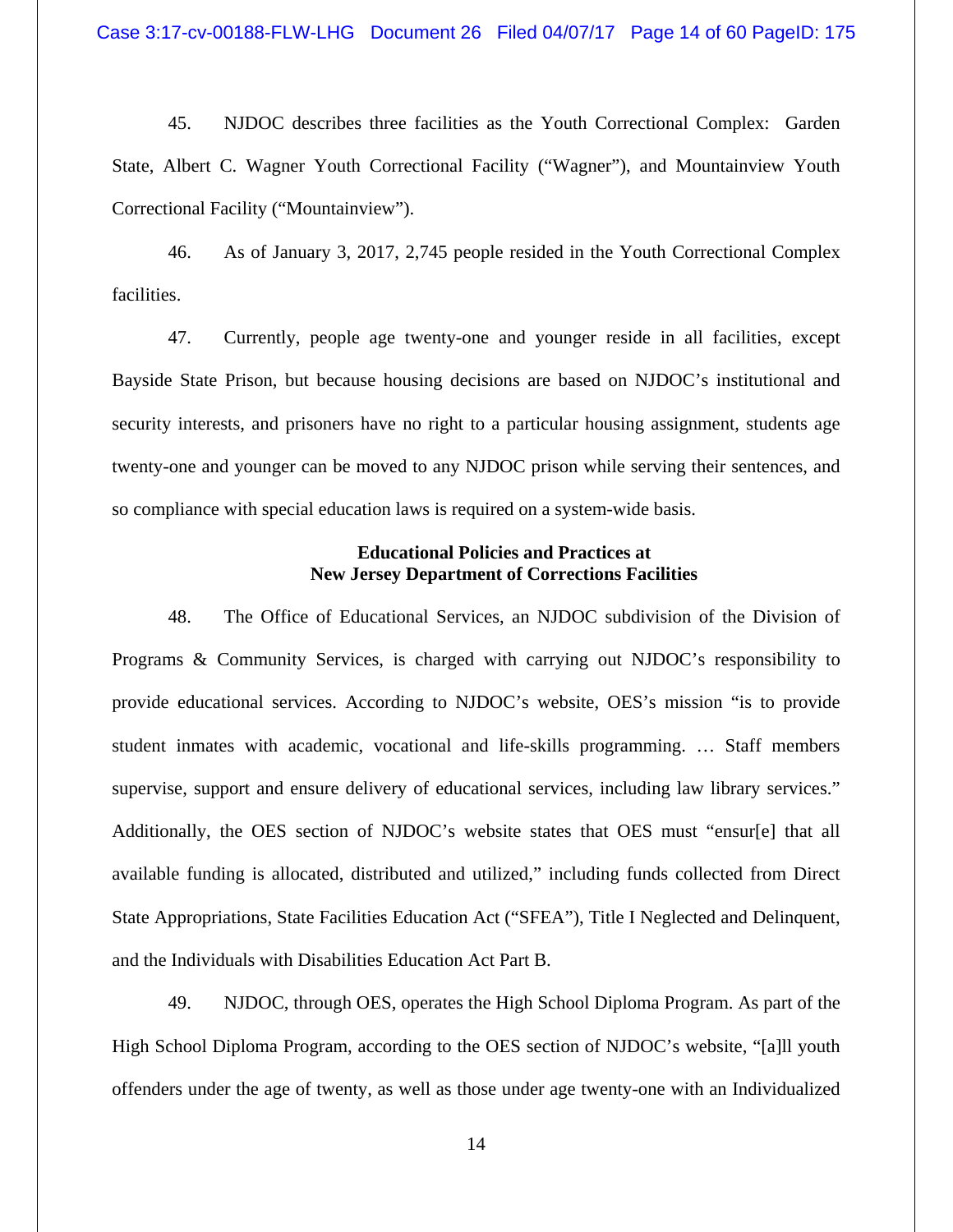Education Plan (IEP), are provided traditional high school coursework, including mathematics, social studies, language arts, science and enrichment classes. Students earn credits from their home school districts toward fulfillment of their high school diplomas. Youth students are mandated to complete such coursework until they reach an ineligible age."

50. NJDOC administers the Test of Adult Basic Education ("TABE") to students entering its facilities. After NJDOC places the students in classes based on their TABE scores, they are tested again after sixty hours of instruction to measure any educational gains.

# **Special Education and Equal Educational Access Requirements for Youth with Disabilities at New Jersey Department of Corrections Facilities**

51. Together, IDEA, Section 504, and NJCRA require NJDOC Defendants to provide students with disabilities age twenty-one and younger with a free appropriate public education.

52. As part of their obligation to provide FAPE, NJDOC Defendants must, among other things: (1) identify, locate, and evaluate all students with disabilities in their custody who are under eighteen years old per the "Child Find" requirement under IDEA and Section 504; (2) develop and implement appropriate IEPs for students with disabilities; (3) provide "comparable services" to all students who enter their custody already eligible for special education; (4) offer a "continuum of alternative placements" to meet the needs of students with disabilities; (5) provide education in the least restrictive environment appropriate; (6) provide procedural protections, including "manifestation determinations," for students with disabilities who face disciplinary measures – including placement in administrative segregation – to ensure that they are not being disciplined for behavior that is a manifestation of their disability; (7) provide "transition services" for plans following graduation; and (8) continue to provide FAPE when students with disabilities face a "change in placement," including being placed in administrative segregation.

53. In addition to their obligation to provide FAPE to all eligible students with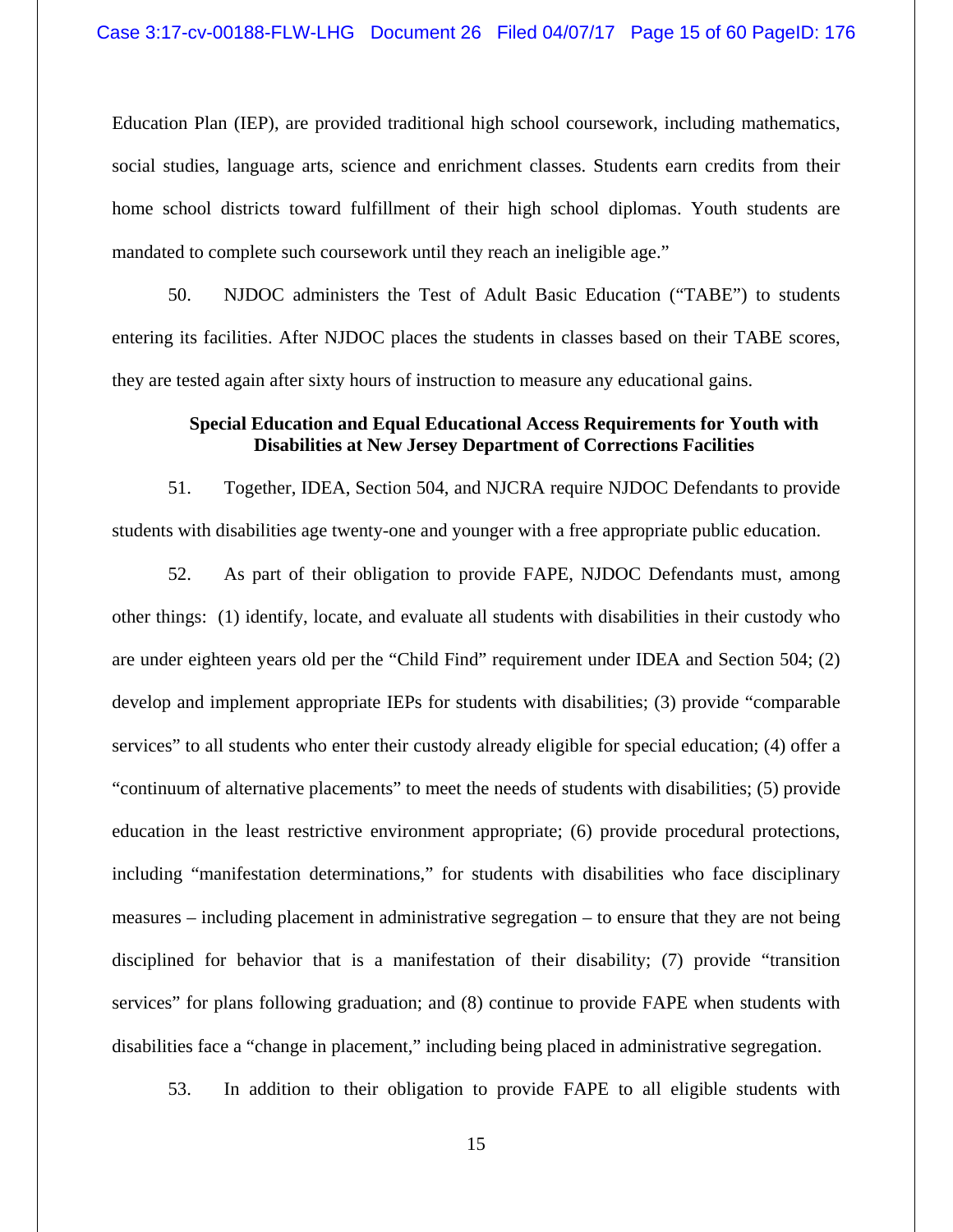disabilities, the ADA and Section 504 require NJDOC Defendants to provide all eligible students with disabilities equal access to education by, *inter alia*: (1) making reasonable modifications in their policies, practices, and procedures; (2) changing methods of administration; (3) revising eligibility criteria; and (4) providing an integrated setting. These remedial steps would require NJDOC Defendants, at a minimum, to identify and track students with disabilities, to inquire into whether behaviors leading to discipline are disability-related, and to ensure that students with disabilities are not disproportionately burdened by administrative segregation.

54. New Jersey education regulations additionally require that NJDOC Defendants provide all students who are not eligible for special education services (*i.e.* general education students) with an individualized program plan  $("IPP")^6$  within 30 calendar days of their placement in NJDOC's custody.

## **Systemic Failure of New Jersey Department of Corrections to Comply with the Law**

55. NJDOC Defendants systemically fail to fulfill their legal obligations under federal and state laws from the time young people with disabilities enter their custody. Indeed, NJDOC's spending plan under the State Facilities Education Act allocated no money to education at Wagner, Northern State, or NJSP. The individual plaintiffs, who all have special educational needs, have resided or currently reside at all three of these facilities.

## Failure to Comply with IDEA, Section 504, and NJCRA

56. Defendants systemically fail in their Child Find duties pursuant to IDEA and Section 504. Child Find requires NJDOC Defendants to locate, identify, and evaluate individuals with disabilities regardless of whether previous school records indicate a need for special education or reasonable modifications. NJDOC Defendants do not take these required steps, and

<sup>&</sup>lt;sup>6</sup> An IPP is not the same as an IEP. An IPP is for general education students and an IEP is for special education students and required under IDEA.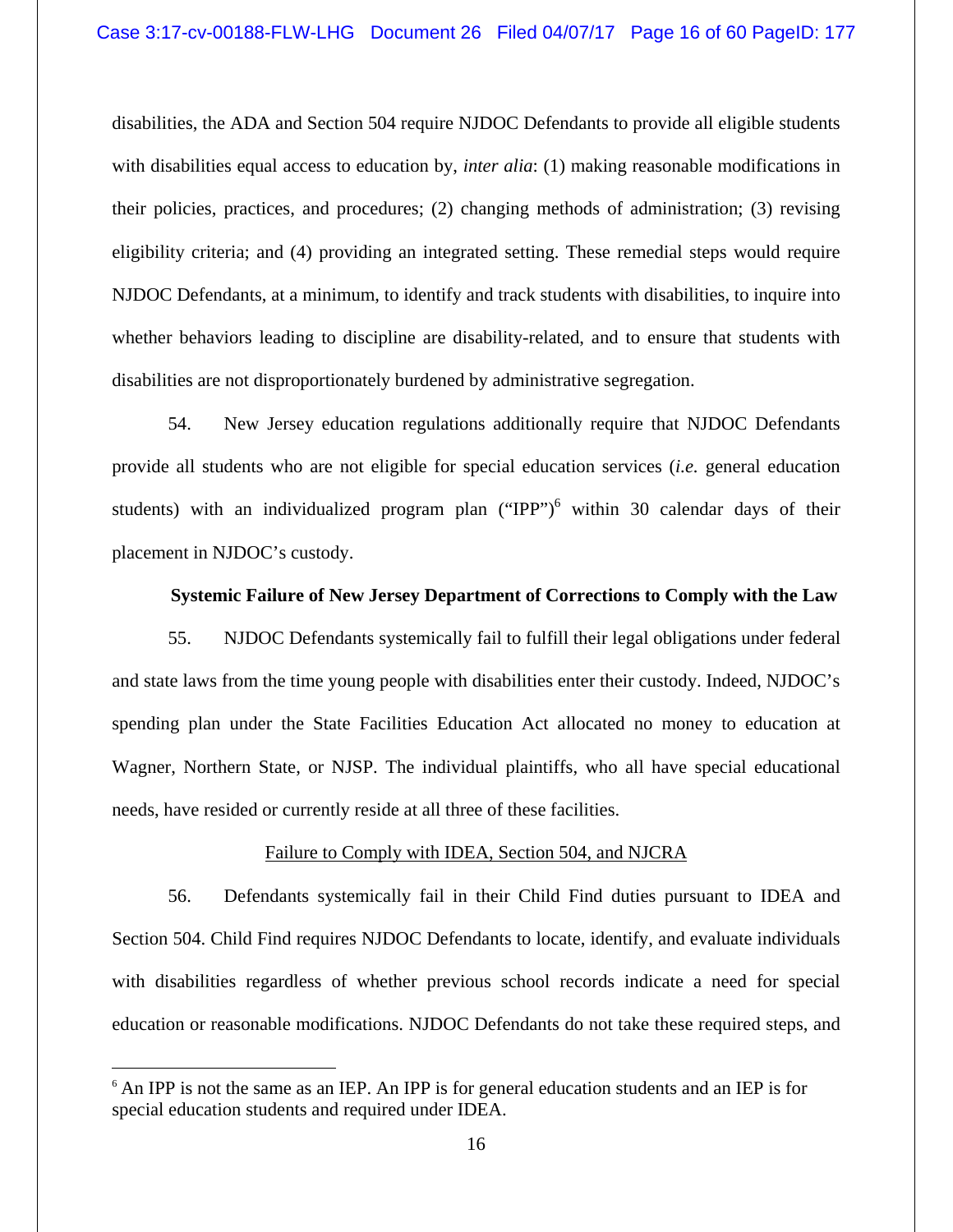only provide special education services to students who are already identified as having a disability when they enter NJDOC custody.

57. For students who were already identified as eligible for special education services when they entered custody, NJDOC Defendants systemically fail to provide the individualized educational services that these students are entitled to under the law.

58. NJDOC Defendants routinely place students of different ages and ability levels in a single classroom with only one teacher, disregarding the requirements laid out in students' IEPs. As a result, teachers provide direct instruction sporadically and fail to differentiate instruction to meet each student's individual needs. Teachers are rarely certified to teach special education or qualified to teach the variety of subjects they are teaching. Much of students' work in NJDOC classrooms consists of independently completing worksheets.

59. NJDOC Defendants fail in a number of different ways to develop and implement appropriate IEPs for students with disabilities. NJDOC Defendants do not provide specialized academic instruction to students with disabilities for the required amount of time called for in those students' IEPs. Indeed, when students with disabilities have difficulty on their worksheets, NJDOC teachers routinely encourage them to ask other inmates for help rather than provide the special education and related services laid out in students' IEPs.

60. Students with disabilities who come from special day classes or non-public schools that provide full-time special education instruction and related services typically received 300 minutes of specialized academic instruction in those settings. When these students enter NJDOC custody, Defendants greatly reduce the amount of specialized instruction without explanation.

61. NJDOC Defendants fail to provide transition services to young people with IEPs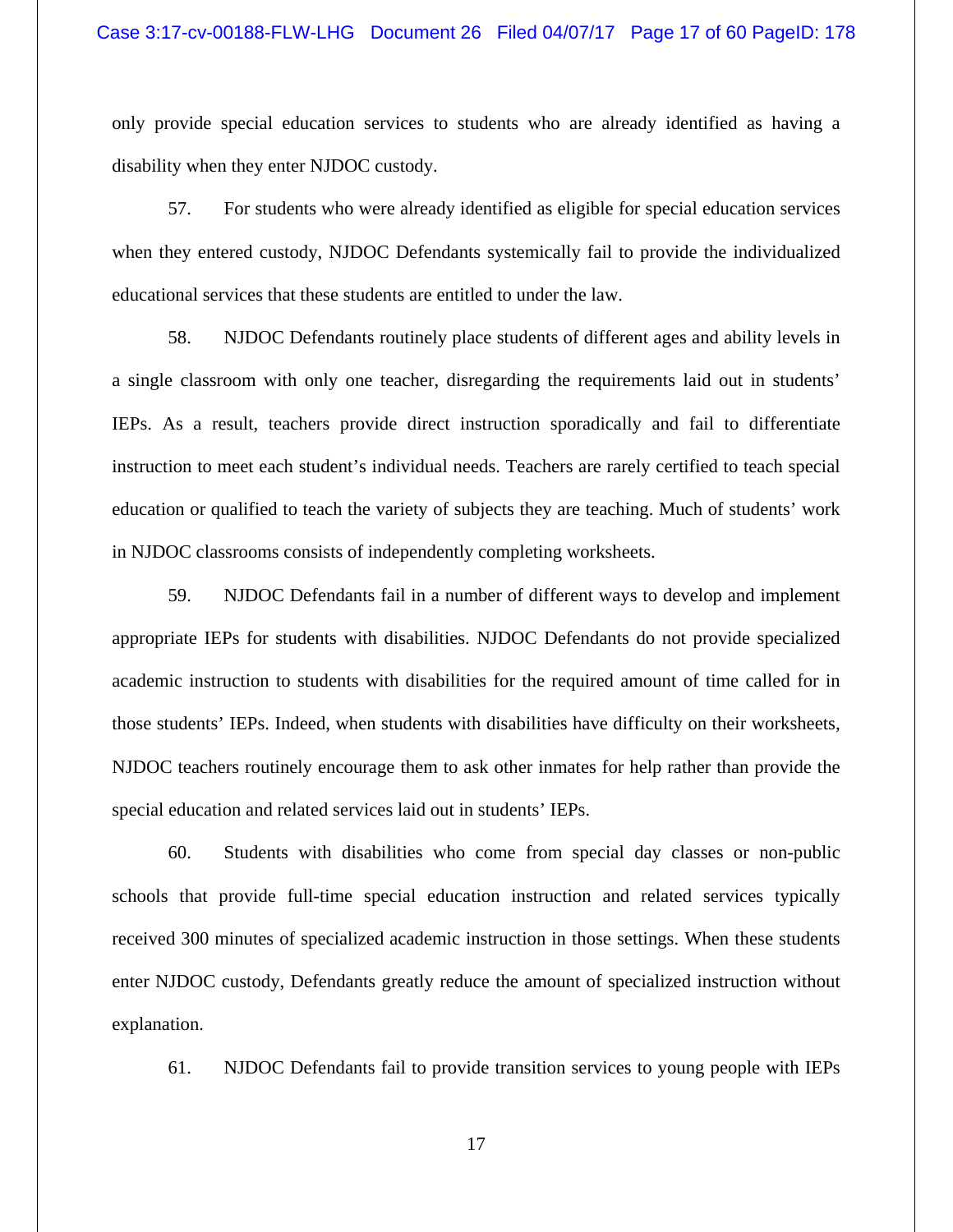who will leave NJDOC custody before the June following their twenty-first year. These transition services are intended to assist young people in developing a plan for their postsecondary education or vocation.

62. NJDOC Defendants also fail to provide the continuum of alternative placements required under the law. A continuum of alternative placements means that NJDOC Defendants must provide a range of educational environments that offer varying degrees and forms of special education (*e.g.*, in-class one-on-one tutoring, full-time special education class). In some facilities, such as NJSP, there have been long periods where the only classroom was a GED classroom. In other facilities, such as Garden State, though NJDOC Defendants may provide what they describe as special education classes, those classes do not in fact provide special education, for the reasons described herein.

63. NJDOC Defendants also fail to provide education to students in the least restrictive environment appropriate. The least restrictive environment requirement ensures that young people with disabilities will not be segregated in their education, unless appropriate for the provision of special educational services.

64. Because of the lack of placements at NJDOC, students coming from a nongeneral education setting cannot possibly receive comparable services, because putting such a student in a general education setting after he or she was, for instance, previously placed in a non-public school with full-time special education instruction is not "comparable." Under the comparable services requirement, NJDOC Defendants must provide equivalent educational services to what educational services students had prior to entering a new educational placement. In addition, NJDOC Defendants fail to provide comparable services to students with disabilities before an IEP is developed and implemented, as is also legally required.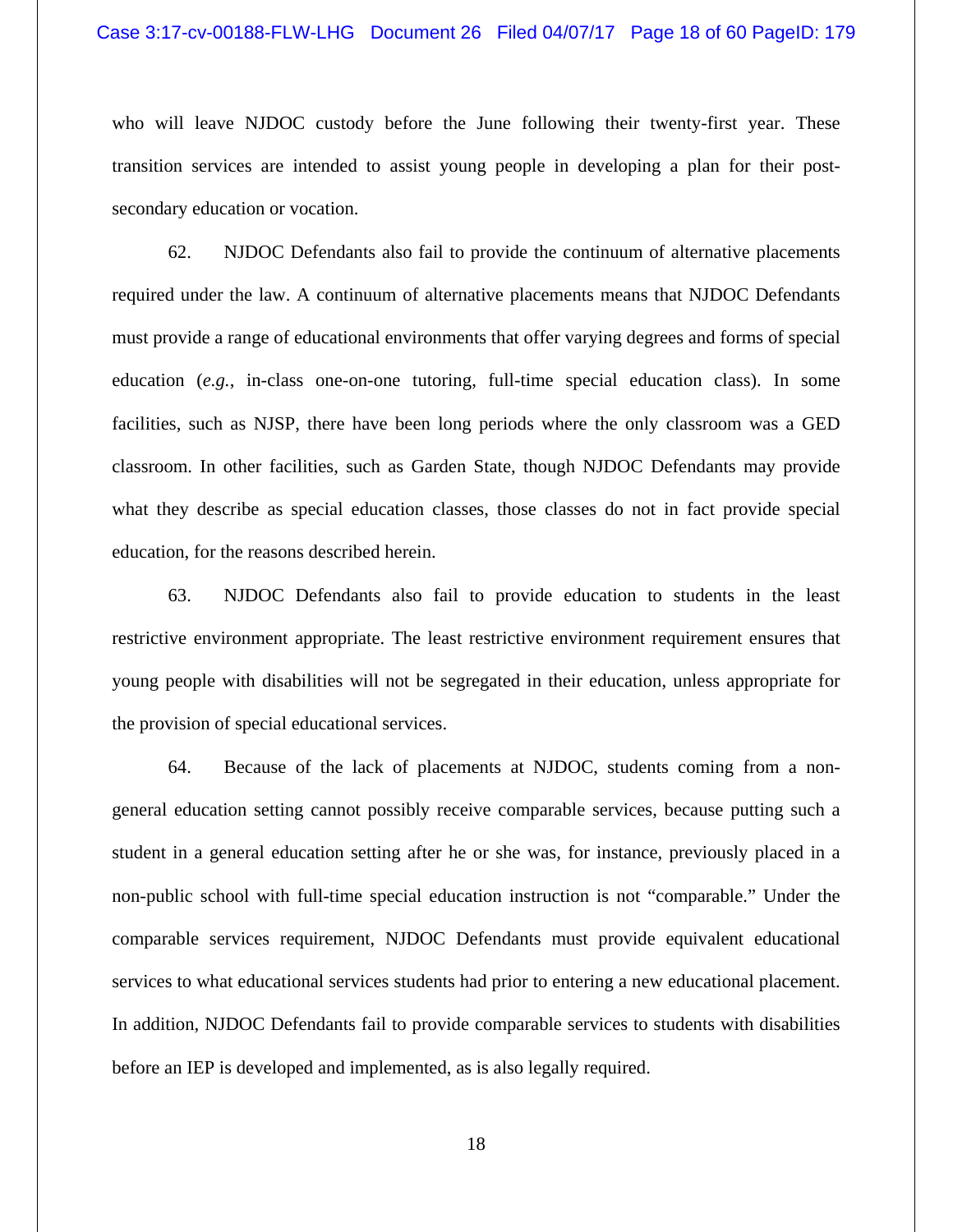65. When students with disabilities face disciplinary measures, NJDOC Defendants fail to provide the protections required under IDEA. NJDOC Defendants do not conduct manifestation determinations for students with disabilities before changing their educational placements, including by moving them to placement in administrative segregation, nor do NJDOC Defendants rely on positive behavioral interventions and supports to counter behavior that impedes learning.

66. Once students with disabilities are placed in administrative segregation, NJDOC Defendants fail to provide them with the required special education and related services.

67. Frequently, students with disabilities in administrative segregation are provided with no educational services whatsoever, let alone special education and related services.

68. Any education that NJDOC Defendants provide and allow for students with disabilities in administrative segregation does not constitute special education, as it does not follow the students' IEP goals and does not allow students with disabilities to continue to participate in the general education curriculum.

69. Education in administrative segregation frequently consists of worksheets dropped off at the student's cell, with no direct instruction at all. For young people with disabilities, who struggle to read and grasp new concepts, this educational method of providing worksheets without instruction results in frustration rather than meaningful education. Other students leave their cell to attend classes in a structure enclosed on all sides by bars, essentially a cage. The students sit in the center of the cage, while a teacher stands outside of the cage and monitors the students while they complete their worksheets.

#### Failure to Comply with ADA, Section 504, and NJLAD

70. NJDOC Defendants not only fail to meet the FAPE standards, but also fail to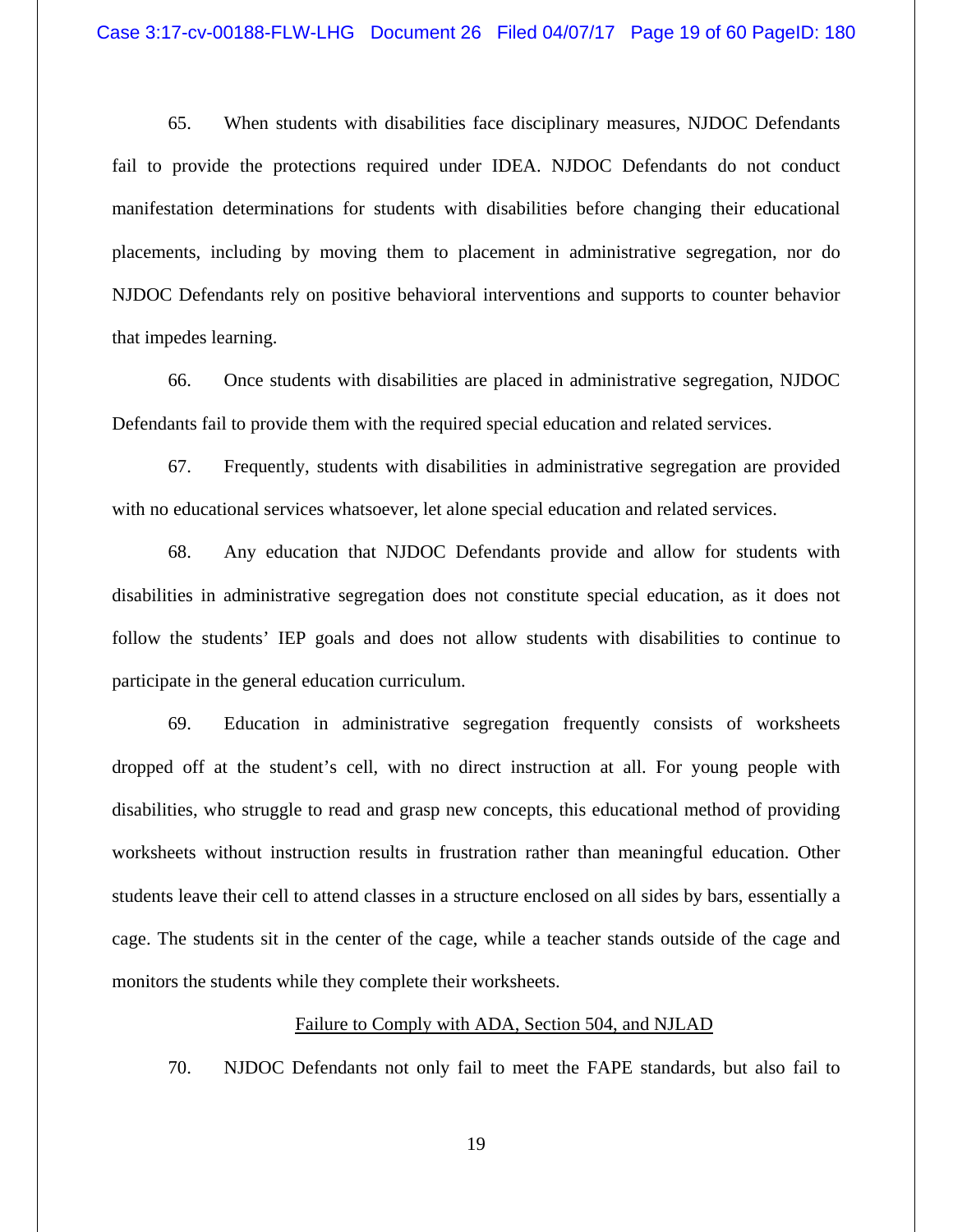provide equal access to education under Title II of the ADA, Section 504, and NJLAD, which require educational services that provide an equal and effective opportunity for young people with disabilities to access education.

71. The equal access to education requirement under the ADA and Section 504 holds NJDOC Defendants to a higher standard than that of FAPE. For instance, the FAPE standard requires that Child Find obligations continue only until age eighteen, while the equal access standard would require NJDOC Defendants to identify, track, and accommodate disabled students as needed to provide equal access to education past the age of eighteen. Likewise, the ADA and Section 504 mandate that NJDOC Defendants inquire into whether behaviors leading to discipline are disability-related. These requirements are independent of IDEA's manifestation determination requirement. For example, even if a manifestation determination has occurred, or is not required, the ADA and Section 504 nevertheless require NJDOC Defendants to analyze behavior before disciplining a young person with a disability to determine if the behavior is disability-related.

72. The ADA, Section 504, and NJLAD also require that young people with disabilities who are incarcerated not be disproportionately burdened by conditions of confinement. For instance, as has been widely recognized, conditions in administrative segregation exacerbate young people's disabilities, causing them to fall further behind in education. To make matters worse, NJDOC Defendants' lack of procedures to bring these students back up to speed after they leave administrative segregation makes it more difficult for the students to benefit from educational services. As such, given NJDOC Defendants' policies and practices, students placed in administrative segregation are denied equal access to education.

## *State of New Jersey Department of Education's Oversight Responsibilities*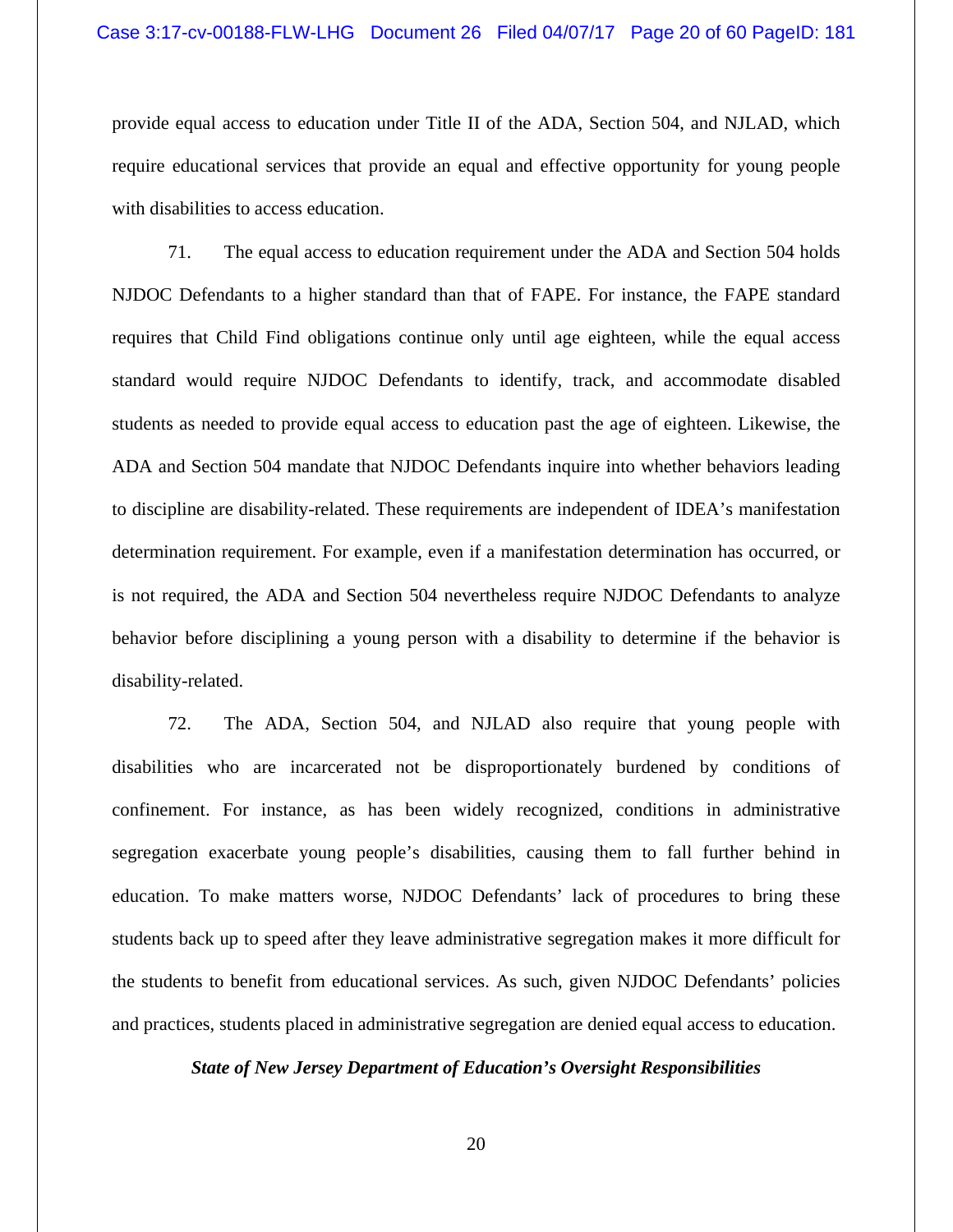73. Under IDEA, each "[s]tate educational agency is responsible for ensuring that … the requirements of [a free appropriate public education in the least restrictive environment] are met [and that] all educational programs for children with disabilities in the State … meet the educational standards of the State educational agency." 20 U.S.C. § 1412(a)(11)(A); *accord* 34 C.F.R. § 300.101(c)(1) ("Each State must ensure that FAPE is available to any individual child with a disability who needs special education and related services ..."); 34 C.F.R. § 300.114(a)(1) ("[T]he State must have in effect policies and procedures to ensure that public agencies in the State meet the LRE requirements of this section …"); *see also* 34 C.F.R. §  $300.149(a)(2)(ii)$ .

74. NJDOE is New Jersey's state educational agency ("SEA") because it is the state "agency … primarily responsible for State supervision of public elementary schools and secondary schools." 20 U.S.C. § 1401(32); 34 C.F.R. § 300.41; *see also, e.g.*, N.J.A.C. 6A:14- 9.1.

75. The SEA "must [m]onitor … [and] [e]nforce" the rights IDEA provides. 34 C.F.R. § 300.600; *accord* 20 U.S.C. § 1416.

76. New Jersey regulations similarly require that "[t]he Department of Education shall monitor all programs and services required … for compliance with New Jersey Statutes, the New Jersey Administrative Code, the approved special education plan and Federal requirements under the Individuals with Disabilities Education Act (IDEA)." N.J.A.C. 6A:14-9.1(a).

77. NJDOE's monitoring includes "review of … [p]rovision of a free, appropriate public education in the least restrictive environment," N.J.A.C.  $6A:14-9.1(a)(1)(i)$ , which may be done by reviewing data, reports, and student records, conducting on-site visits, comparing sample IEPs with the programs and services provided, developing improvement plans for areas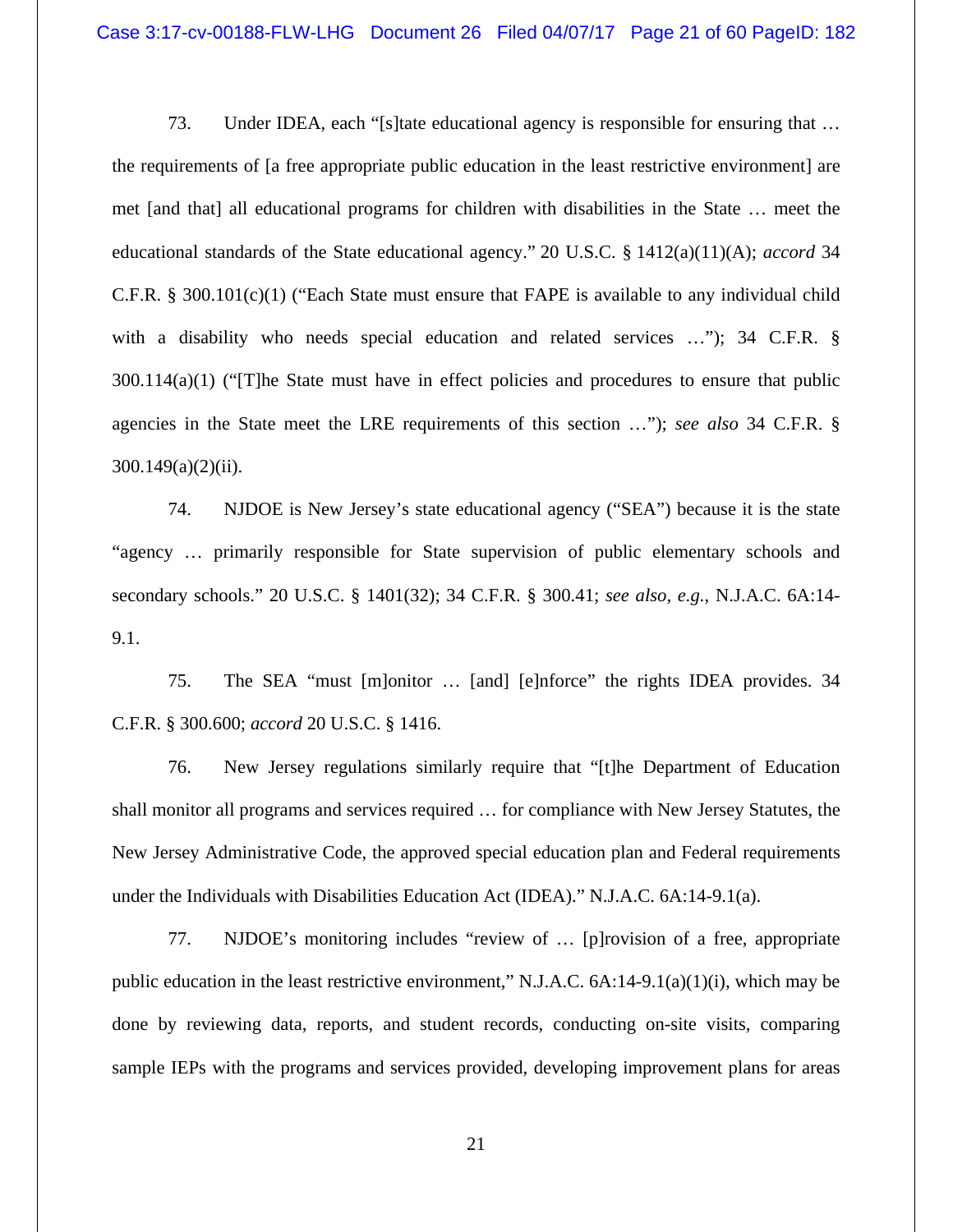of deficiency, and auditing state and federal funds. *See* N.J.A.C. 6A:14-9.1(b).

78. NJDOE Defendants have failed systemically to comply with their federal law obligations in that they have failed to put in place adequate monitoring to ensure NJDOC Defendants' compliance with IDEA, and they have failed to identify and correct the educational deficiencies alleged herein.

79. For example, NJDOE Defendants' failures include, but are not limited to, conducting cursory inspections that did not adequately assess educational content; failing to ensure compliance with students' IEPs; approving budgets submitted under the SFEA that reflected such low levels of overall spending that NJDOE Defendants should have been alerted that there was a potential for denial of FAPE, including budgets that did not provide for funding or provided as little as \$800 for an eleven month period to entire facilities that house SFEAeligible students, such as NJSP, Northern State, and Wagner; approving budgets that reflected extremely low levels of expenditures on particular items, such as between 0–2% of projected textbook budgets actually spent and 8% of projected supplies budgets actually spent; and approving reports that reflected disproportionately low numbers of evaluations conducted in light of the number of students with IEPs in facilities.

#### *Plaintiffs' Individual Allegations*

## **Adam X.**

80. Plaintiff Adam X. is a twenty-year-old who entered NJDOC custody in August of 2015 at the age of eighteen. Adam X. remains in NJDOC custody and is subject to the Defendants' same policies and practices.

81. As a resident of Garden State at the time of filing, Adam X. is qualified to participate in the programs, services, and activities of NJDOC.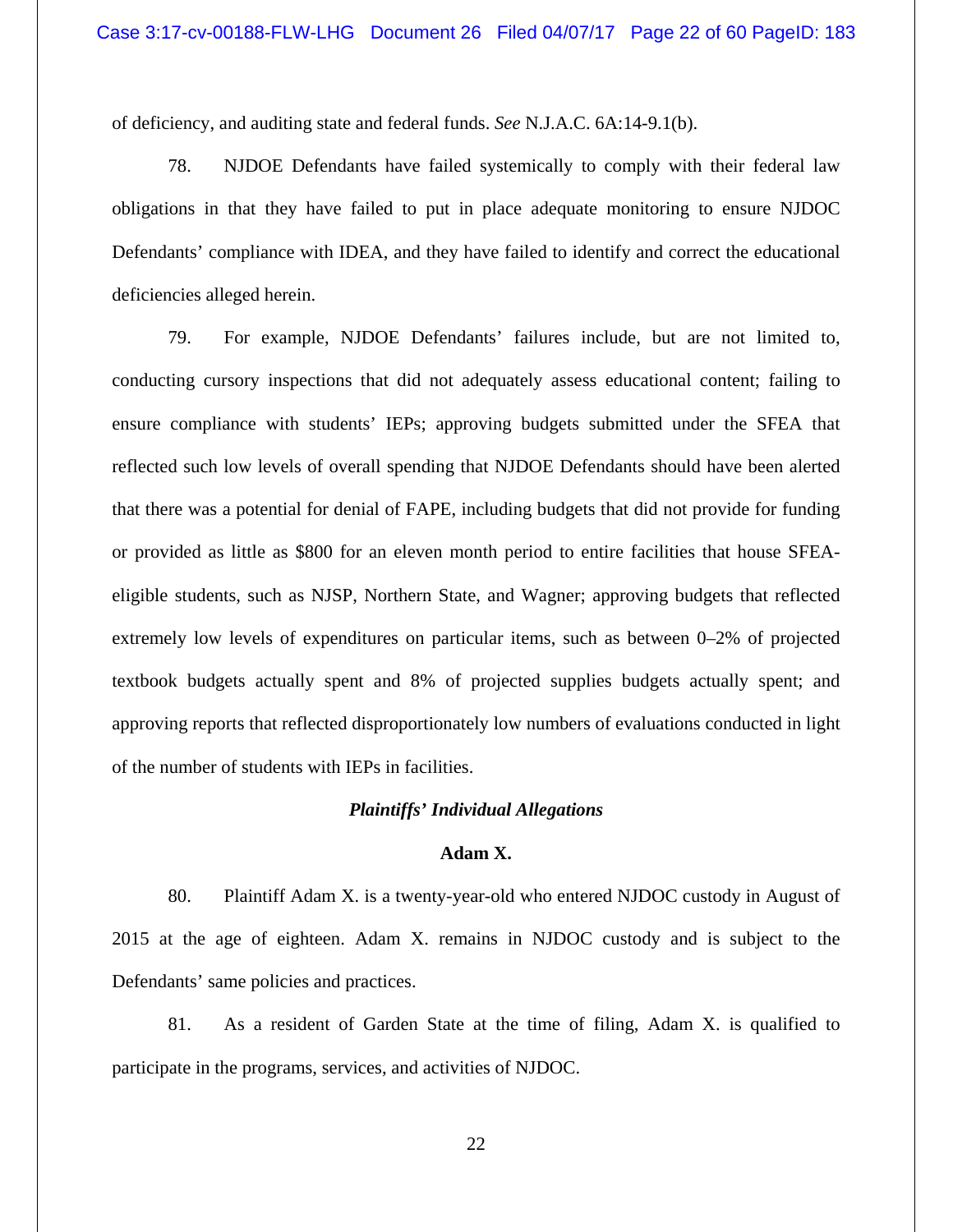82. Adam X. has been found eligible under an IDEA disability category his IEP described as "emotional disturbed." He also has been diagnosed with ADHD. These impairments substantially limit one or more of his major life activities, making him an individual with a disability.

83. Before entering NJDOC custody, Adam X. attended high school at two private schools designed for students with special education needs, where he had an IEP.

84. Adam X.'s IEP required, among other forms of educational assistance, behavior modification, teacher guidance, and counseling.

85. Adam X.'s history of attending out-of-district placements for students with special education needs should have put NJDOC Defendants on notice that Adam X. had special education needs.

86. Despite the fact that Adam X. had an IEP when he entered NJDOC custody, NJDOC Defendants failed to implement Adam X.'s existing IEP or hold a valid Child Study Team meeting, as they are required to under state regulations implementing IDEA. Adam X. has not received special educational services at any point throughout his time in NJDOC custody and continues to be denied appropriate services, all in violation of IDEA, Section 504, the ADA, and NJLAD.

87. When Adam X. entered NJDOC custody, he was placed in CRAF while awaiting his assignment. He received no education in CRAF.

88. Adam X. was then placed in Mountainview, where the IEPs he received were devoid of the special education services required to meet his needs. As a result, and as described further below, Adam X. also did not receive equal access to education at Mountainview.

89. At Mountainview, Adam X. was placed in a general education classroom despite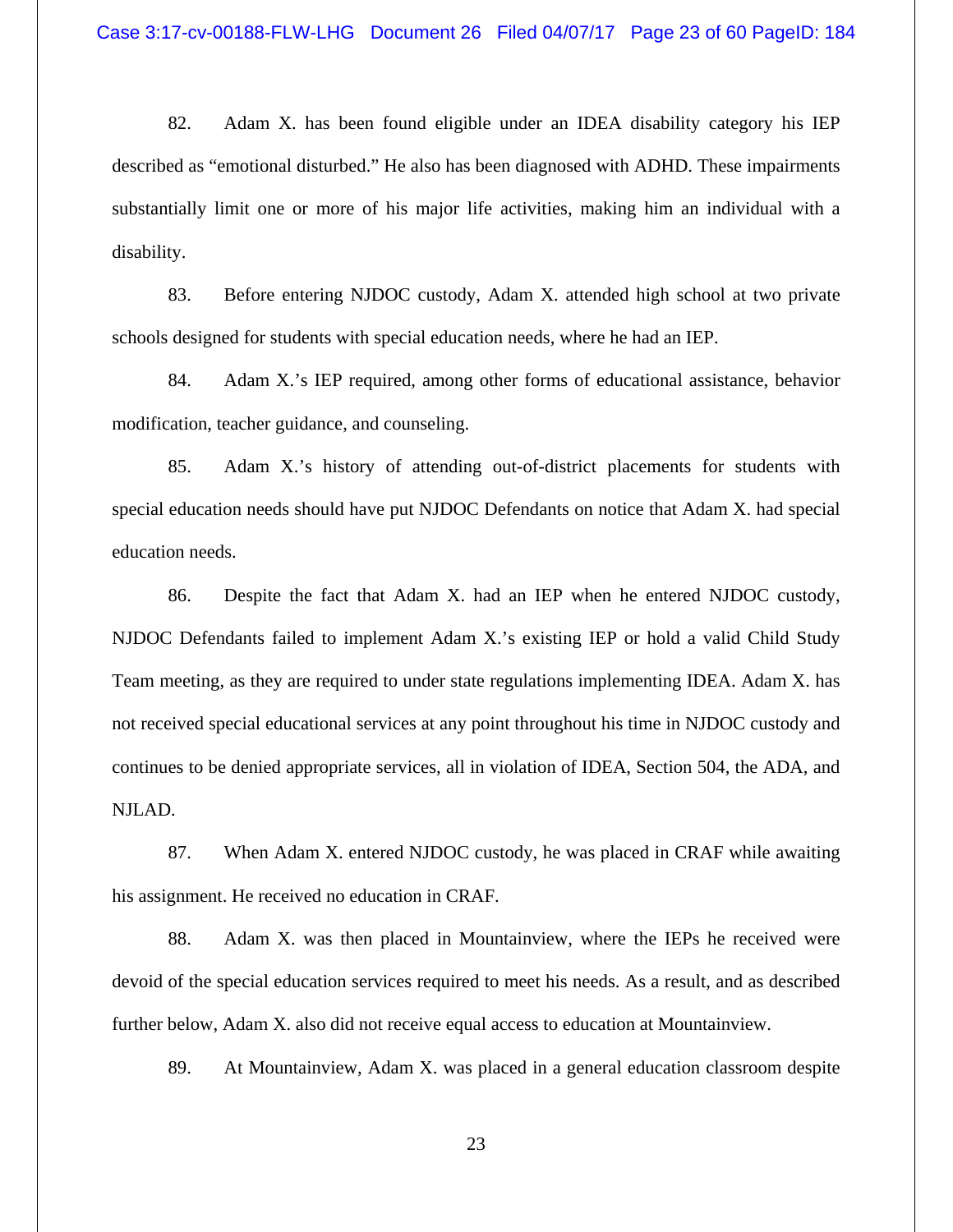his IEP, his history of special education placements, and what he was told were low TABE scores.

90. For Adam X., classes at Mountainview consisted of individually working on printed worksheets. Teachers did not teach lessons to the class, but supervised the completion of these worksheets. Students who had questions about how to complete assignments could ask teachers, but teachers often did not know the answers because they taught multiple subjects in which they had no expertise. Worksheets students completed were returned weeks later, if ever.

91. In March of 2016, Adam X. was in a fight with another inmate because of behavior attributable to his disability.

92. While waiting to hear whether he would receive a disciplinary charge for the fight, Adam X. spent about five days in "lock-up" – an interim placement NJDOC prisoners are sent to when awaiting disciplinary action – in Mountainview, during which he was prohibited from attending school at all. Adam X. received a disciplinary charge without receiving a manifestation determination or any process to determine whether the behavior was a manifestation of his disability or whether a change of placement was appropriate in light of his disability as required by IDEA and Section 504, or without inquiry into whether the behavior was disability-related and required reasonable modifications, changes in methods of administration, revisions to eligibility criteria for education or a more integrated setting as required under the ADA and Section 504.

93. After receiving the disciplinary charge, Adam X. was sent to administrative segregation in Wagner, where he spent three months. NJDOC Defendants failed to hold another IEP meeting due to this "change in placement," as is required under IDEA and Section 504, or to consider steps to avoid discrimination as required under the ADA and Section 504, such as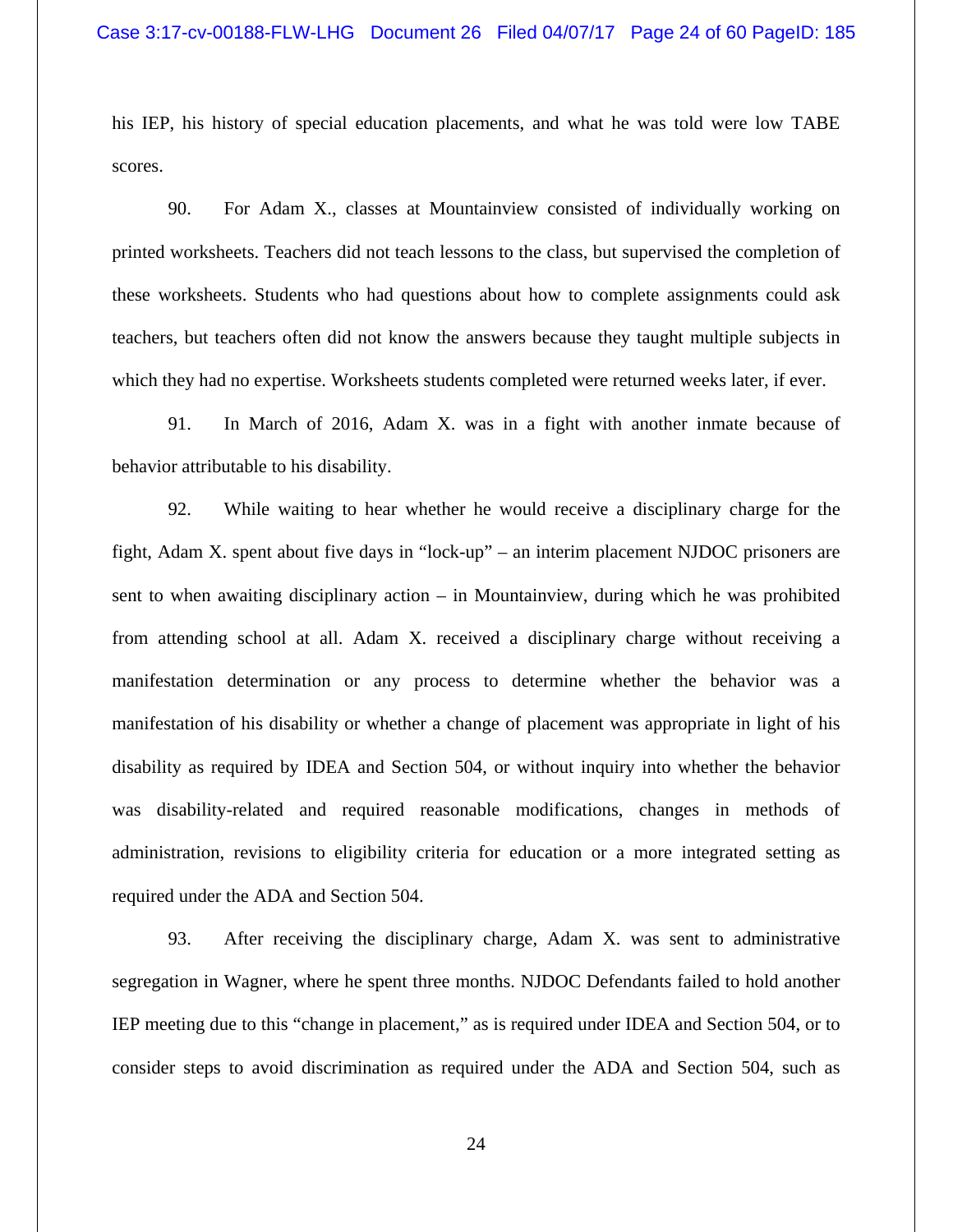determining whether administrative segregation was appropriate given his disability.

94. While in administrative segregation, the only education Adam X. received was one to two hours of class time in a cage in the middle of the unit. Adam X. sat in the cage with about eleven other students while the teacher stood outside of the cage. The teacher handed out packets of worksheets, which students completed and submitted. Packets were neither graded nor returned to students.

95. Adam X. received credits but received no substantive feedback on his work from his teacher.

96. While in administrative segregation, Adam X. was not provided with educational services, including special education, as required under IDEA and Section 504 and equal access to education as required under the ADA and Section 504. The worksheets he received constitute neither educational services (including special education) nor equal educational access.

97. Because of his disability, Adam X. was disproportionately burdened while in administrative segregation. Administrative segregation exacerbated his disabilities. The isolation associated with administrative segregation exacerbated symptoms of his ADHD, including difficulty concentrating and increased impulsivity. These symptoms impacted not only his disability-related behavior while in administrative segregation but made it more difficult for him to focus on any education that he was offered. Administrative segregation also resulted in Adam X. falling further behind in his education because he was denied special education (and most other educational services) while in administrative segregation. Administrative segregation also deprived Adam X. of valuable time, as he only is qualified to receive special education for a limited time, *i.e.*, until June 30 of the year in which he turns twenty-one.

98. On June 17, 2016, Adam X. was sent to Garden State, where he took a TABE to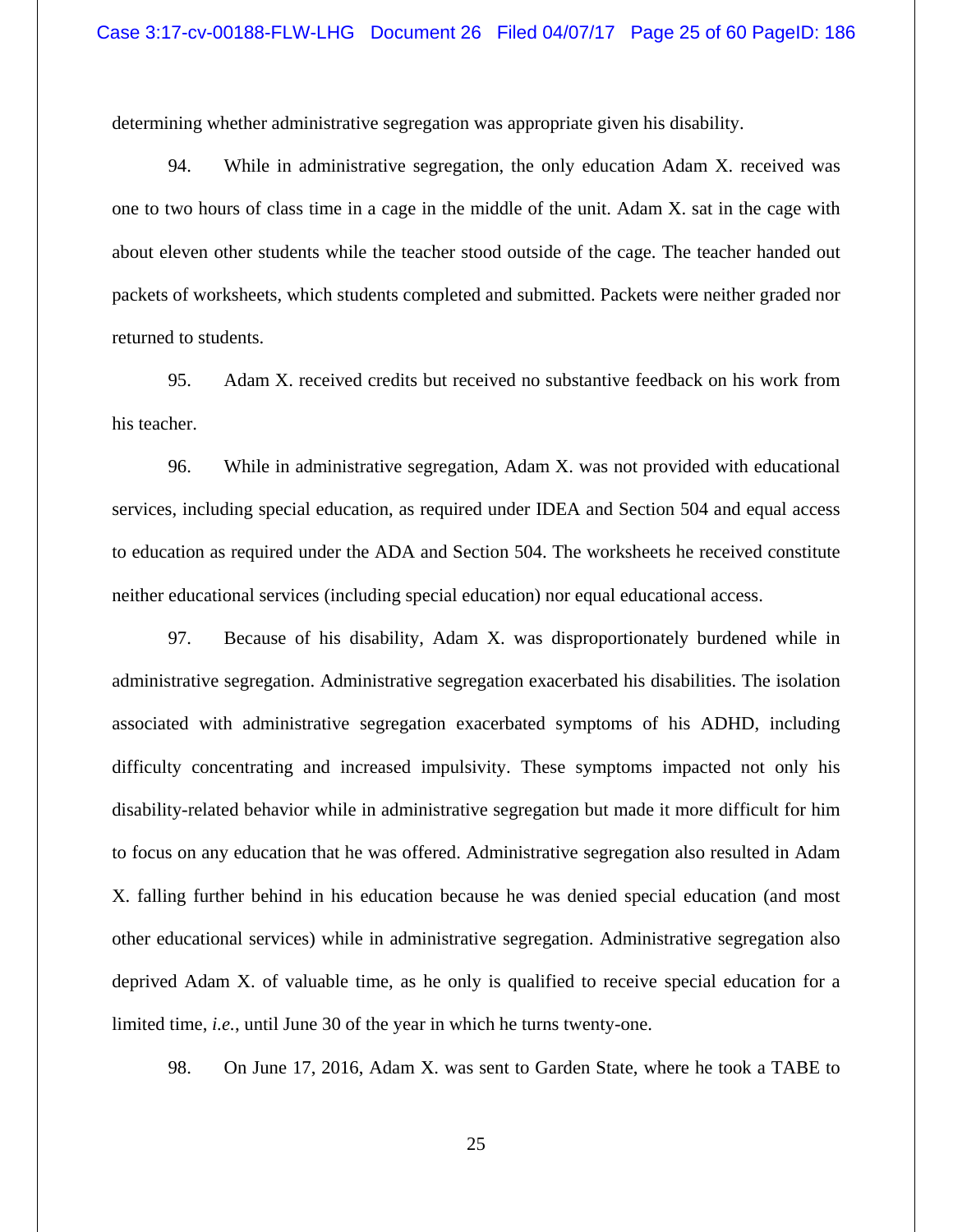determine his educational placement.

99. He did not meet with any member of the Child Study Team at Garden State, and the teaching staff did not initiate any discussion about his IEP until mid-August.

100. At Garden State, he was in general education classes with five to six other students and no special education supports. He was moved to a class that was described as a special education class. However, he was unsure whether it was actually a special education class because there was no support for his special education needs, and the teacher, the material, and the method of instruction all fell short of providing an equal educational benefit.

101. Starting in late August of 2016, Adam X. was placed in a supplemental class on Tuesday and Thursday evenings for students who had failed the TABE. These classes were inconsistently held.

102. Until late August of 2016, no member of NJDOC staff had spoken to him about transition planning for his vocational plans, as required by IDEA. The transition planning he received was cursory. The staff conducted a test to determine what kind of occupation might be appropriate for Adam X. The outcome of the test was a recommendation that he pursue in a career in finance. Staff did nothing further to discuss this career path with him.

103. From about September of 2016 through about December of 2016, Adam X. was in administrative segregation at Northern State. Once again, he was locked in administrative segregation regardless of his disability. No one considered his disabilities in locking him in administrative segregation, or considered whether administrative segregation was appropriate for him.

104. As at Wagner, at Northern State, Adam X. received educational instruction in a cage, with the teacher standing outside. He was in class alongside students of dramatically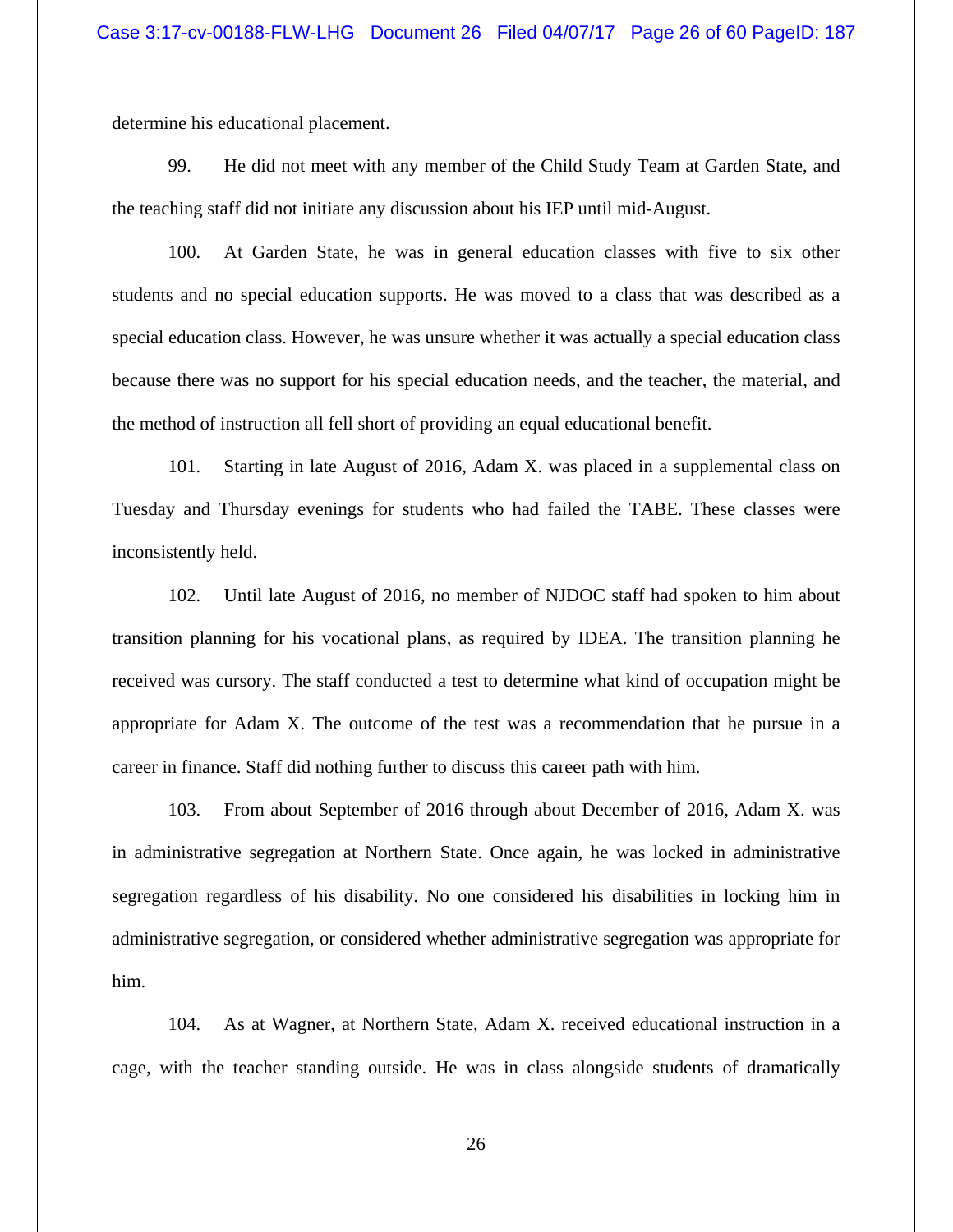different ability levels.

105. He returned to Garden State in December of 2016, and since then he has received substantially similar education to the education he received before his placement in administrative segregation.

106. He is taking two classes, they are frequently canceled. He is told they have been canceled because the teacher was not present.

107. As a result of these failures to comply with relevant laws and regulations, Adam X. has not received a FAPE or equal access to education.

### **Brian Y.**

108. Plaintiff Brian Y. is a nineteen-year-old who entered NJDOC custody before he turned eighteen. Brian Y. remains in NJDOC custody and is subject to the Defendants' policies and practices that are discussed herein.

109. As a resident of Garden State at the time of filing, Brian Y. is qualified to participate in the programs, services, and activities of NJDOC.

110. Brian Y. has been diagnosed with oppositional defiant disorder, impulse control disorder, ADHD, and an adjustment disorder. These impairments substantially limit one or more of his major life activities, making him an individual with a disability.

111. Brian Y. has been hospitalized at least three times for mental disability-related reasons.

112. Brian Y.'s disabilities and history of disability-related behavior problems adversely impacted his educational performance.

113. Brian Y. attended a local public school before his arrest and subsequent incarceration. In the year prior to his arrest, Brian Y. received failing grades in five of eight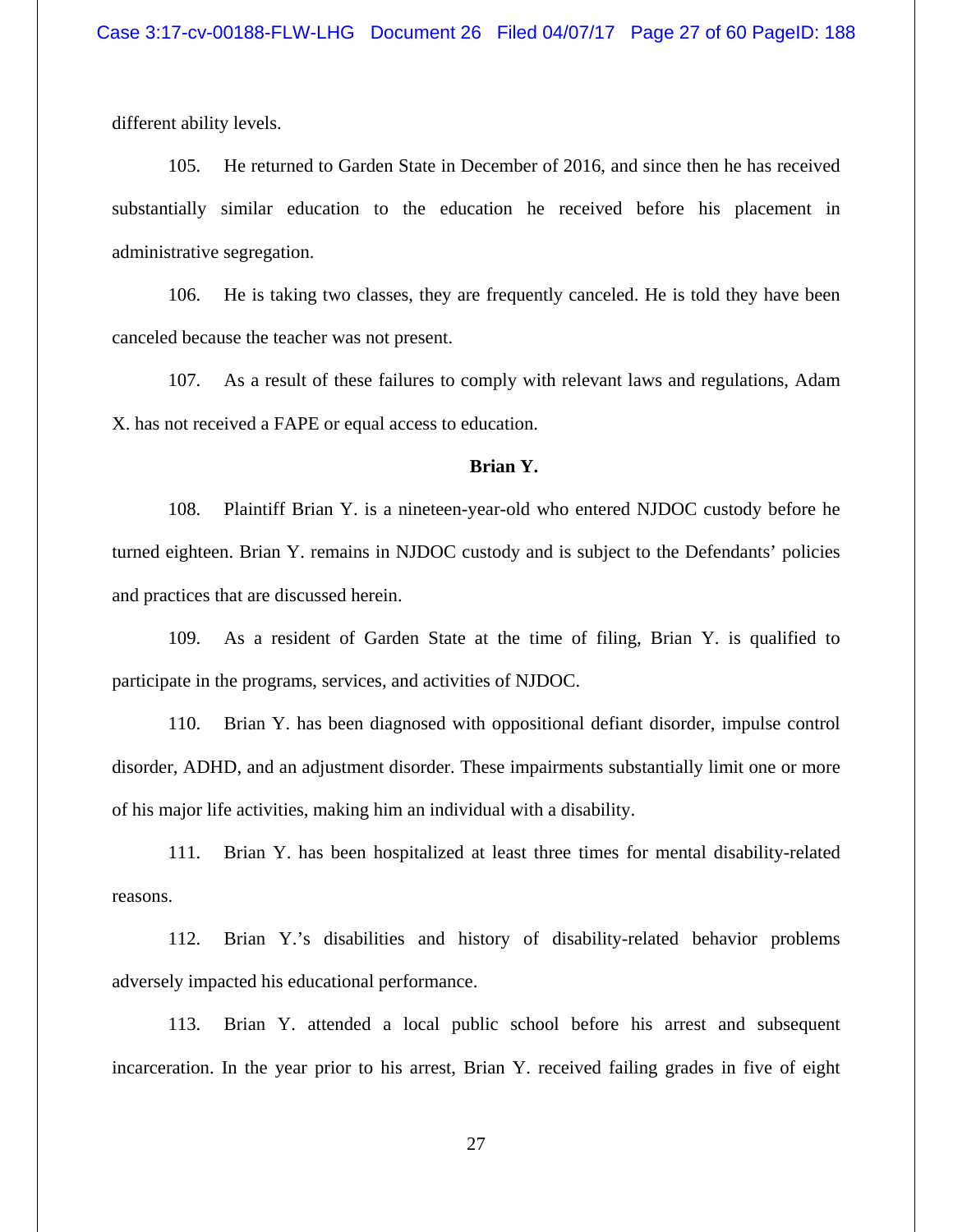courses and Ds in two other courses. He also missed sixty-six days of school during the 2012 school year.

114. Brian Y. knows that the Garden State staff is aware that he has an adjustment disorder because staff discussed this with him. He also had bi-weekly meetings with a mental health counselor during his time in Garden State.

115. NJDOC Defendants never developed an IEP for Brian Y. Instead, they developed an IPP for Brian Y. as a general education (not special education) student. His most recent IPP, including his TABE scores, indicates that his academic levels are still well below grade level.

116. Brian Y.'s history of hospitalizations, disability-related behavior, and extremely low academic performance should have put NJDOC Defendants on notice that Brian Y. had special education and disability-related needs, but, in violation of NJDOC Defendants' Child Find obligation under IDEA and Section 504, NJDOC Defendants failed to provide Brian Y. with an appropriate education evaluation and develop an IEP for him. NJDOC Defendants also failed to identify and track Brian Y. and the reasonable modifications he requires, as required by the ADA and Section 504.

117. When Brian Y. informed Garden State that it failed to identify him as a student with a disability in need of special education and related services and reasonable modifications, staff responded that NJDOC was not legally obligated to do so.

118. When Brian Y. entered NJDOC custody, he was placed in Garden State's youth unit. Brian Y.'s education at Garden State consisted of classes with one teacher and approximately six other students from different grade levels, which made it difficult for the teacher to differentiate instruction based on students' needs. Since the teacher was trained in history, history was the only subject he taught the students. For all other subjects, the students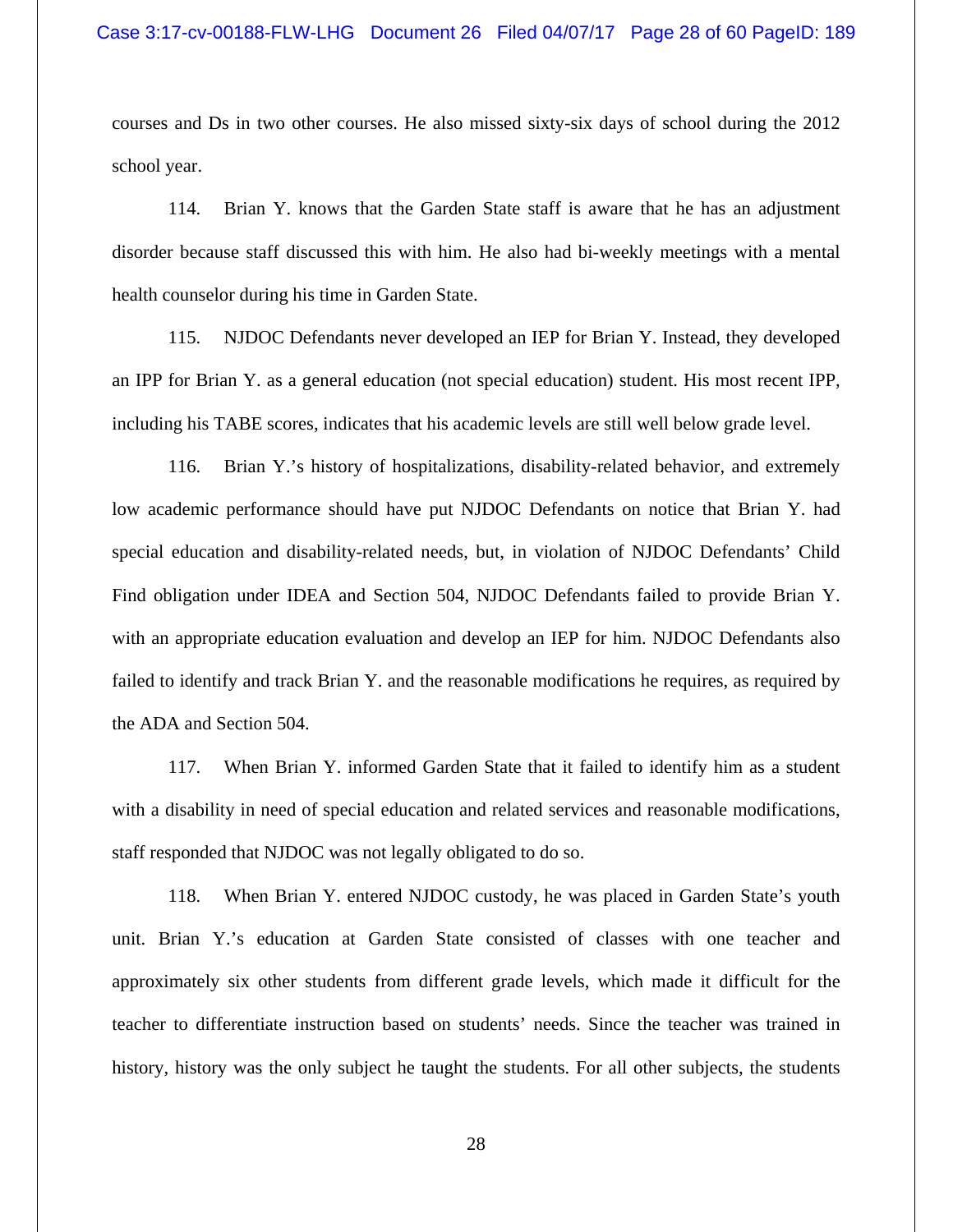individually worked on worksheets. Students who had questions about how to complete assignments could ask the teacher, who often did not know the answers to their questions because he taught multiple subjects in which he had no expertise. The teacher told the students to ask other students if they needed help. Brian Y. did not receive any extra help or educational supports for his classes. Brian Y. did not receive any feedback or grades on his work, only credits for completing the worksheets.

119. Brian Y. also attended a supplemental class several nights per week for students who received low scores on the TABE. Frequently, Brian Y. was given the same worksheets that he had already completed in his regular classroom.

120. NJDOC Defendants transferred Brian Y. to Garden State's general population in November of 2015, where his education consisted of attending classes for about five hours per day. Students from all different grade levels were in the same classes, but unlike the youth unit, classes were separated according to subject with different teachers for each. Rather than differentiate instruction, most of the classwork consisted of individually working on worksheets that were supposed to be at the student's individual level. Brian Y. still did not receive any extra help or educational supports.

121. In January of 2016, Brian Y. was threatened with a disciplinary charge. While waiting to hear whether he would receive a disciplinary charge, Brian Y. spent approximately four days in "lock-up" in Garden State, during which he was prohibited from attending school at all.

122. Brian Y. received a disciplinary charge. Garden State failed to determine whether the behavior was disability-related. No one considered his disability before locking him in administrative segregation, or even whether administrative segregation was appropriate in light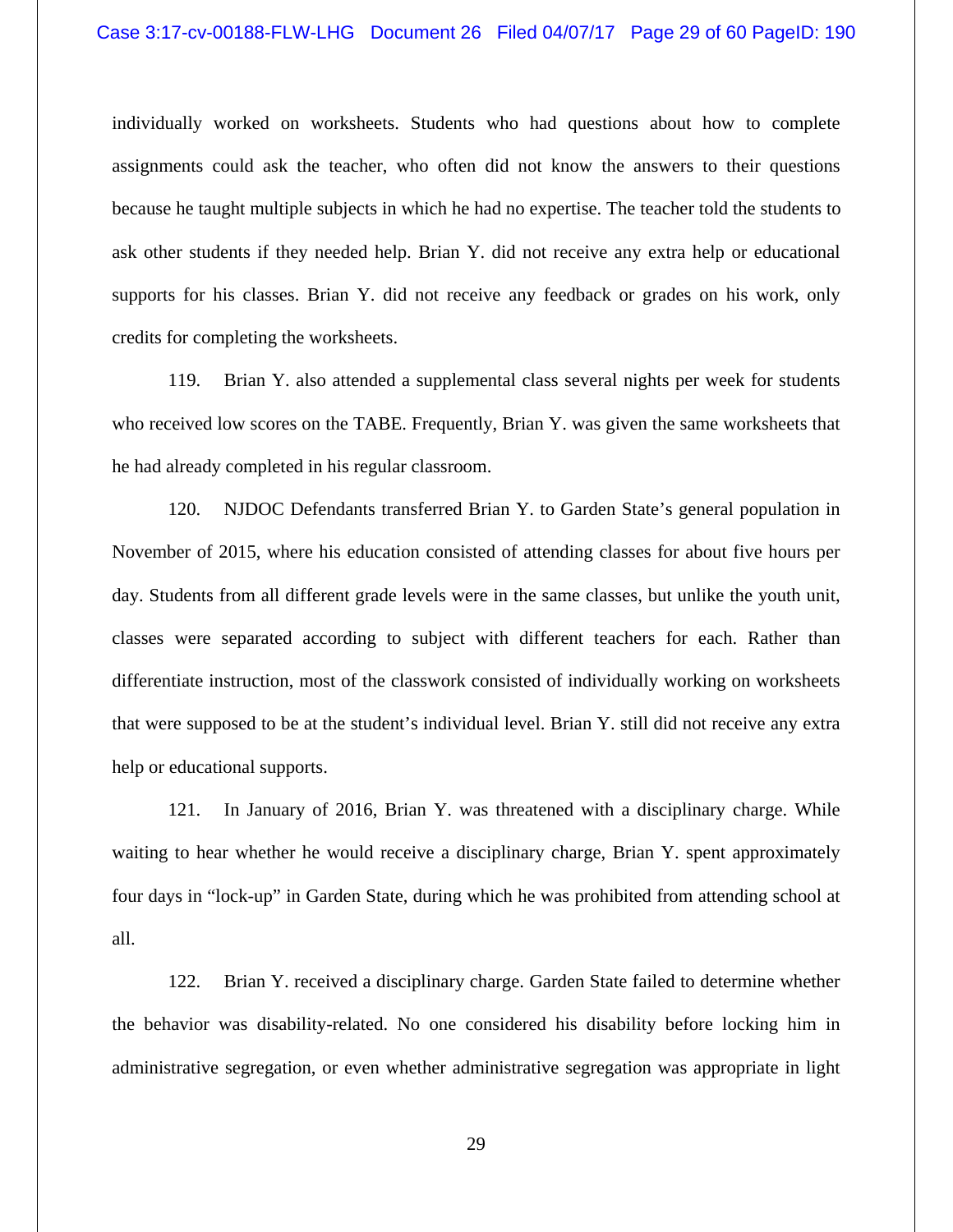of his disability.

123. Brian Y. was sent to administrative segregation at Wagner, where he spent about six months. NJDOC Defendants failed to hold another IEP meeting as is required under IDEA and Section 504 due to this "change in placement," or to consider reasonable modifications to avoid discrimination on the basis of disability as is required under the ADA and Section 504.

124. For about the first month that Brian Y. spent in administrative segregation, he received no education whatsoever.

125. In early February of 2016, Wagner started a daily education program and other services that Brian Y. attended, including a mental health support group that met twice per week.

126. Brian Y.'s daily education program consisted of two hours of class time in a cage in the middle of the unit. Brian Y. sat in the middle of the cage with the other students while one teacher stood outside of the cage with a chalkboard. The teacher provided direct instruction through the cage sporadically. There were no other instructors or academic supports in the cage. The same worksheets were distributed to all of the students, regardless of grade level. If the students needed help, they could ask the teacher questions through the cage. Brian Y. received no substantive feedback on his work. This instruction did not include educational services as required under IDEA and Section 504, and did not provide equal educational access as required under the ADA and Section 504. The worksheets he received constitute neither educational services (including special education) nor equal access to education.

127. Brian Y. spoke with a mental health counselor during his time in administrative segregation about his disabilities and the fact that administrative segregation and going to school in a cage were exacerbating the symptoms of his disability.

128. Because of his disabilities, Brian Y. was disproportionately burdened while in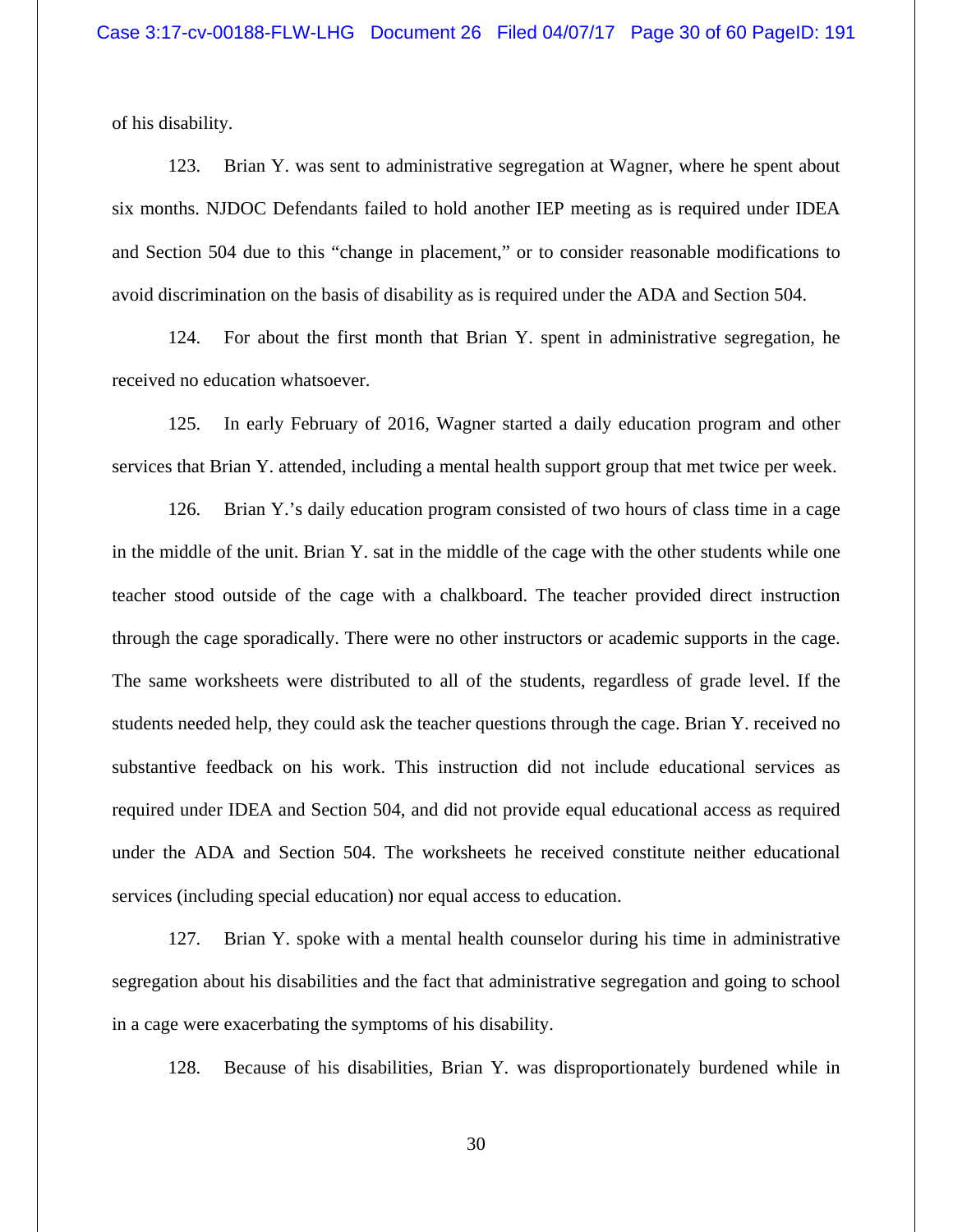administrative segregation. Administrative segregation exacerbated his disabilities such that his anger stemming from his mental disabilities grew worse, making it difficult for him to concentrate. Both of these effects impacted not only his disability-related behavior while in administrative segregation but made it more difficult to focus on any education that he was offered. Administrative segregation also resulted in Brian Y. falling further behind in his education since he was denied special education (and most other educational services) while in administrative segregation. In fact, school in the cage did not offer the remaining courses that Brian Y. needed to graduate, so he made no meaningful educational progress while attending school in administrative segregation. Administrative segregation also takes away valuable time for Brian Y. to receive special education because he is qualified for special education for a limited time, *i.e.*, until June 30 of the year in which he turns twenty-one. All of these impacts are due to the fact that Brian Y. had disabilities while in administrative segregation.

129. In July of 2016, Brian Y. was sent back to Garden State, where he was held for about seven days in isolation in temporary close custody. He received no education services during this time.

130. After NJDOC Defendants sent Brian Y. to general population from temporary close custody, he received no educational services for one week. Then Brian Y. attended class five days per week and completed his remaining credits, but the classes continued to be deficient, as previously described.

#### **Casey Z.**

131. Plaintiff Casey Z. is a twenty-one-year-old who entered NJDOC custody in July of 2015 when he was nineteen. Casey Z. remains in NJDOC custody currently and is subject to the Defendants' policies and practices discussed herein.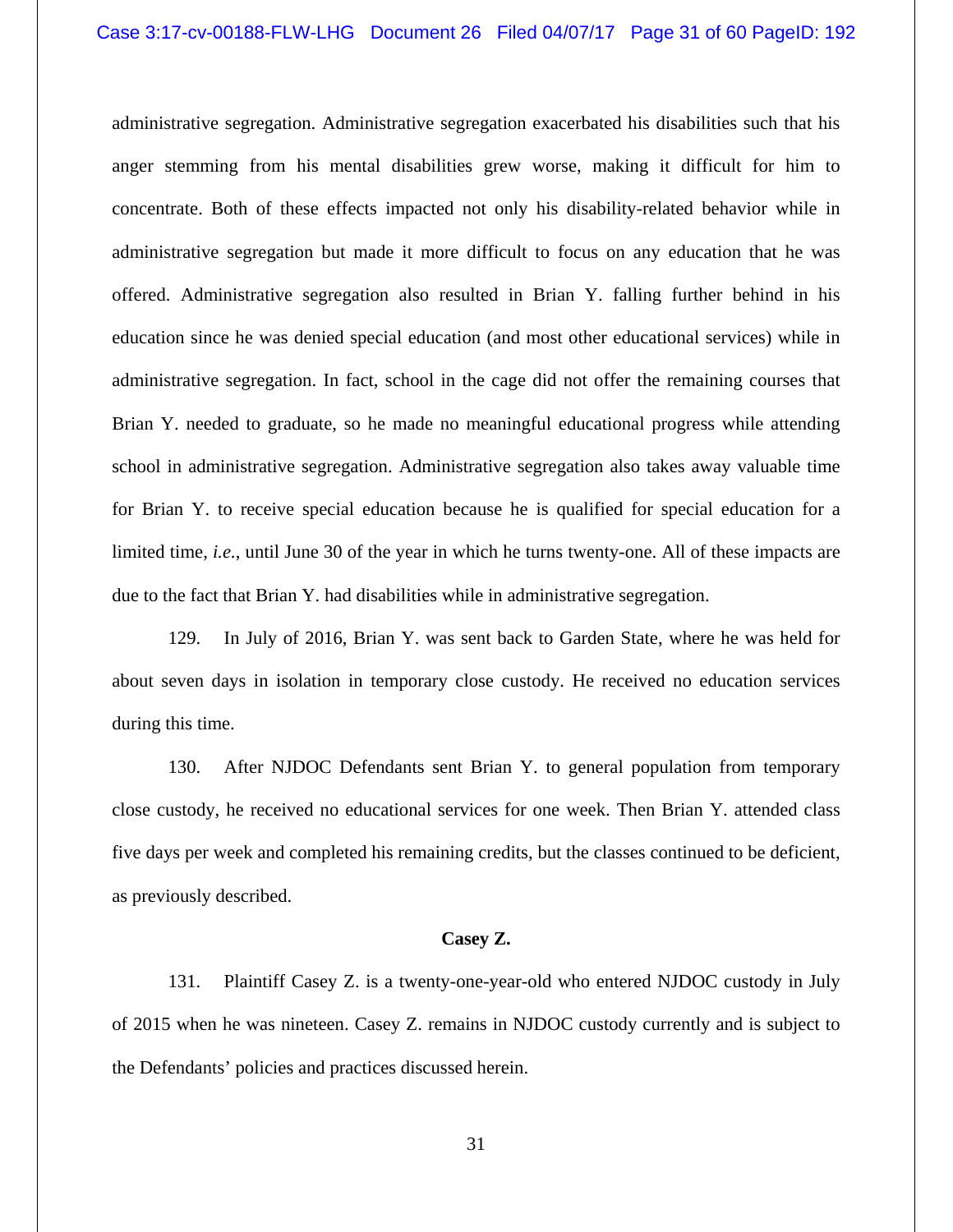132. As a resident of NJSP at the time of filing, Casey Z. is qualified to participate in the programs, services, and activities of NJDOC.

133. Casey Z. has been diagnosed with a specific learning disability, one of the disabilities covered by IDEA. He has also been diagnosed with ADHD, an adjustment disorder, a conduct disorder, and was diagnosed with lead poisoning at the age of two. These impairments substantially limit one or more of his major life activities, making him an individual with a disability.

134. Until recently, Casey Z. received Remeron, an antidepressant used to treat people with a major depressive order, from NJDOC.

135. Prior to Casey Z.'s arrest, he was hospitalized multiple times for mental-disability related reasons.

136. Casey Z. received special education services in his public middle and high schools before entering NJDOC custody. He has been eligible for special education and related services since elementary school. Until 2009, Casey Z. had a full-time personal aide throughout his school day.

137. Casey Z. was arrested in January of 2012 and had received an IEP shortly before that time – in November of 2011 – from his local public high school that made him eligible for special education and related services under the category of "specific learning disability." His academic levels in this 2011 IEP, based on a basic skills assessment, were well below his grade level (6.6 in Math and 2.9 in Verbal-Reading Comprehension).

138. Casey Z.'s 2011 IEP (1) provided for 160 minutes of instruction in a special education setting for Language Arts, Math, Science, and Social Studies and (2) noted that Casey Z.'s behavior "impedes his or her learning or that of others" and listed behavioral interventions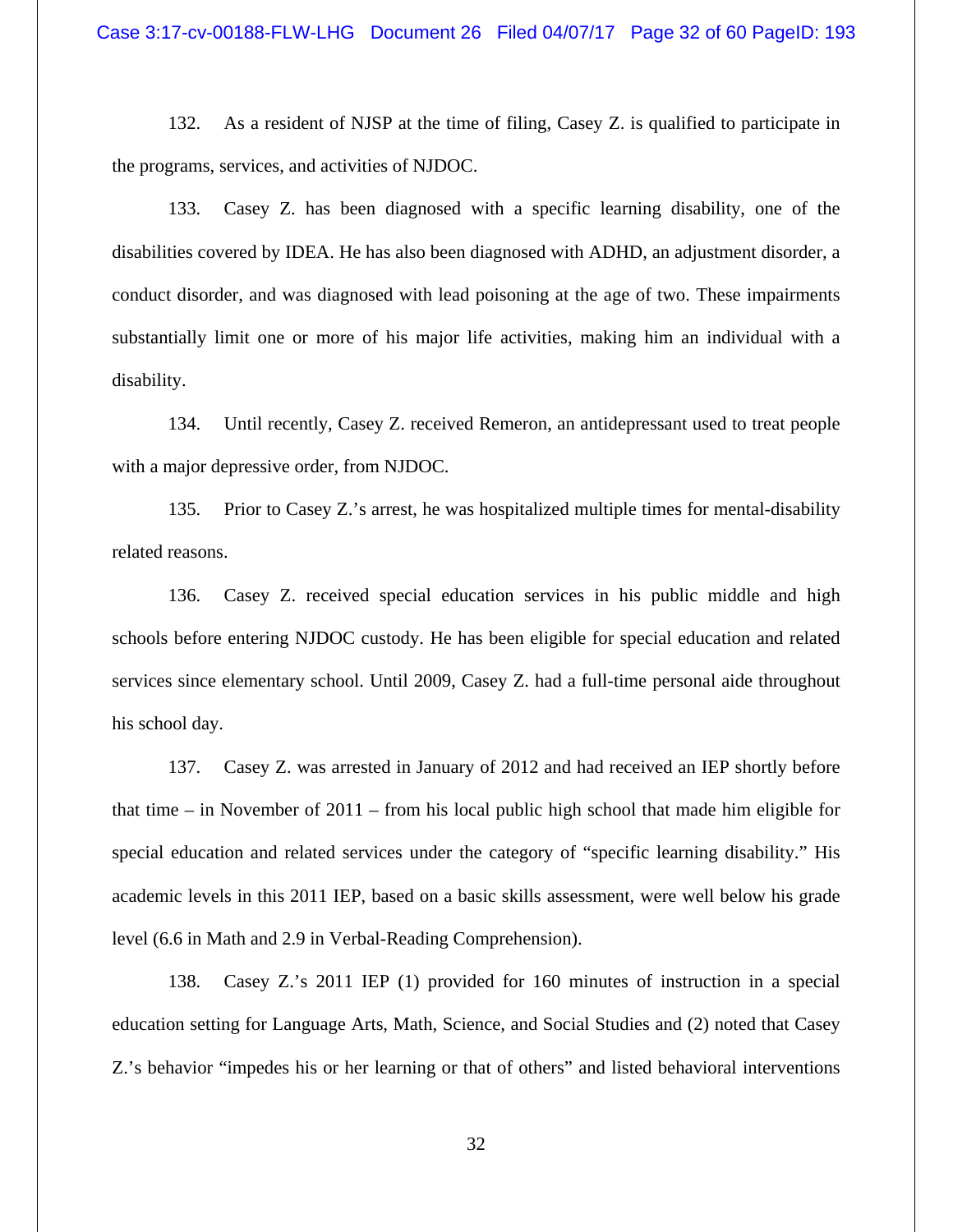to correct his irregular attendance, which included positive behavioral interventions and supports.

139. Casey Z. entered Essex County Juvenile Detention Center ("ECJDC") in January of 2012. Casey Z. was sixteen at the time. The JJC administered a TABE, which appeared to show that Casey Z. was on an eighth grade reading level, sixth grade language arts level, and fifth grade math level. ECJDC officials subsequently developed an IEP for Casey Z. on April 3, 2013, and he attended classes at ECJDC.

140. According to Casey Z.'s science teacher at ECJDC, Casey Z. was "significantly behind academically" at that time, Casey Z. "struggles" with reading comprehension, math, verbal expression, and age and grade appropriate work. "[Casey Z.] is academically behind and, of course, never benefits academically when he is removed from the educational setting due to his misbehavior. [Casey Z.] benefits from a 'one on one' aid to help him with reading comprehension."

141. Nevertheless, ECJDC placed Casey Z. in a full inclusion setting. Casey Z.'s new IEP reduced his special education instruction from 160 minutes per day to zero, placed him in a general education setting, eliminated all related services, and left the Proactive Behavior Management Plan blank.

142. By the time Casey Z. entered NJDOC custody in July of 2015, his long history of receiving special education services should have put NJDOC Defendants on notice that Casey Z. had special education needs.

143. Despite Casey Z. having an IEP when he transferred into NJDOC custody, Defendants failed to implement Casey Z.'s existing IEP or hold a valid Child Study Team meeting. Casey Z. has not received special educational services at any point throughout his time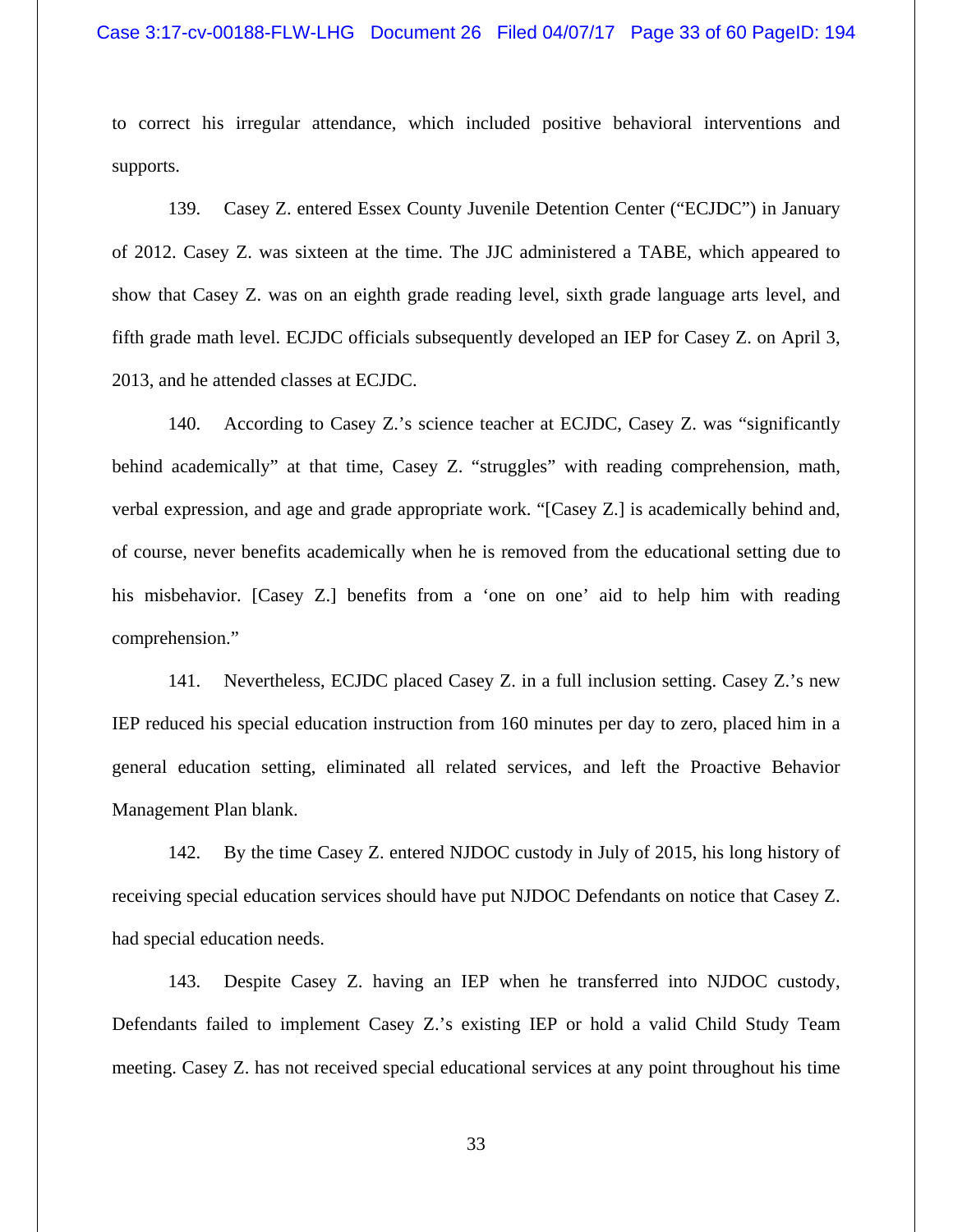in NJDOC custody and continues to be denied appropriate services, all in violation of IDEA, Section 504, and the ADA.

144. When Casey Z. entered NJDOC custody, he was transferred to NJSP in July of 2015, a facility that does not have the capacity to provide appropriate special education services.

145. NJDOC Defendants gave Casey Z. the TABE on July 30, 2015 and enrolled him in adult basic education classes at NJSP. Casey Z. attended classes every day for about four hours. There were approximately eight other students in his class, one teacher, and two fellow inmates who were supposed to help the students with their work. The students were all from different grades. Casey Z. worked on worksheets. The teacher told Casey Z. that if he needed help, he should ask the other inmates who served as tutors. There was very little direct instruction, and Casey Z. did not receive any special education or related services.

146. Even though NJDOC Defendants should have been aware of Casey Z.'s special educational needs from his school records and JJC educational records, Casey Z. put Defendants on notice in writing about his special educational needs at least three times between August 19 and December 16, 2015. In response, an NJSP official told Casey Z. that because of the length of his prison sentence, prison is his last stop and he was not entitled to special education services.

147. Cynthia Johnson, Assistant Superintendent of NJSP, later wrote that Casey Z. was entitled to a FAPE, but said he was receiving one because he "received the same services as any other student classified in need of special education."

148. After Casey Z.'s numerous grievances regarding the denial of special education services, NJSP finally modified Casey Z.'s IEP in March of 2016, but even that IEP was inadequate, in that it did not provide for the services it noted Casey Z. needs.

149. Moreover, NJDOC Defendants did not even implement the modified IEP as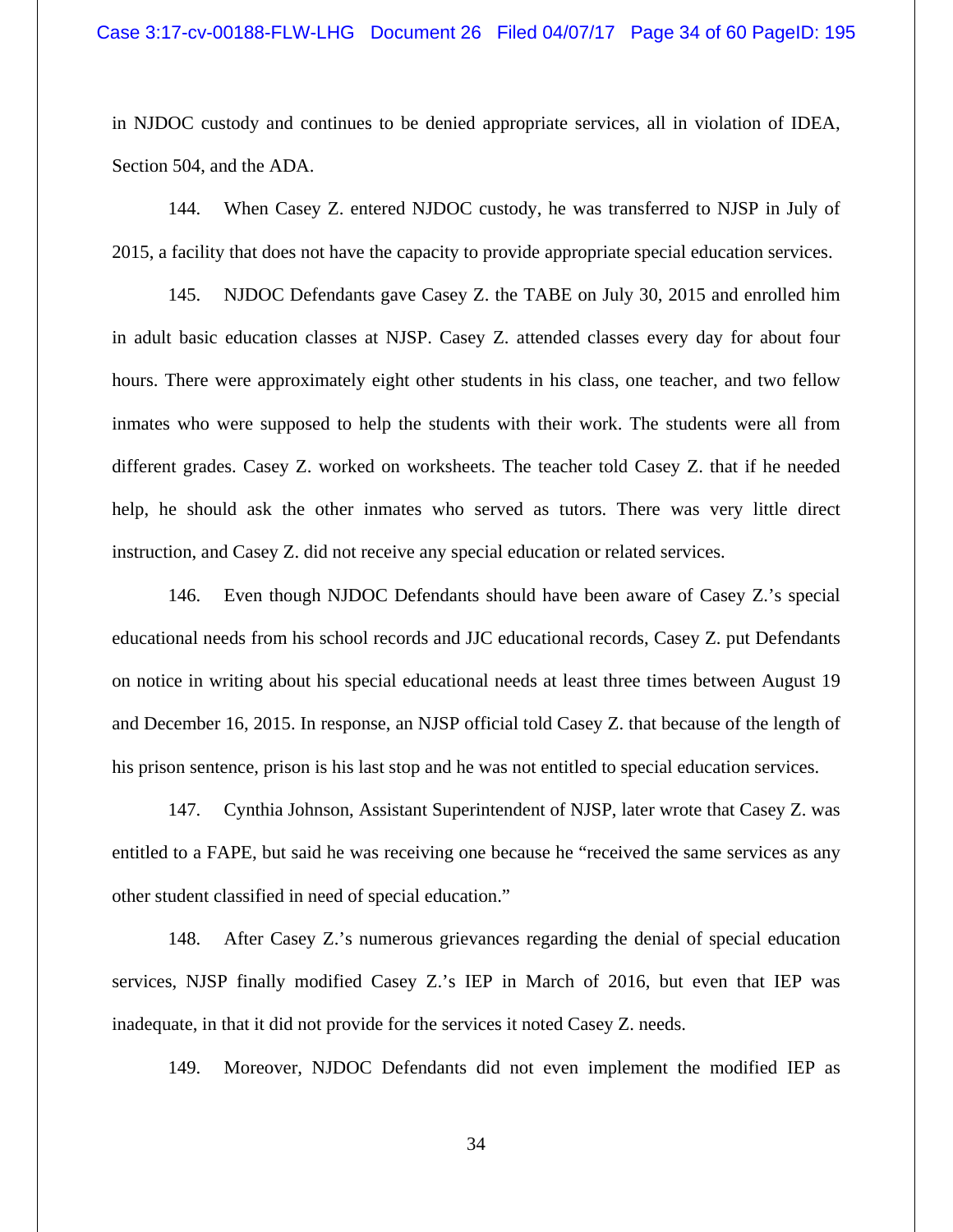Casey Z. remained in the same classroom without additional support.

150. On two occasions, Casey Z. has received placement in administrative segregation as a punishment, totaling more than six months. These punishments have been imposed without any manifestation determination or IEP meeting for his change of placement, and without any process to determine what educational services he required in his changed educational placement as required by IDEA and Section 504, or without inquiry into whether the behavior was disability-related and required reasonable modifications as required under the ADA and Section 504.

151. When Casey Z. has been locked in administrative segregation, he has been put there regardless of his disability. No one has tracked his disability status and need for reasonable modifications. No one has inquired into whether his disabilities should have been considered in locking him in administrative segregation, or even whether administrative segregation is appropriate for him considering his disabilities.

152. While in administrative segregation, the education he has received has ranged from absolutely no services to worksheets in his cell every three to four days, without leaving his cell for classes. Casey Z. reports that other students in administrative segregation attend school in a cage on a different floor.

153. In administrative segregation, Casey Z. has not been provided with educational services, including special education, as required under IDEA and Section 504 and equal educational access as required under the ADA and Section 504. The worksheets he received constituted neither educational services (including special education) nor equal access to education.

154. Because of his disability, Casey Z. is disproportionately burdened while in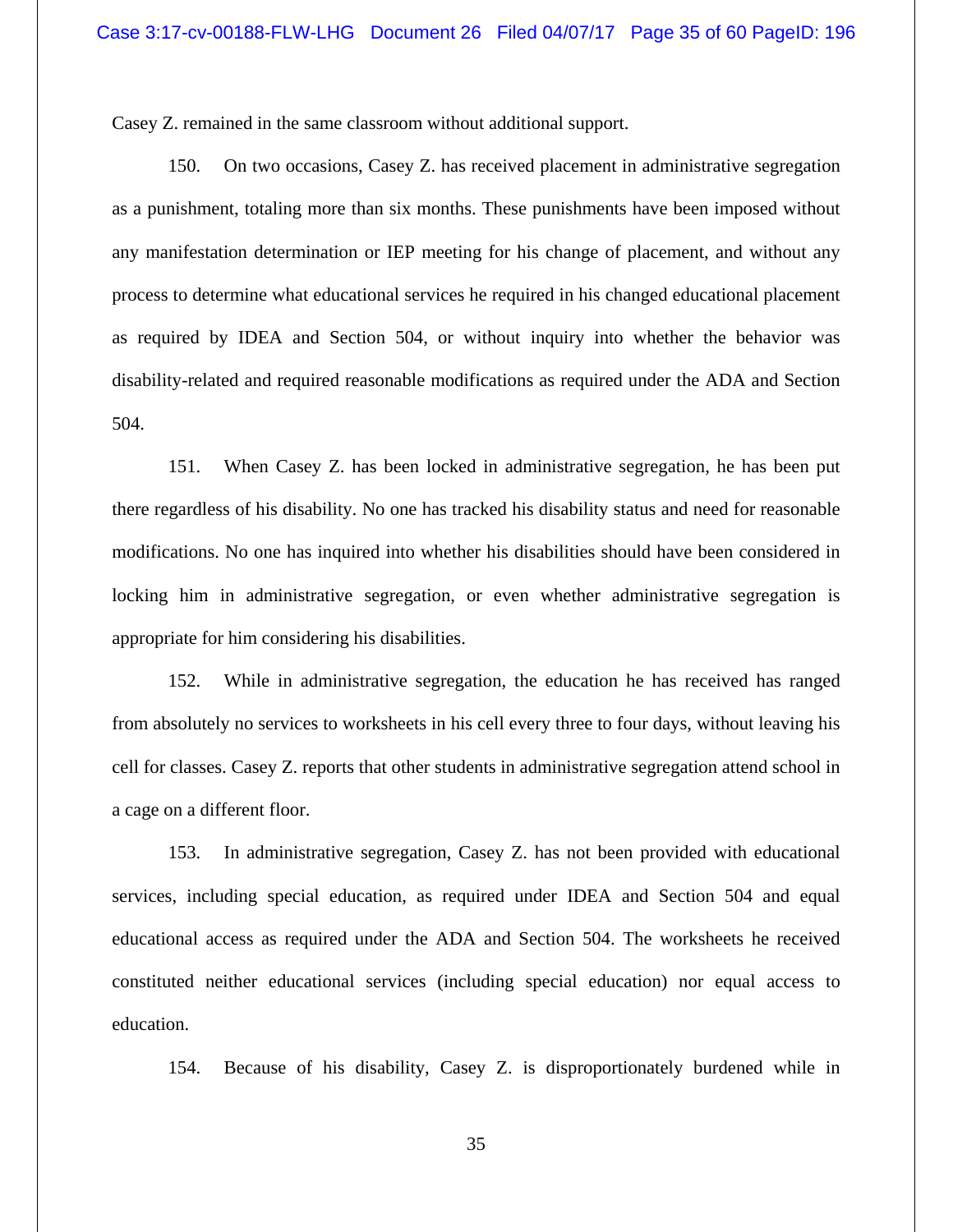administrative segregation. When he was first placed in administrative segregation, Casey Z. experienced depression attributable to his worsening pre-existing mental disabilities. The depression he suffered also interfered with his ability to focus. Administrative segregation also results in Casey Z. falling further behind in his education since he is denied special education (and most other educational services) while in administrative segregation. Administrative segregation takes away valuable time for Casey Z. to receive special education because he is qualified for special education for a limited time, *i.e.*, until June 30 of the year in which he turns twenty-one, making it much more difficult for him to receive a diploma. All of these impacts are due to the fact that Casey Z. has a disability while in administrative segregation.

#### **Organizational Plaintiff ACLU-NJ's Allegations**

155. The Defendants' actions have perceptibly impaired the ACLU-NJ's mission by requiring the ACLU-NJ to divert resources from other core mission areas – such as advocacy on behalf of New Jerseyans' First Amendment rights – in order to address the educational deficiency the Defendants' conduct has produced in NJDOC facilities.

156. The ACLU-NJ learned of educational deprivation in JJC and NJDOC facilities through its work on solitary confinement for juveniles, a core ACLU-NJ concern. At the time the ACLU-NJ learned of this deprivation, no one on the ACLU-NJ's staff had the capacity to challenge the educational deficiencies in New Jersey prisons. Nevertheless, the ACLU-NJ received phone calls seeking legal assistance from prisoners facing educational deprivations, the issue was a concern to ACLU-NJ members, and the ACLU-NJ's broad goal of improving educational equality in New Jersey could not be met without addressing education in prisons. In order to meet this need, in September of 2015 the ACLU-NJ diverted resources to hire a legal fellow to address the education rights of incarcerated students. The ACLU-NJ legal staff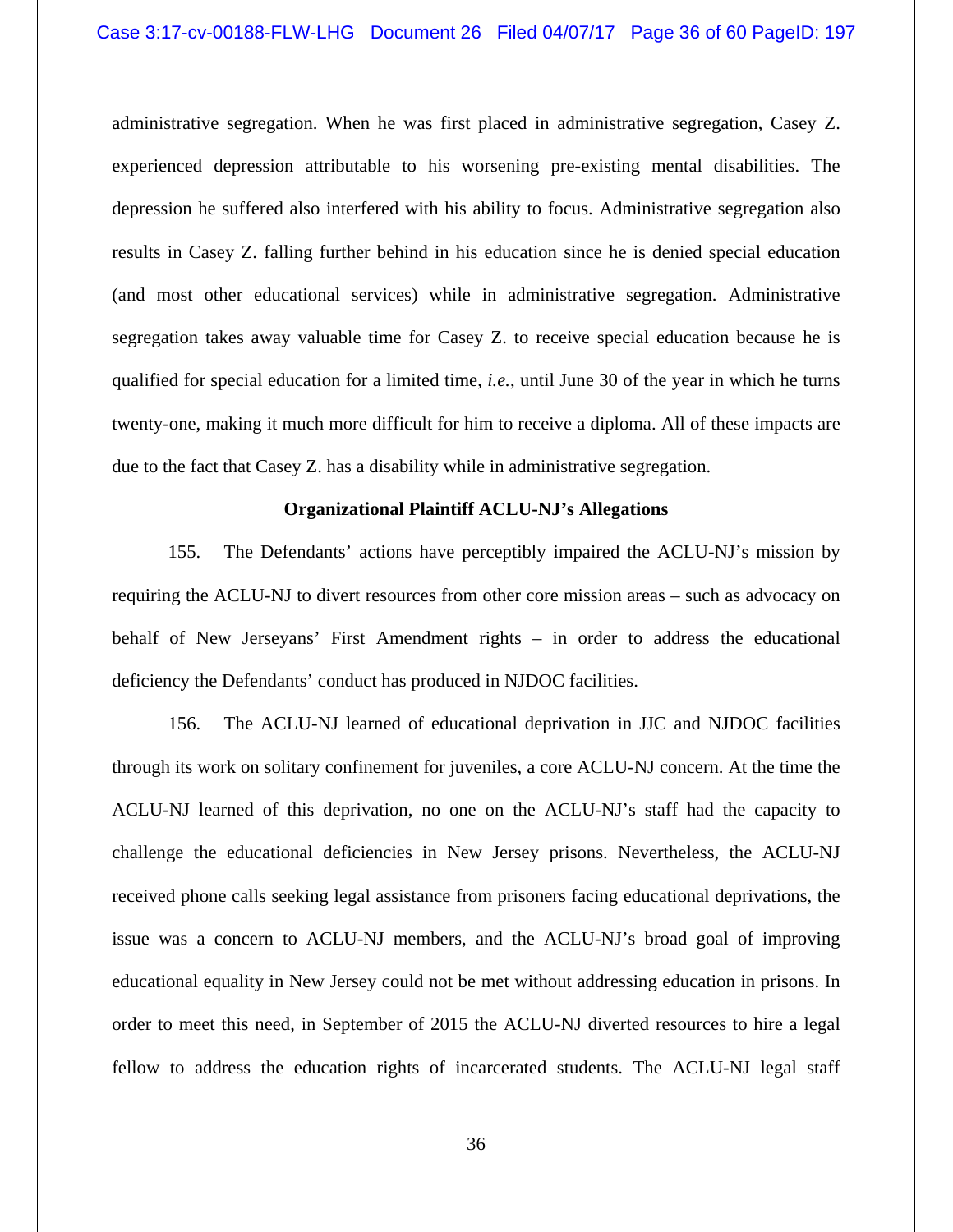included four lawyers before the fellow was hired, and so in hiring a fellow with a significant focus on pursuing educational rights for incarcerated students, it devoted a substantial percent of its legal staff time to this issue.

157. Since that time, the ACLU-NJ has devoted considerable resources to representing an individual plaintiff in an education action in the Office of Administrative Law against NJDOC.

158. An ACLU-NJ staff member has also conducted a training for volunteer lawyers to represent incarcerated young people who wish to bring their educational claims against NJDOC.

159. The ACLU-NJ has suffered an injury-in-fact because it has diverted resources away from pursuing other elements of its mission in order to address the issue of inadequate education for young people incarcerated in NJDOC facilities.

160. In addition, if the ACLU-NJ did not divert resources to improve education within facilities, its core mission generally would be negatively impacted. The ACLU-NJ has long worked to ensure that conditions in prison meet constitutional standards, and in particular that prison officials conform to requirements under the First and Eighth Amendments. Activities within prisons are shielded from outside view, and so in identifying and addressing constitutional violations within prisons, the ACLU-NJ relies on people within those prisons to alert the organization to violations. Prisoners' abilities to identify violations and locate the ACLU-NJ as a source for litigation to remedy injuries is dramatically improved when they have received an adequate high school education, including meaningful instruction in reading, writing, and critical reasoning. In the absence of such instruction, the ACLU-NJ's ability to identify and remedy constitutional violations within NJDOC prisons will be significantly reduced.

161. The injury of having to divert resources to address the dearth of adequate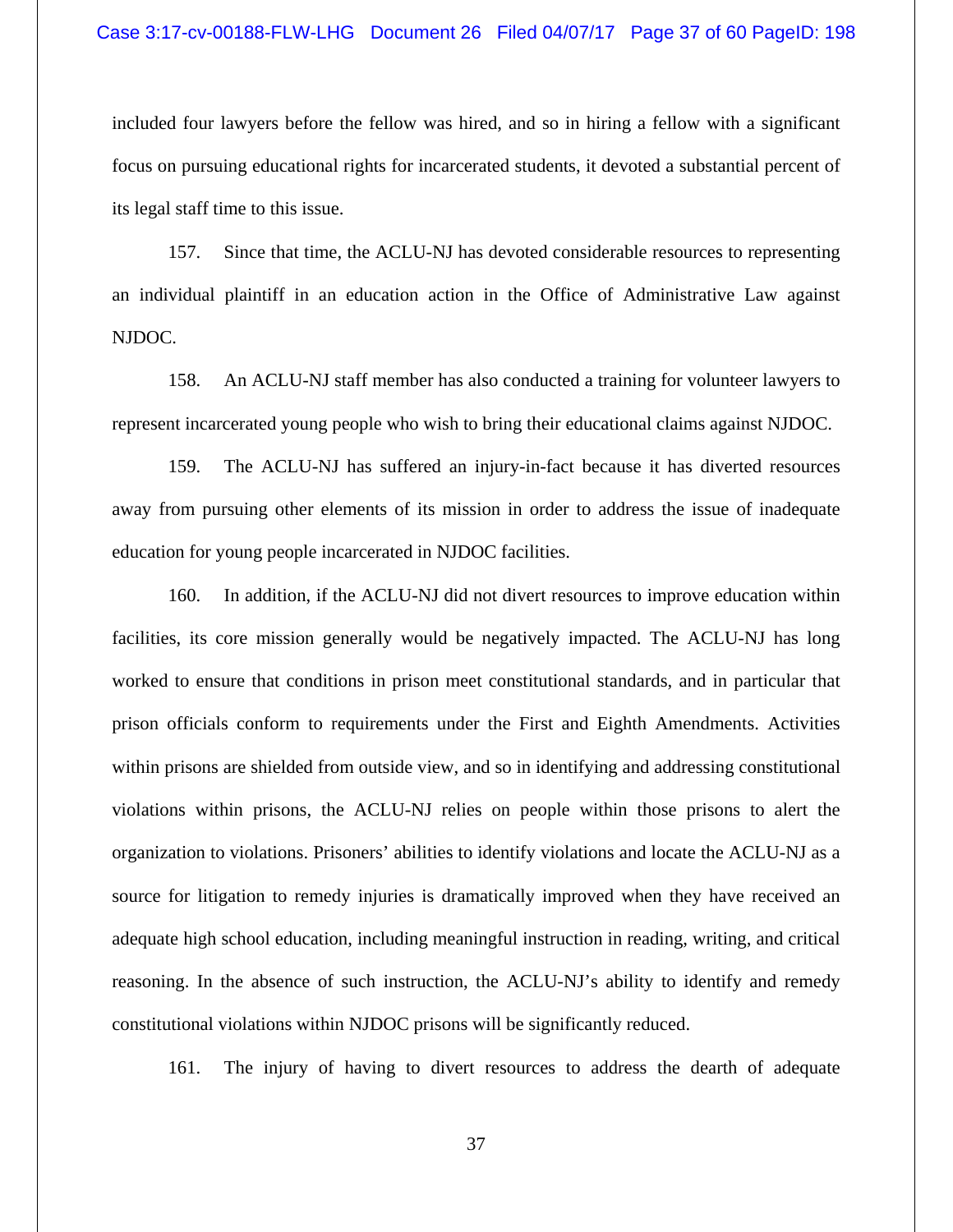education in prisons is directly traceable to the actions of NJDOC Defendants in failing to provide adequate education for students with special education needs and to the actions of NJDOE Defendants in failing to oversee NJDOC Defendants' provision of education.

162. This injury is redressable by the Defendants. If NJDOC Defendants adequately provided, and NJDOE Defendants adequately supervised, education to students with special education needs in NJDOC facilities, the ACLU-NJ would re-direct resources toward its other priority areas.

163. The ACLU-NJ also has members who have suffered injury due to Defendants' actions and inactions. These members are incarcerated young people in adult facilities who are denied special education and equal access to special education and who have been locked in administrative segregation regardless of their disabilities. Members also include parents of young people with disabilities who can pursue their children's claims for denial of special education and equal access to education on behalf of their children.

164. These members are directly injured by NJDOC Defendants' practices – for those members who are students themselves, the time in NJDOC custody is often their last opportunity to receive a high school education responsive to their special education needs. When NJDOC Defendants fail to provide such an education and NJDOE Defendants fail to ensure that they do so, these young people are deprived of their right to such an education. The injuries they suffer are described further below.

165. These members would have standing to sue in their own right, and the injuries they experience are germane to the purpose of the ACLU-NJ, as described above.

166. Moreover, because Plaintiffs seek relief for system-wide failures by the Defendants to comply with laws concerning special education, these claims are not redressable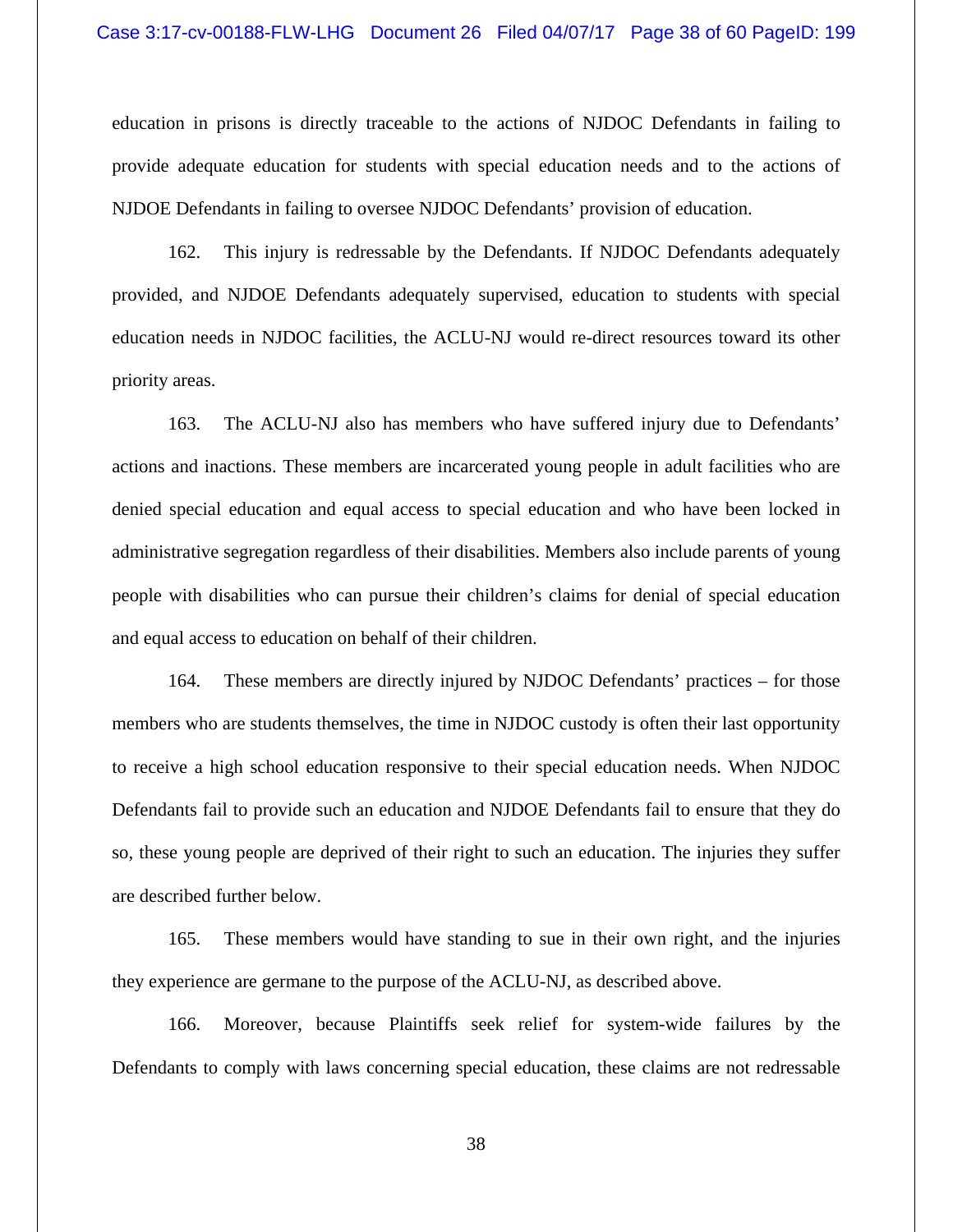through individual actions and instead require system-wide resolution. As a result, neither the claim asserted nor the relief requested requires the participation of individual members in the suit.

## **Organizational Plaintiff The Arc of NJ's Allegations**

167. The Arc of NJ works to advance the human rights of New Jerseyans with intellectual and/or developmental disabilities, and in particular, to increase the employability and independence of the people it serves. An appropriate education while incarcerated is critical for young people with intellectual and/or developmental disabilities to be successful in finding employment and living independently after they are released from prison.

168. Among its efforts, in 1985, The Arc of NJ started the Developmentally Disabled Offenders Program, now known as the Criminal Justice Advocacy Program ("CJAP"). CJAP undertakes a range of different advocacy tools to improve the treatment of people with intellectual and/or developmental disabilities in the criminal justice system, including, but not limited to, providing training, individual case management, and education.

169. The Defendants' actions have perceptibly impaired The Arc of NJ's mission by requiring The Arc of NJ to divert resources from other core mission areas, including providing alternatives to incarceration for people with intellectual and/or developmental disabilities, in order to address the Defendants' failures to appropriately evaluate, track, and provide appropriate educational services to young people with disabilities in NJDOC facilities.

170. The impact of NJDOC Defendants' failures to evaluate, track, and provide appropriate educational services for young people with intellectual and/or developmental disabilities detrimentally impacts a number of The Arc of NJ's priorities, including ensuring that all of the people it serves receive FAPE, all of the people it serves who are incarcerated receive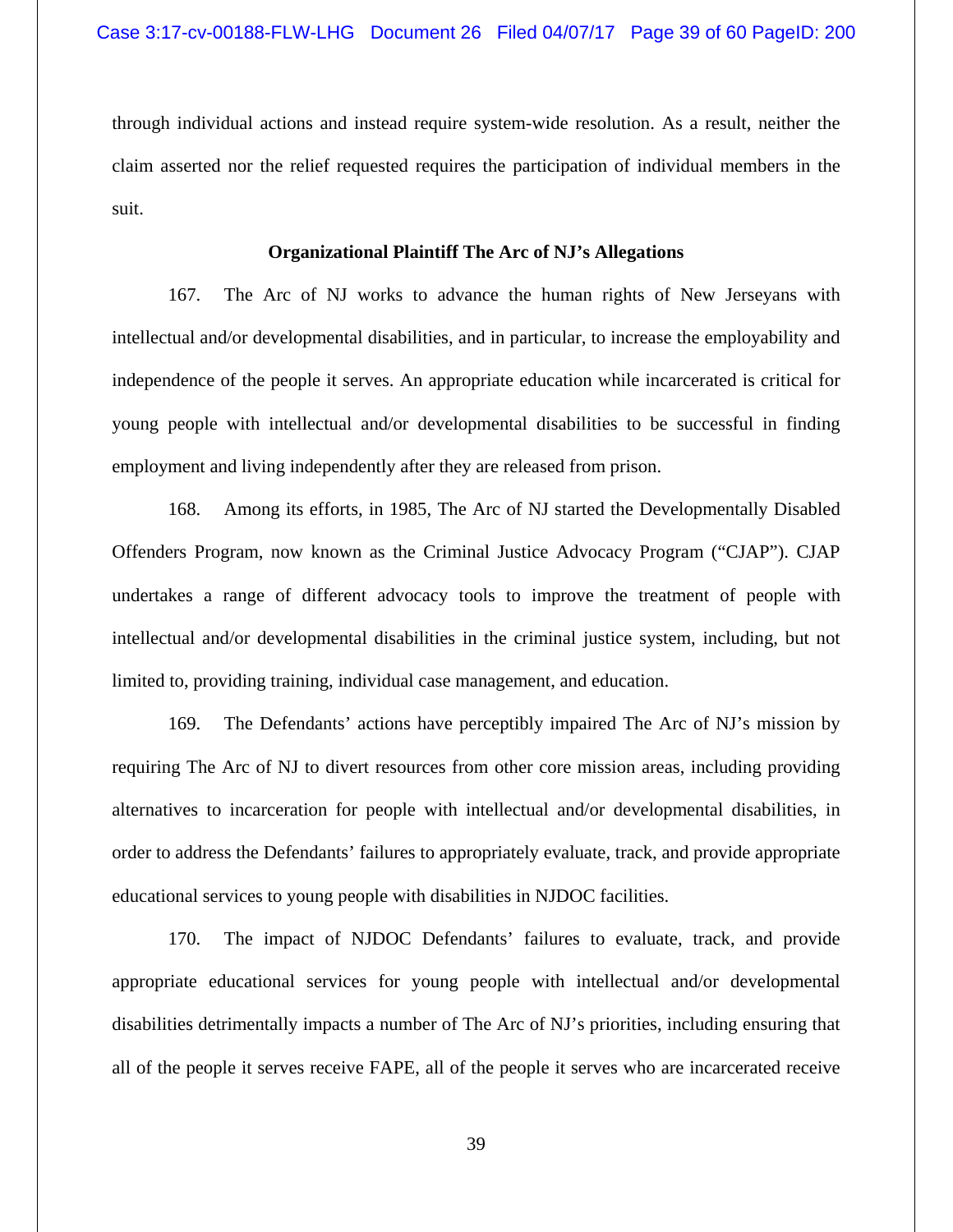reasonable accommodations, and all of the people it serves who have criminal histories are able to obtain employment.

171. The Arc of NJ has been aware of and working to respond to the Defendants' failure to appropriately evaluate young people with intellectual and/or developmental disabilities for at least five years. In 2012, staff from The Arc of NJ convened a meeting with NJDOC staff members about NJDOC Defendants' lack of appropriate evaluation policies and procedures to identify young people with intellectual and/or developmental disabilities. NJDOC Defendants refused to improve these policies and procedures. NJDOC's illegal policies and procedures are still in place today.

172. Because of NJDOC Defendants' refusal to improve its evaluation policies and procedures, The Arc of NJ continues to divert resources to track individuals with intellectual and/or developmental disabilities who are involved with the criminal justice system, including young people incarcerated by NJDOC Defendants, and facilitating the exchange of information so people with intellectual and/or developmental disabilities get appropriate services while in NJDOC custody, including educational services.

173. In addition, The Arc of NJ has suffered an injury-in-fact because Defendants' failure to provide appropriate educational services, including effective transition services, to young people with intellectual and/or developmental disabilities forces The Arc of NJ to expend more resources to provide occupational training and career guidance for these young people for jobs upon release from prison. As a result, The Arc of NJ's other programs have suffered. For example, because of the Defendants' failure to appropriately identify, track, and provide educational services to young people with disabilities, The Arc of NJ has had fewer resources for its CJAP program, which focuses solely on those who are twenty-one and older, because it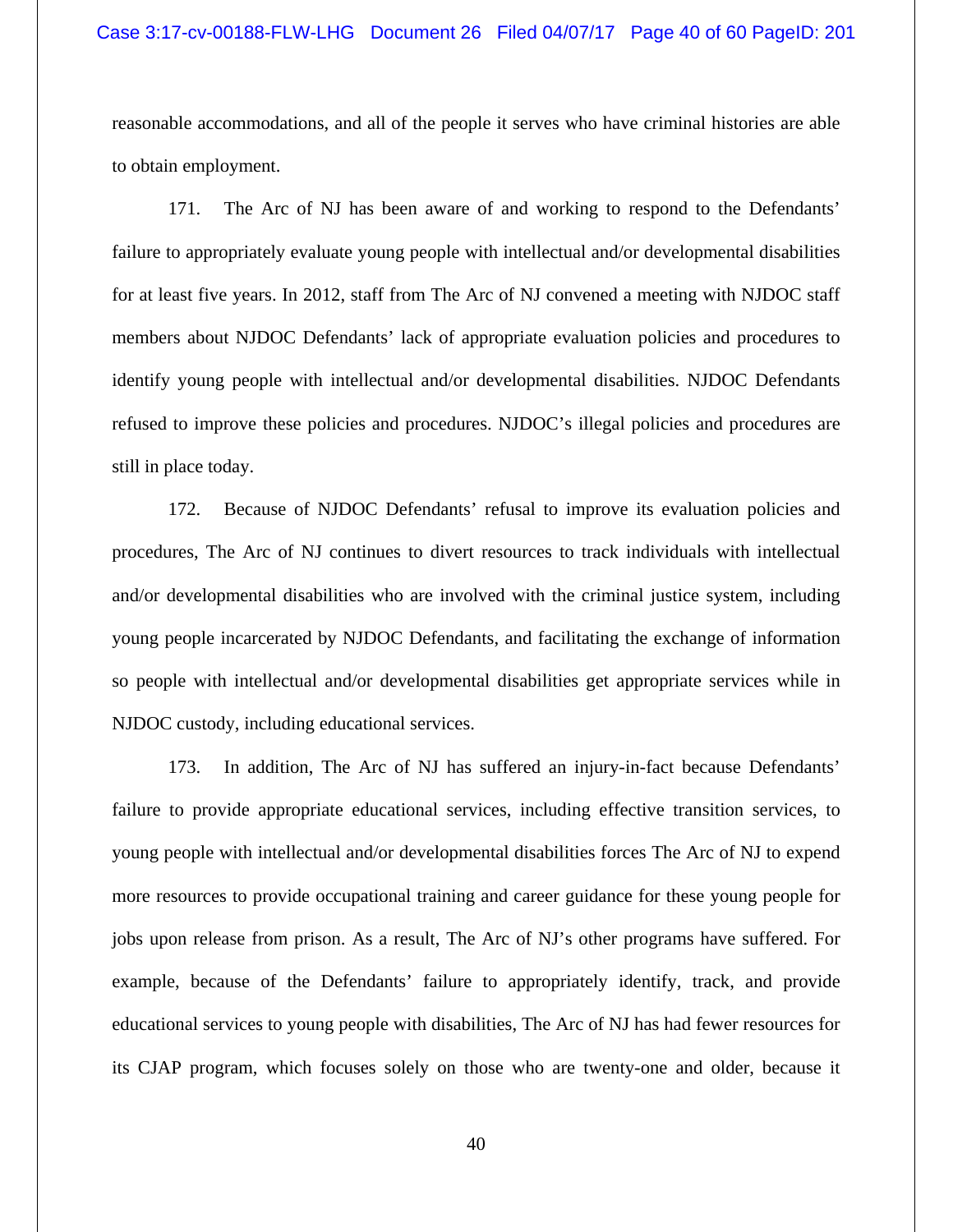instead must allocate resources that would otherwise go to CJAP to help serve people who are under twenty-one.

174. The injury of having to divert resources to address the inadequate evaluation policies and procedures and inappropriate educational services in prisons is directly traceable to the actions of NJDOC Defendants in failing to appropriately identify, track, and provide adequate education for young people with disabilities and to the actions of NJDOE Defendants in failing to oversee NJDOC Defendants' provision of these services.

175. This injury is redressable by the Defendants. If NJDOC Defendants adequately evaluated, tracked, and provided, and NJDOE Defendants adequately supervised, education to students with disabilities in NJDOC facilities, The Arc of NJ would re-direct resources toward its other priority areas.

## **CAUSES OF ACTION**

#### **Count I**

# **Violation of Individuals with Disabilities Education Act** **(20 U.S.C. § 1400,** *et seq*.**)**

176. Plaintiffs incorporate by reference each and every allegation contained in the foregoing paragraphs as if specifically alleged herein.

177. Under the Individuals with Disabilities Education Act, students with disabilities are entitled to receive a free appropriate public education. 20 U.S.C.  $\S$  1400(d)(1)(a).

178. IDEA defines a child with a disability as a child "with intellectual disabilities, hearing impairments (including deafness), speech or language impairments, visual impairments (including blindness), serious emotional disturbance … orthopedic impairments, autism, traumatic brain injury, other health impairments, or specific learning disabilities … who, by reason thereof, needs special education and related services." 20 U.S.C. § 1401(3).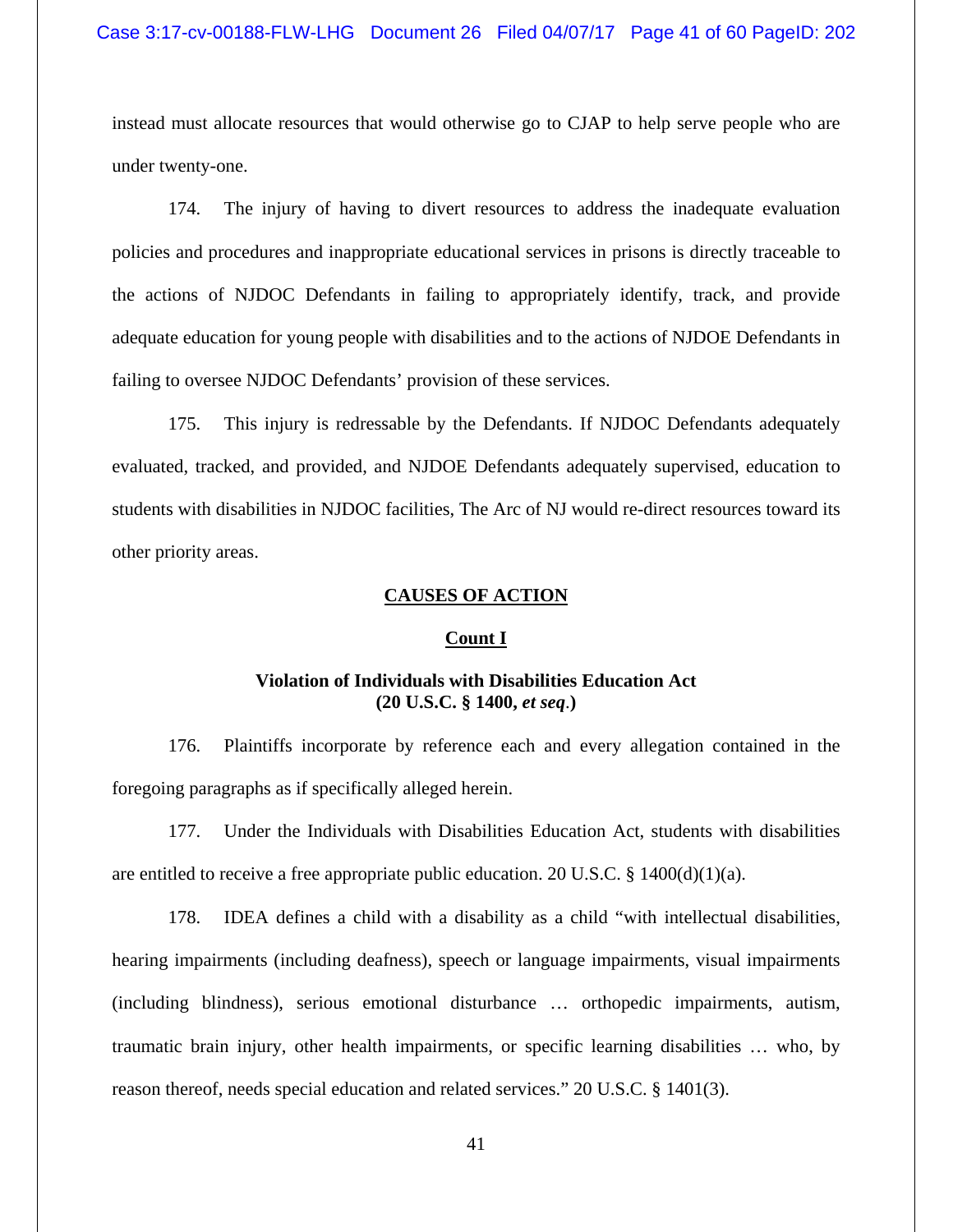179. Each of the named individual plaintiffs has a mental disability as defined under IDEA. The Plaintiff Class is defined to be a subset of eligible students under IDEA, namely those with mental disabilities, including disabilities such as a serious emotional disturbance, autism, and specific learning disabilities. Therefore, Plaintiffs and the Plaintiff Class qualify as students with disabilities for the purposes of IDEA.

180. As a public agency, NJDOC has a duty to provide FAPE to all school-eligible persons with disabilities under the age of eighteen who are incarcerated in adult correctional facilities, 34 C.F.R. 300.2(b), and all school-eligible persons with disabilities between the ages of eighteen and twenty-one who were either "identified as a child with a disability under § 300.8 and had received services in accordance with an IEP, but who left school prior to their incarceration; or [d]id not have an IEP in their last educational setting, but who had actually been identified as a child with a disability under § 300.8." 34 C.F.R. § 300.102(a)(2)(ii); 20 U.S.C. § 1412(a)(1)(B)*; see also* N.J.A.C. 6A:17-3.

181. NJDOE Defendants have failed to meet their obligations of ensuring that NJDOC Defendants comply with state and federal education laws for incarcerated students with special education needs.

182. IDEA and state implementing regulations require NJDOC Defendants to meet certain obligations including, but not limited to:

- a) Obtaining education records in a timely manner when a student transfers into a facility, N.J.A.C. 6A:14-4.1;
- b) Providing a free appropriate public education to all students with disabilities, 20 U.S.C.  $\frac{8}{9}$  1400(d)(1)(a), in the least restrictive environment, 34 C.F.R. §§ 300.550–300.556;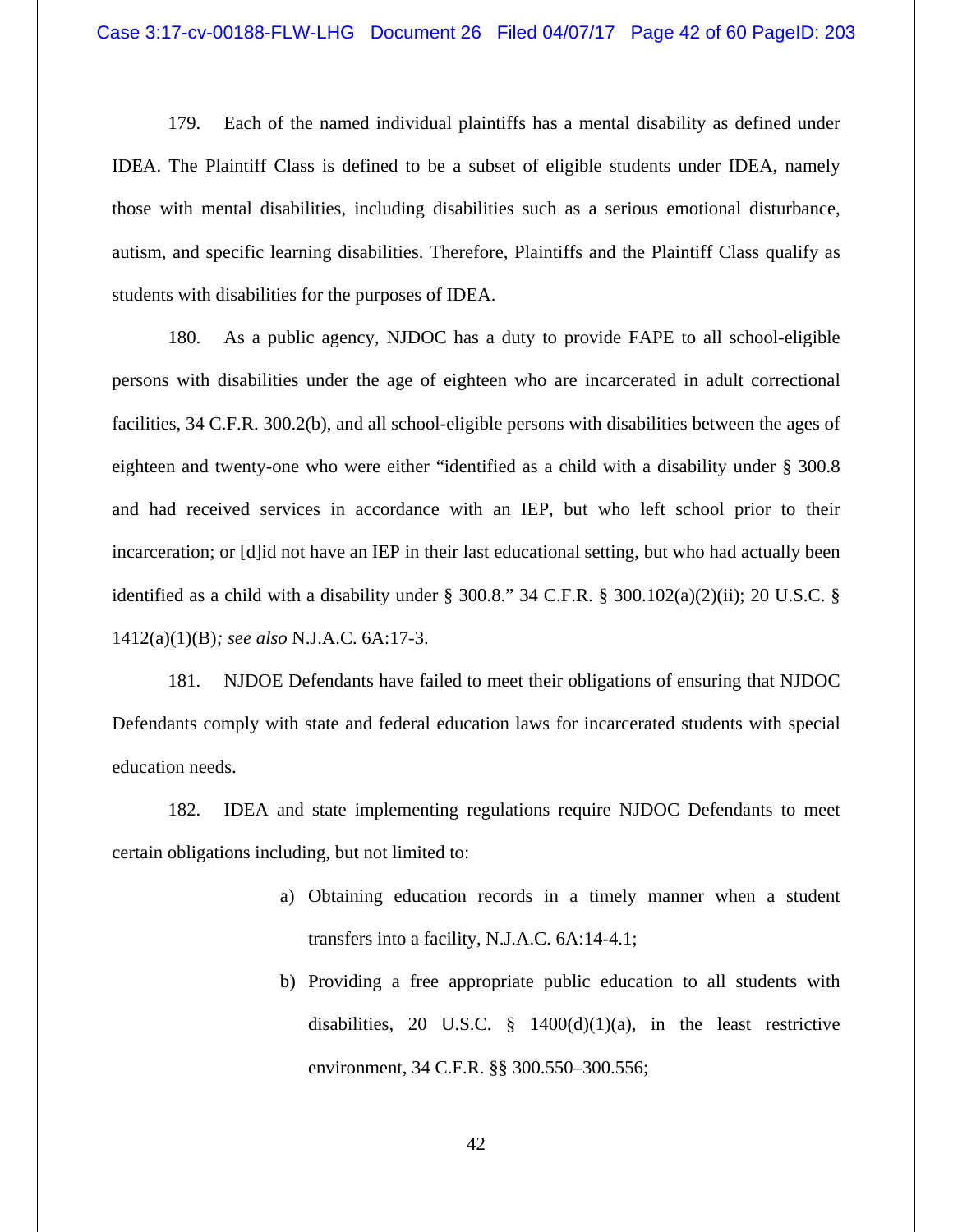- c) Identifying, locating, and evaluating students with disabilities, 20 U.S.C. § 1412(a)(3); 34 C.F.R. § 300.111(a);
- d) Upon identification, conducting a full and individual initial evaluation before initially providing special education and related services, and thereafter a re-evaluation every three years, 20 U.S.C.  $\S$  1414(a)(1)(A), (2)(B), or whenever educational or related services needs, including improved academic achievement or functional performance, call for it, 34 C.F.R. § 300.303(a);
- e) Developing and implementing an appropriate Individualized Education Program for each child with a disability, in accordance with 20 U.S.C.  $§ 1414(d);$
- f) Holding meetings to review and revise the IEP as required by 20 U.S.C. § 1414(d)(4);
- g) Holding Child Study Team meetings (consisting of a school psychologist, a learning disabilities teacher/consultant, and a school social worker) to evaluate a student and develop, review and/or modify a student's IEP, N.J.A.C. 6A:14-2.3; 3.1; 34 C.F.R. § 300.344–45;
- h) Providing "related services" that a child with a disability may need in order to benefit from their education, 20 U.S.C. § 1401(26)(A);
- i) Offering a continuum of alternative placements to meet the needs of students with disabilities for special education and related services, 34 C.F.R. § 300.115;
- j) When students with an IEP enter a new school district, providing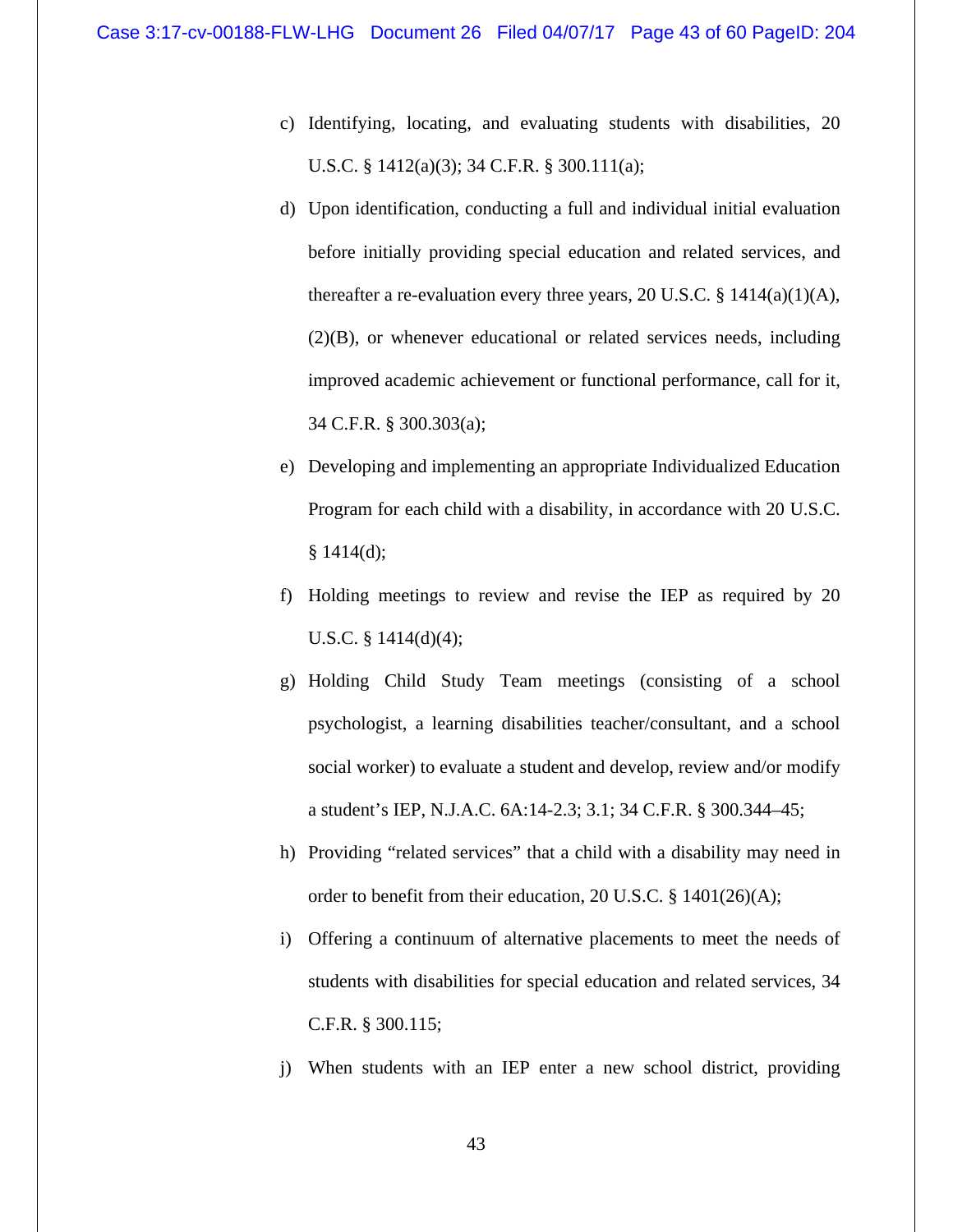"comparable services" to their previous IEP for thirty days and then either adopting the prior IEP or developing, adopting, and implementing a new IEP, 20 U.S.C. § 1414(d)(2)(C); 34 C.F.R. § 300.323(e);

- k) Providing transition services for students who will leave NJDOC custody before the month of June after they turn twenty-one, 20 U.S.C. § 1412(a)(1)(A); *id.* at 1414(d)(7)(A)(ii);
- l) If behavior leads to removal from school for more than ten days or to removal for less than ten days but is based on behavior that constitutes a pattern, continuing to provide educational services so as to enable the child to continue to participate in the general education curriculum, 34 C.F.R. § 300.530(d)(1)(i), and convening an immediate IEP meeting to determine if the behavior is a manifestation of the student's disability, 20 U.S.C. § 1415(k); 34 C.F.R. § 300.530(e); 34 C.F.R. § 300.536(a)(2);
- m) If the behavior is a manifestation of disability, (1) conducting a functional behavior/analysis assessment and implementing a behavioral intervention plan; or (2) reviewing and modifying an existing behavioral intervention plan; and (3) returning the student to a placement from which he or she was removed, except in certain circumstances, 20 U.S.C. § 1415(k)(1)(f); 34 C.F.R. § 300.530(f)–(g), and if the behavior was not a manifestation of disability, providing FAPE and services to the student no later than the eleventh cumulative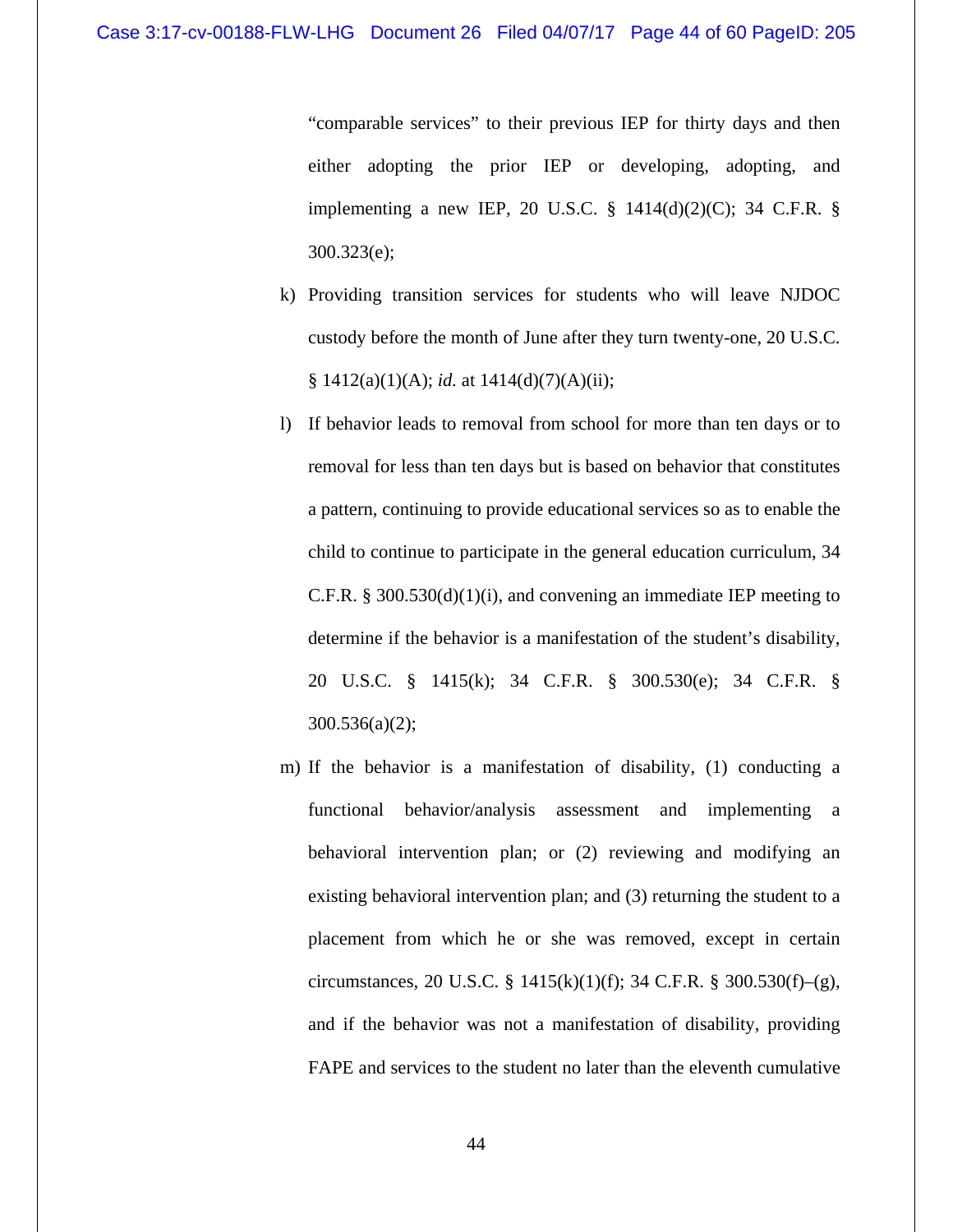day of removal, 20 U.S.C. § 1415(k)(1)(C); 34 C.F.R. § 300.530(c); and

n) If the IEP team determines that the child presents "a bona fide security or compelling penological interest that cannot otherwise be accommodated,"  $34$  C.F.R. §  $300.324(d)(2)$ , modifying the IEP to maintain appropriate educational services.

183. By failing to identify, evaluate, recommend, and then provide a FAPE (including appropriate IEPs, special education, and related services to eligible students in NJDOC custody), and by failing to provide procedural safeguards specified in the statute implementing IDEA (including manifestation determinations), Defendants have impeded students' rights to a free appropriate public education and/or have deprived students of educational benefits.

184. Similarly, by failing to meet IDEA requirements, including providing FAPE, to students with disabilities who are locked in administrative segregation, NJDOC Defendants have impeded students' rights to a free appropriate public education and/or deprived students of educational benefits. NJDOE Defendants have failed to provide adequate oversight and monitoring to prevent these shortcomings, and so have violated their obligations under IDEA.

185. As a result, Defendants have violated and continue to violate rights secured by 20 U.S.C. §§ 1400 *et seq.*, and its implementing regulations at 34 C.F.R. §§ 300 *et seq.*

186. Because Defendants' discriminatory and wrongful conduct is ongoing, declaratory and injunctive relief are appropriate remedies. Further, as a direct result of Defendants' actions, Plaintiffs and members of the Plaintiff Class are suffering irreparable harm, including lost education opportunities. Therefore, speedy and immediate relief is appropriate.

187. Plaintiffs are entitled to declaratory and injunctive relief as well as reasonable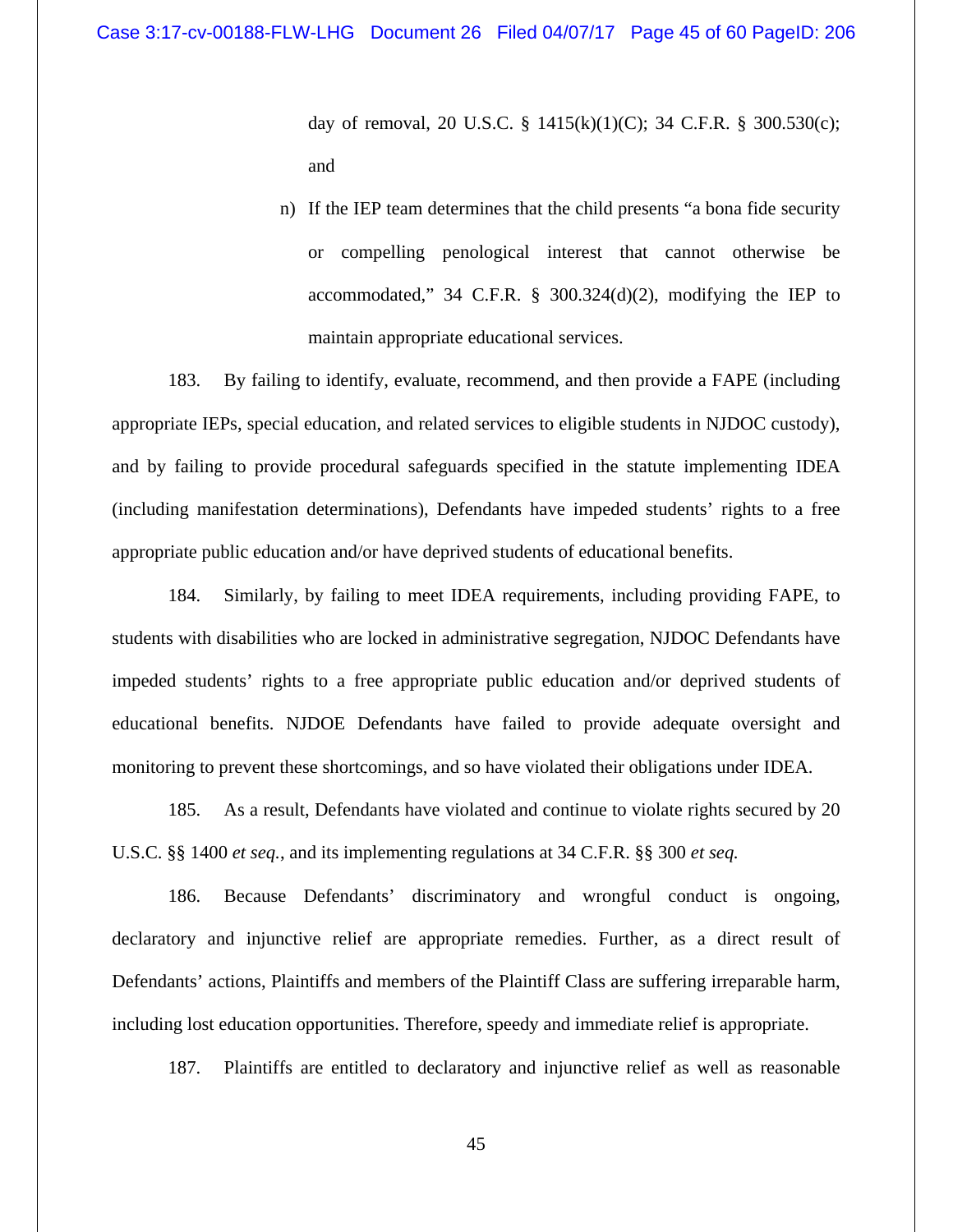attorneys' fees and costs incurred in bringing this action under 20 U.S.C. § 1415(i)(3).

## **Count II**

# **Violation of Americans with Disabilities Act (42 U.S.C. § 12101,** *et seq.***)**

188. Plaintiffs incorporate by reference each and every allegation contained in the foregoing paragraphs as if specifically alleged herein.

189. Title II of the ADA states, in pertinent part:

[N]o qualified individual with a disability shall, by reason of such disability, be excluded from participation in or be denied the benefits of the services, programs, or activities of a public entity, or subjected to discrimination by any such entity. 42 U.S.C. § 12132.

190. A "public entity" includes state and local governments, their agencies, and their instrumentalities. 42 U.S.C. § 12131(1).

191. Defendants were, at all times relevant to this action, and currently are "public entities" within the meaning of Title II of the ADA.

192. Defendants provided and provide "services, programs and activities" including educational programs, services, and activities in NJDOC facilities.

193. The term "disability" includes physical and mental impairments that substantially limit one or more major life activities. 42 U.S.C. § 12102(2). A "'qualified individual with a disability' means an individual with a disability who, with or without reasonable modifications to rules, policies, or practices … meets the essential eligibility requirements for the receipt of services or the participation in programs or activities provided by a public entity." 42 U.S.C. § 12131(2).

194. Plaintiffs Adam X., Brian Y. and Casey Z., and all others similarly situated were, at all times relevant to this action, and are currently "qualified individuals with disabilities"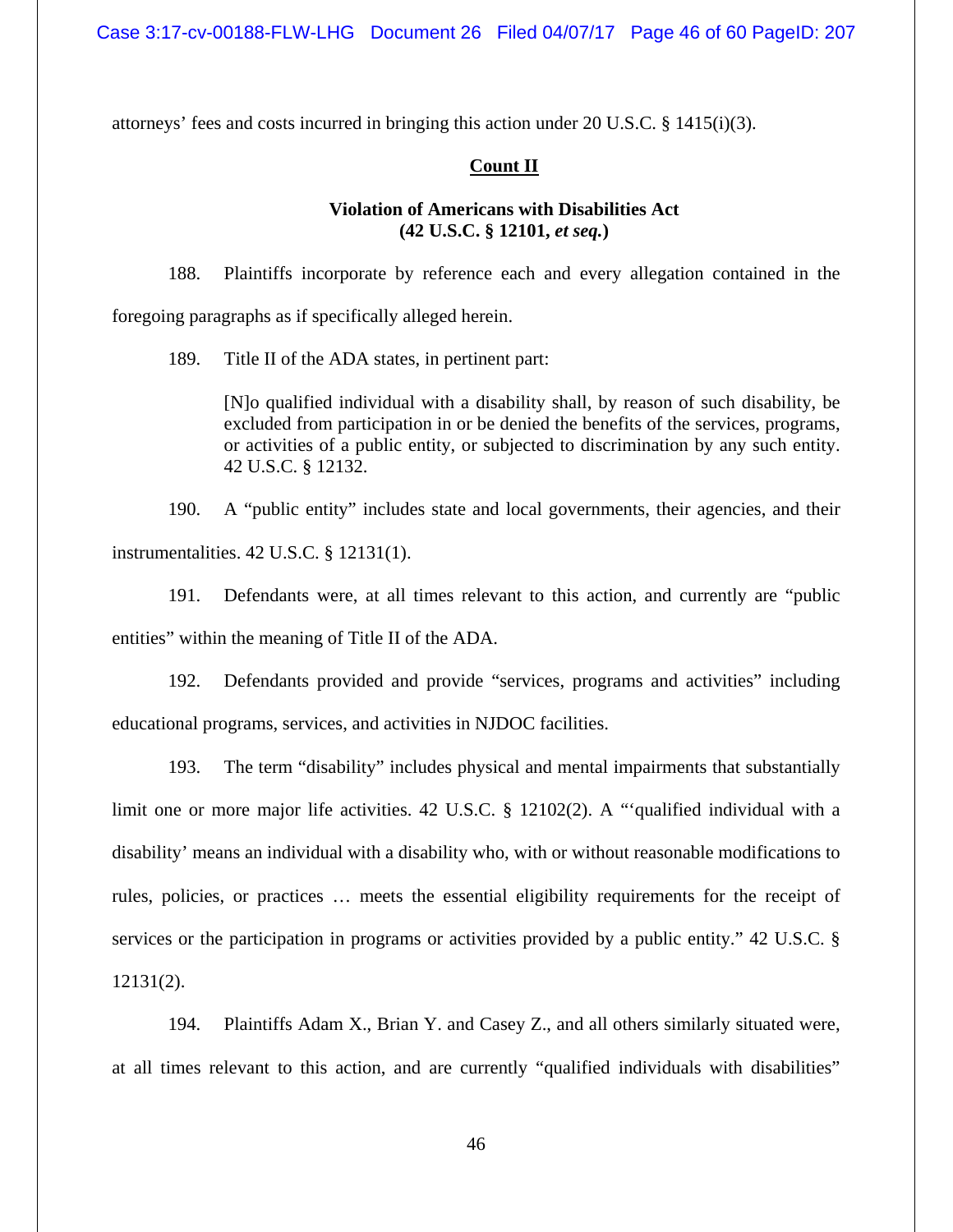within the meaning of Title II of the ADA. They all have impairments that substantially limit a major life activity, and they are all incarcerated in NJDOC facilities and, thus, qualified – with or without reasonable modification – to participate in the programs, services, and activities of NJDOC facilities.

195. Defendants have violated the rights of Plaintiffs and members of the Plaintiff Class secured by Title II of the ADA and its implementing regulations. *See* 42 U.S.C. § 12134; 28 C.F.R. § 35.101 *et seq*.

196. Defendants have denied Plaintiffs and members of the Plaintiff Class equal access to education when they have provided absolutely no educational services, including those needed by youth with disabilities. Such times include those when Plaintiffs and members of the Plaintiff Class are in various types of administrative segregation. Similarly, while awaiting disposition on their disciplinary charges in lock-up areas, Plaintiffs and members of the Plaintiff Class are denied educational services of any kind. Additionally, when Plaintiffs and members of the Plaintiff Class are placed in CRAF, they receive no educational services whatsoever. This conduct violates, among other provisions,  $28$  C.F.R. § 35.130(b)(1)(i).

197. Even when educational services are offered either in the schools or in administrative segregation, the opportunity to benefit from the educational services that are offered is not equal to or the educational services are not as effective in affording equal opportunity as those offered to non-disabled students. This conduct violates, among other provisions, 28 C.F.R. § 35.130(b)(1)(ii).

198. Defendants fail to provide Plaintiffs and members of the Plaintiff Class with the educational services they require, because of their disabilities, that are as effective as those services available to their non-disabled peers in affording youth with disabilities equal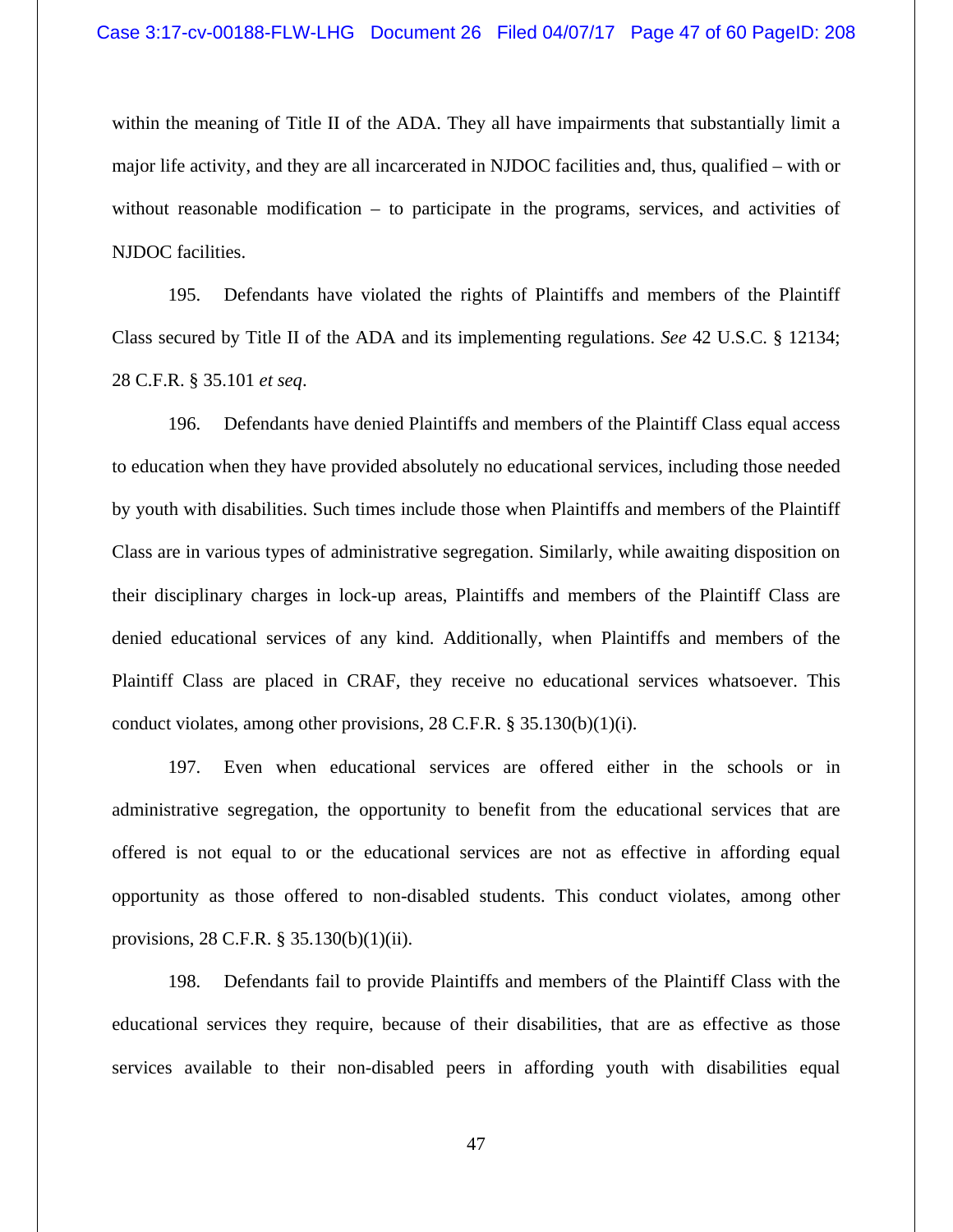opportunity: (1) to obtain the same result, (2) to gain the same benefit, and (3) to reach the same level of achievement as their non-disabled peers. Providing worksheets to youth with disabilities who struggle to read, let alone grasp new concepts, results only in frustration, not education. As such, the educational services offered in NJDOC facilities are not sufficient to provide equal access to education for Plaintiffs and members of the Plaintiff Class. This conduct violates, among other provisions,  $28$  C.F.R. §  $35.130(b)(1)(iii)$ .

199. NJDOC Defendants do not appropriately consider the disability-related educational needs of youths when assigning them to be housed in various facilities. As a result, youth with disabilities are placed in facilities that cannot provide equal access to education regardless of their disability-related educational needs. 28 C.F.R. § 35.130(b)(1)(vii).

200. Defendants fail to make reasonable modifications to their policies, practices, and procedures even though these modifications are necessary to avoid discriminating against Plaintiffs and members of the Plaintiff Class, in violation of 28 C.F.R. § 35.130(b)(7).

201. Specifically, NJDOC Defendants fail to make reasonable modifications to their educational services to ensure that youth with disabilities have equal access to education. Such reasonable modifications may include, but not be limited to, providing additional qualified instructors in the classroom, one-on-one tutoring, and assistance in completing assignments.

202. NJDOC Defendants have adopted and implemented policies and practices with regard to administrative segregation that place a disproportionate burden on Plaintiffs and members of the Plaintiff Class. Specifically, NJDOC Defendants impose and apply eligibility criteria by providing more robust educational services to youth who are not locked in any type of administrative segregation. Such eligibility criteria tend to screen out youth with disabilities from equally enjoying Defendants' educational services. Administrative segregation exacerbates their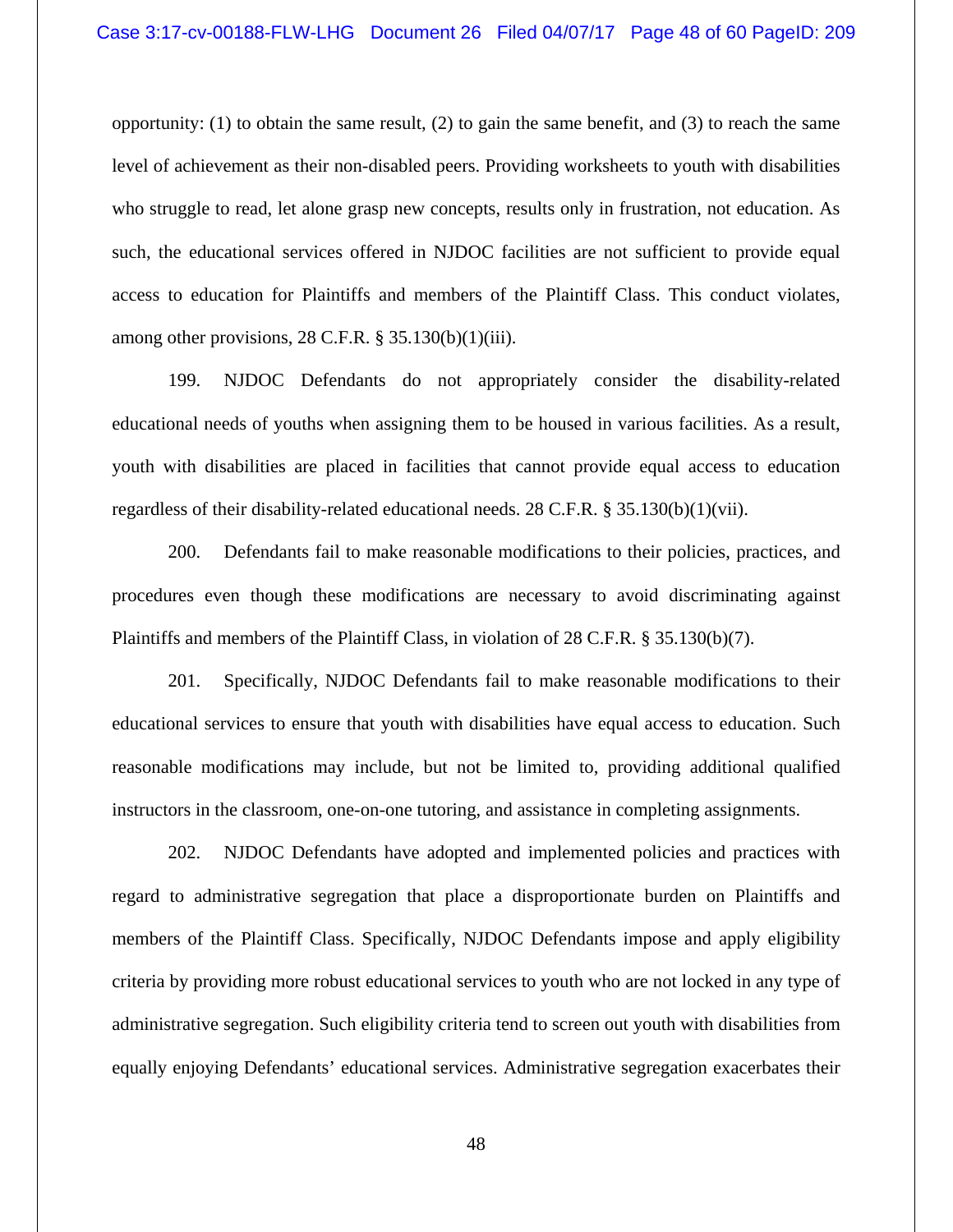disabilities and causes youth with disabilities to fall further behind in their education because the educational services, or lack thereof, offered in administrative segregation are inadequate and because every day young people spend in administrative segregation is one day less that they have of legally required special education. This conduct violates, among other provisions, 28 C.F.R. § 35.130(b)(8).

203. NJDOC Defendants use methods of administration that have the effect of subjecting Plaintiffs and members of the Plaintiff Class to discrimination by reason of their disability because NJDOC Defendants fail to identify and track Plaintiffs and members of the Plaintiff Class who require reasonable modifications, inquire into whether the behaviors leading to discipline are disability-related in assigning consequences, and consider whether certain disciplinary measures are appropriate for youth with disabilities. Moreover, administrative segregation for young people with disabilities only exacerbates these disabilities and puts young people further behind in their education. As such, these methods of administration also have the purpose and effect of defeating or substantially impairing accomplishments of the objectives of Defendants' educational services with respect to Plaintiffs and members of the Plaintiff Class because these young people with disabilities are denied equal access to education. This conduct violates, among other provisions, 28 C.F.R. § 35.130(b)(3)(i) and (ii).

204. NJDOC Defendants and NJDOE Defendants aid and perpetuate discrimination against persons with disabilities in their programs, services, or activities by maintaining policies and practices that allow for discrimination by each Defendant and that permit the discrimination of the other co-Defendant to continue unchecked, in violation of 28 C.F.R. § 35.130(b)(1)(v).

205. Defendants also violate the ADA's integration mandate by failing to provide services in the most integrated setting appropriate for students with disabilities, in violation of 28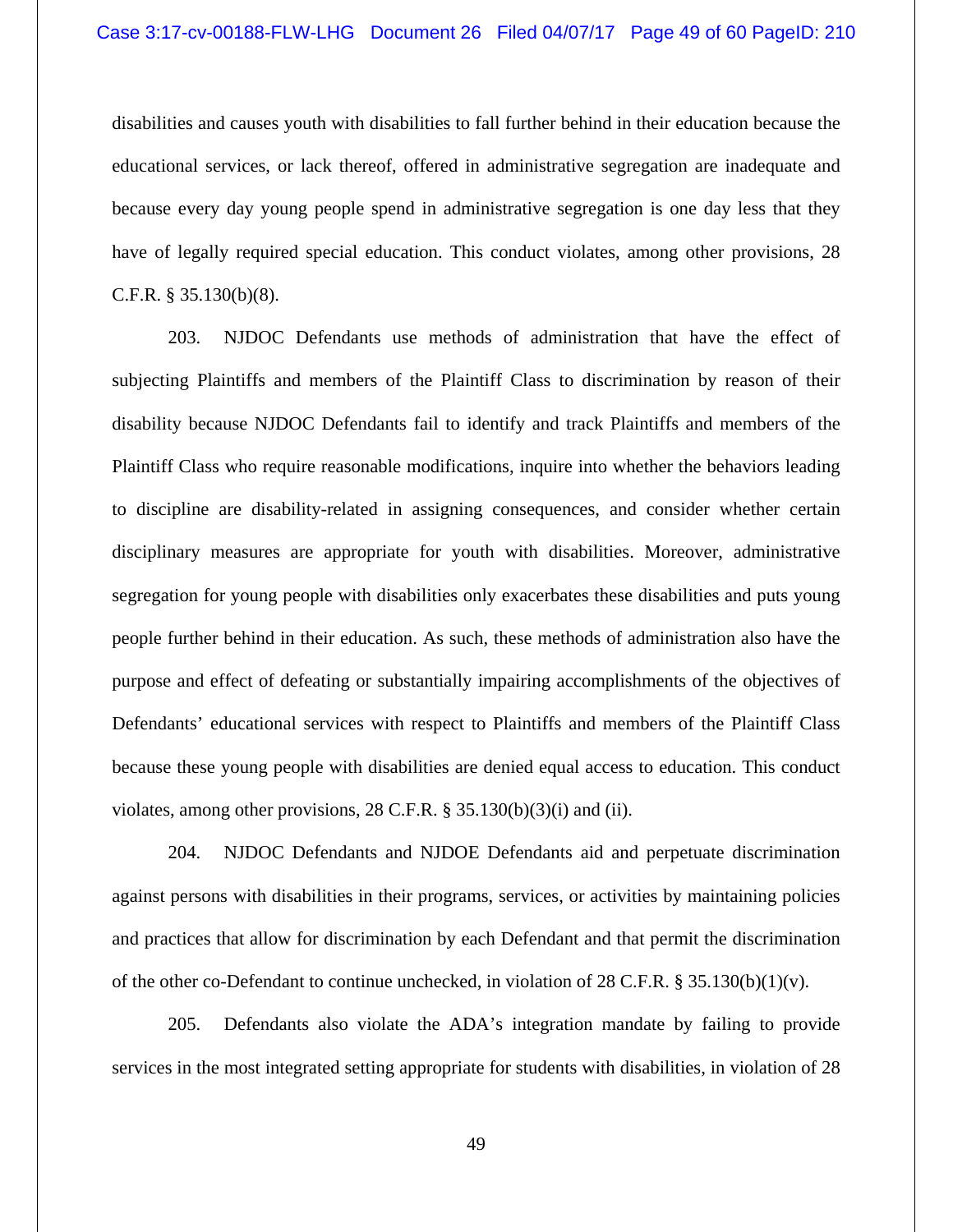C.F.R. § 35.130(d), *see also* 28 C.F.R. § 35.152, by keeping students in administrative segregation, where they are more likely to receive services in a population that disproportionately includes people with disabilities.

206. Because Defendants' discriminatory and wrongful conduct is ongoing, declaratory and injunctive relief are appropriate remedies. Further, as a direct result of Defendants' actions, Plaintiffs and members of the Plaintiff Class are suffering irreparable harm, including lost education opportunities. Therefore, speedy and immediate relief is appropriate.

207. Pursuant to 42 U.S.C. § 12133, Plaintiffs are entitled to declaratory and injunctive relief as well as reasonable attorneys' fees and costs incurred in bringing this action under 42 U.S.C. § 12205.

#### **Count III**

## **Violation of Section 504 of the Rehabilitation Act of 1973 (29 U.S.C. § 794)**

208. Plaintiffs incorporate by reference each and every allegation contained in the foregoing paragraphs as if specifically alleged herein.

209. Section 504 provides, in pertinent part:

No otherwise qualified individual with a disability in the United States … shall, solely by reason of his or her disability, be excluded from the participation in, be denied the benefits of, or be subjected to discrimination under any program or activity receiving federal financial assistance[.] 29 U.S.C. § 794(a).

210. Each Defendant was, at all times relevant to this action, and is currently a recipient of federal financial assistance within the meaning of Section 504 of the Rehabilitation Act, and each Defendant provided and provides a "program or activity" where "program or activity" is described as "all the operations of" the recipient, which includes the educational programs and activities in NJDOC facilities. 29 U.S.C. § 794(b).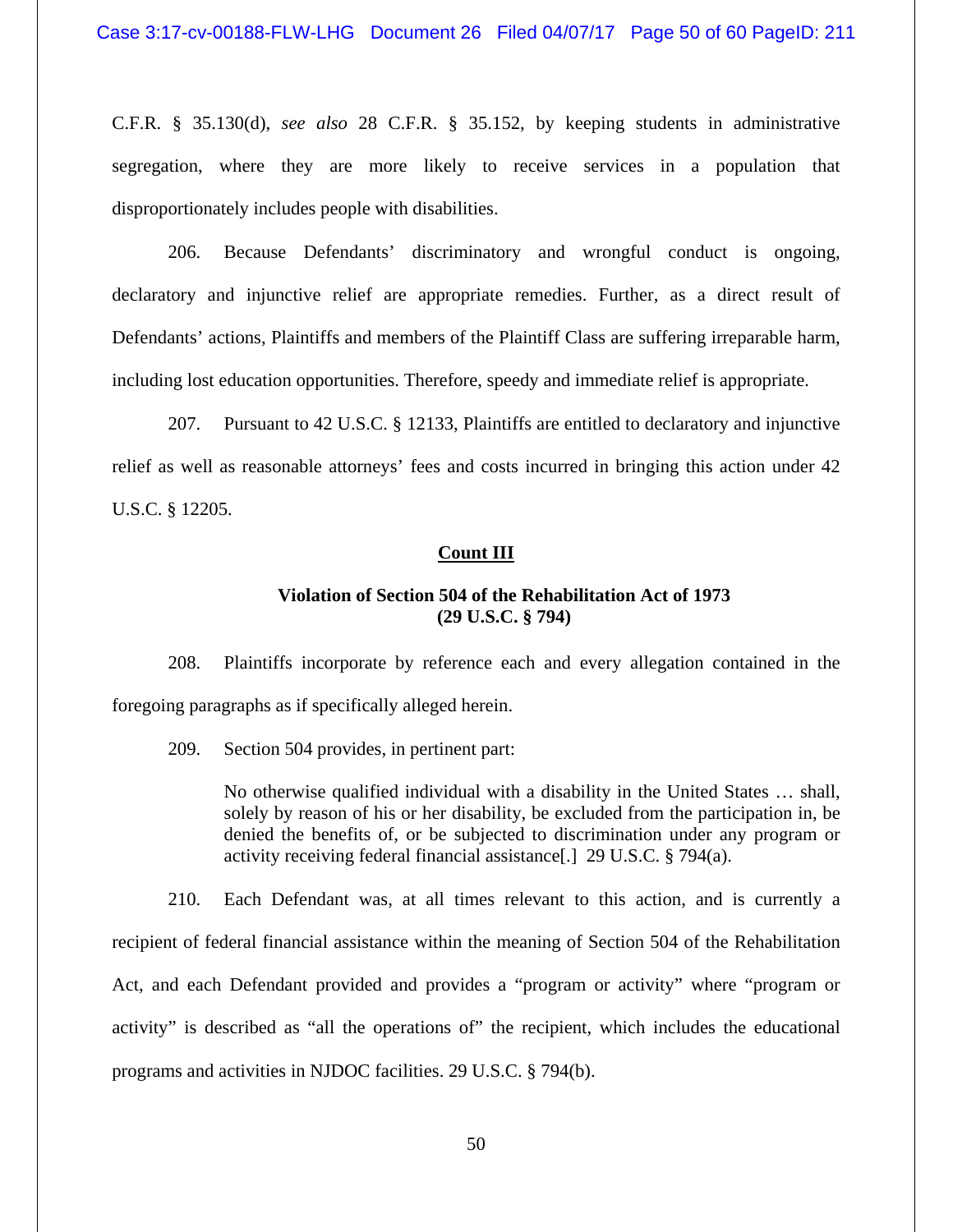211. Plaintiffs and members of the Plaintiff Class were, at all times relevant to this action, and are currently "otherwise qualified individuals with disabilities" within the meaning of Section 504. They all have impairments that substantially limit a major life activity, and they were and/or are all incarcerated in NJDOC facilities and qualified—with or without reasonable modification—to participate in the educational services of NJDOC facilities.

212. Defendants have violated the rights of Plaintiffs and members of the Plaintiff Class secured by Section 504 and its implementing regulations. *See* 28 C.F.R. § 41.1.

213. The denial of educational services includes times when there are no educational services whatsoever, including those needed by persons with disabilities. Such times include those when Plaintiffs and members of the Plaintiff Class are in various types of administrative segregation. Similarly, while awaiting disposition on their disciplinary charges in lock-up areas, Plaintiffs and members of the Plaintiff Class are completely denied educational services. Additionally, when Plaintiffs and members of the Plaintiff Class are placed in CRAF, they receive no educational services whatsoever. This conduct violates, among other provisions, 45 C.F.R.  $§ 84.4(b)(1)(i)$ .

214. Even when educational services are offered either in the schools or in administrative segregation, the opportunity to benefit from the educational services that are offered is not equal to or the educational services are not as effective in affording equal opportunity as those offered to non-disabled students. This conduct violates, among other provisions, 45 C.F.R. § 84.4(b)(1)(ii).

215. Defendants fail to provide Plaintiffs and members of the Plaintiff Class with the necessary educational services because of their disabilities that are as effective in affording youth with disabilities equal opportunity to obtain the same result, to gain the same benefit, and to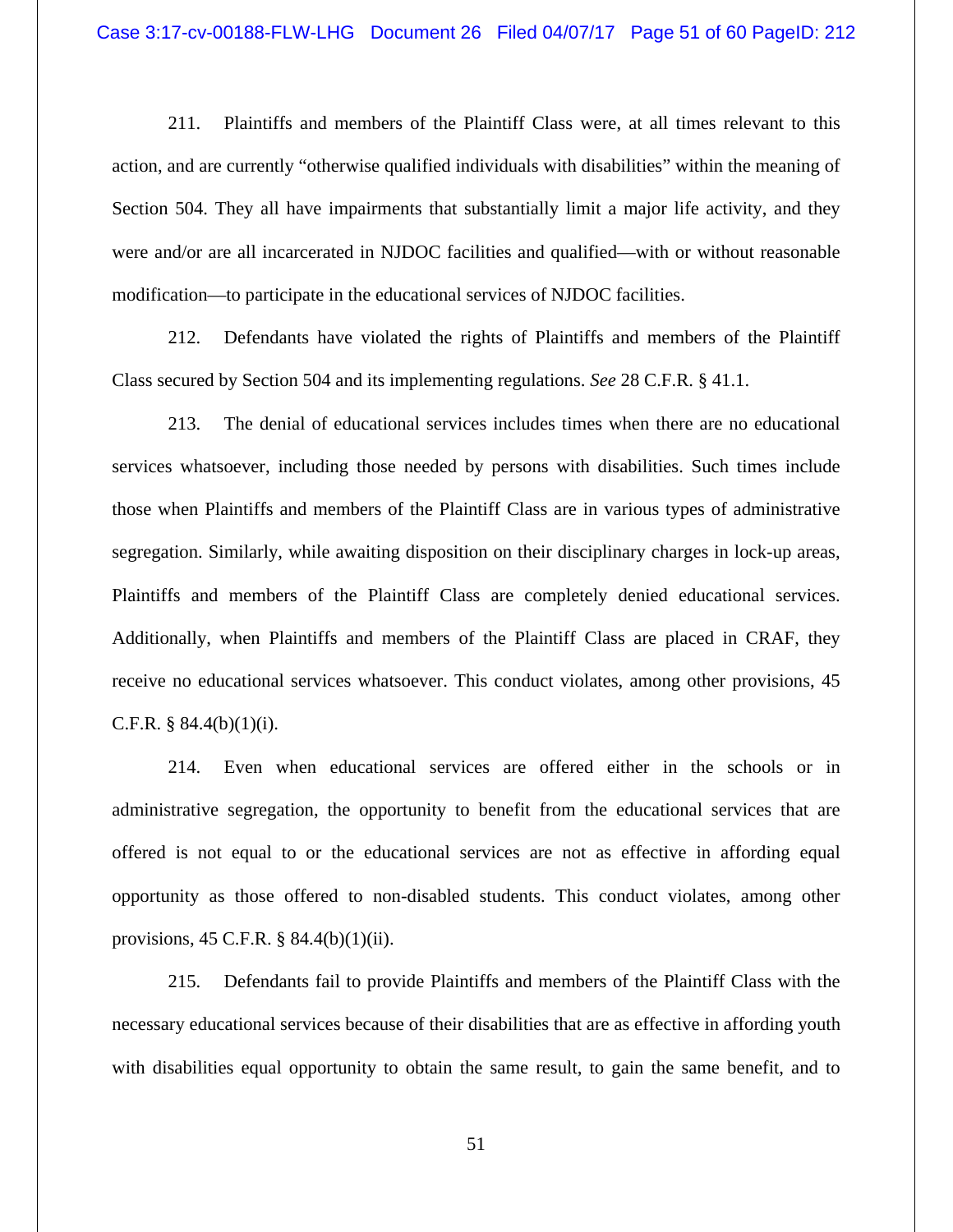## Case 3:17-cv-00188-FLW-LHG Document 26 Filed 04/07/17 Page 52 of 60 PageID: 213

reach the same level of achievement as their non-disabled peers. For instance, providing worksheets without instruction may offer some (albeit limited) education to non-disabled youth; but providing worksheets to youth with disabilities who struggle to read, let alone grasp new concepts, results only in frustration, not education. As such, the educational services offered in NJDOC facilities are not sufficient to provide equal access to education for Plaintiffs and members of the Plaintiff Class. This conduct violates, among other provisions, 45 C.F.R. §  $84.4(b)(1)(iii)$ .

216. Even in its other programs, services, and activities, NJDOC Defendants violate Section 504 regulations. NJDOC Defendants do not appropriately consider the disability-related educational needs of young people with disabilities when assigning them to be housed at various facilities. As a result, young people with disabilities are placed in facilities that cannot provide equal access to education regardless of their disability-related educational needs. This conduct violates, among other provisions, 45 C.F.R. § 84.4(b)(1)(vii).

217. Defendants fail to make reasonable modifications to their policies, practices, and procedures even though such modifications are necessary to avoid discriminating against Plaintiffs and members of the Plaintiff Class in violation of Section 504.

218. Specifically, NJDOC Defendants fail to make reasonable modifications to their educational services to ensure that youth with disabilities have equal access to education. Such reasonable modifications may include, but not be limited to, providing additional qualified instructors in the classroom, one-on-one tutoring, and assistance in completing assignments.

219. NJDOC Defendants use methods of administration, including, but not limited to, denying educational services while youth with disabilities are in administrative segregation, that have the effect of subjecting Plaintiffs and members of the Plaintiff Class to discrimination by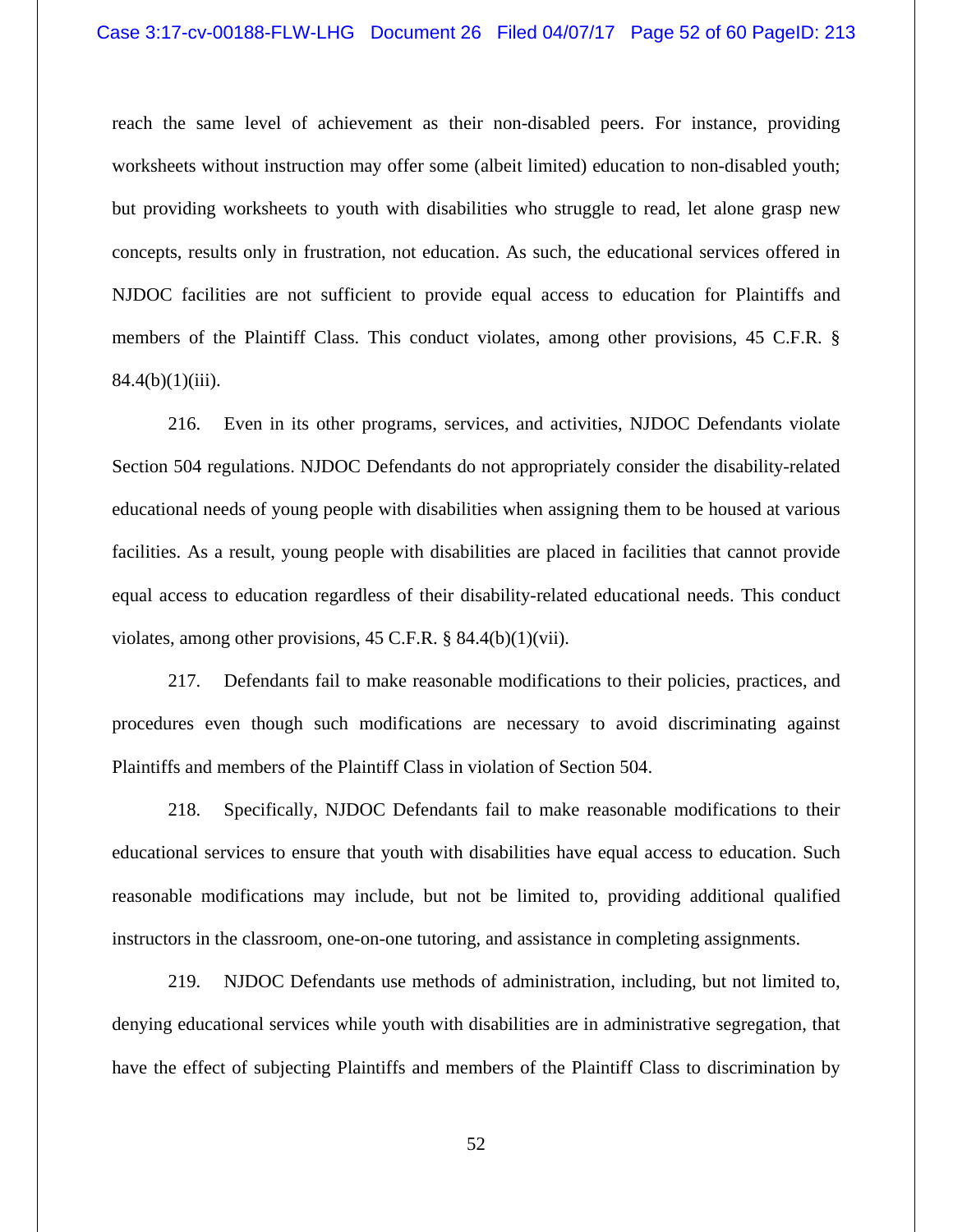reason of their disability because NJDOC Defendants fail to identify and track Plaintiffs and members of the Plaintiff Class who require reasonable modifications, inquire into whether the behaviors leading to discipline are disability-related in assigning consequences, and consider whether certain disciplinary measures are appropriate for youth with disabilities. Moreover, administrative segregation for young people with disabilities only exacerbates young people's disabilities and puts them further behind in their education. As a result, these methods of administration also have the purpose and effect of defeating or substantially impairing accomplishments of the objectives of Defendants' educational services with respect to Plaintiffs and members of the Plaintiff Class because they are denied equal access to education. This conduct violates, among other provisions, 45 C.F.R. § 84.4(b)(4)(i) and (ii).

220. Defendants aid and perpetuate discrimination against persons with disabilities in Defendants' programs, services or activities by maintaining policies and practices that allow for discrimination and that permit the discrimination of each co-Defendant to continue unchecked, in violation of 45 C.F.R.  $\S$  84.4(b)(1)(v).

221. Defendants deny Plaintiffs and members of the Plaintiff Class FAPE as secured by Section 504's regulations by:

- a) Failing to identify and locate all qualified handicapped persons in the Defendants' jurisdiction, 45 C.F.R. § 84.32(a);
- b) Failing to provide a free appropriate public education to each qualified handicapped person who is in NJDOC's custody or jurisdiction, 45 C.F.R. § 84.33(a);
- c) Failing to provide special education and related aids and services that are designed to meet the individual educational needs of handicapped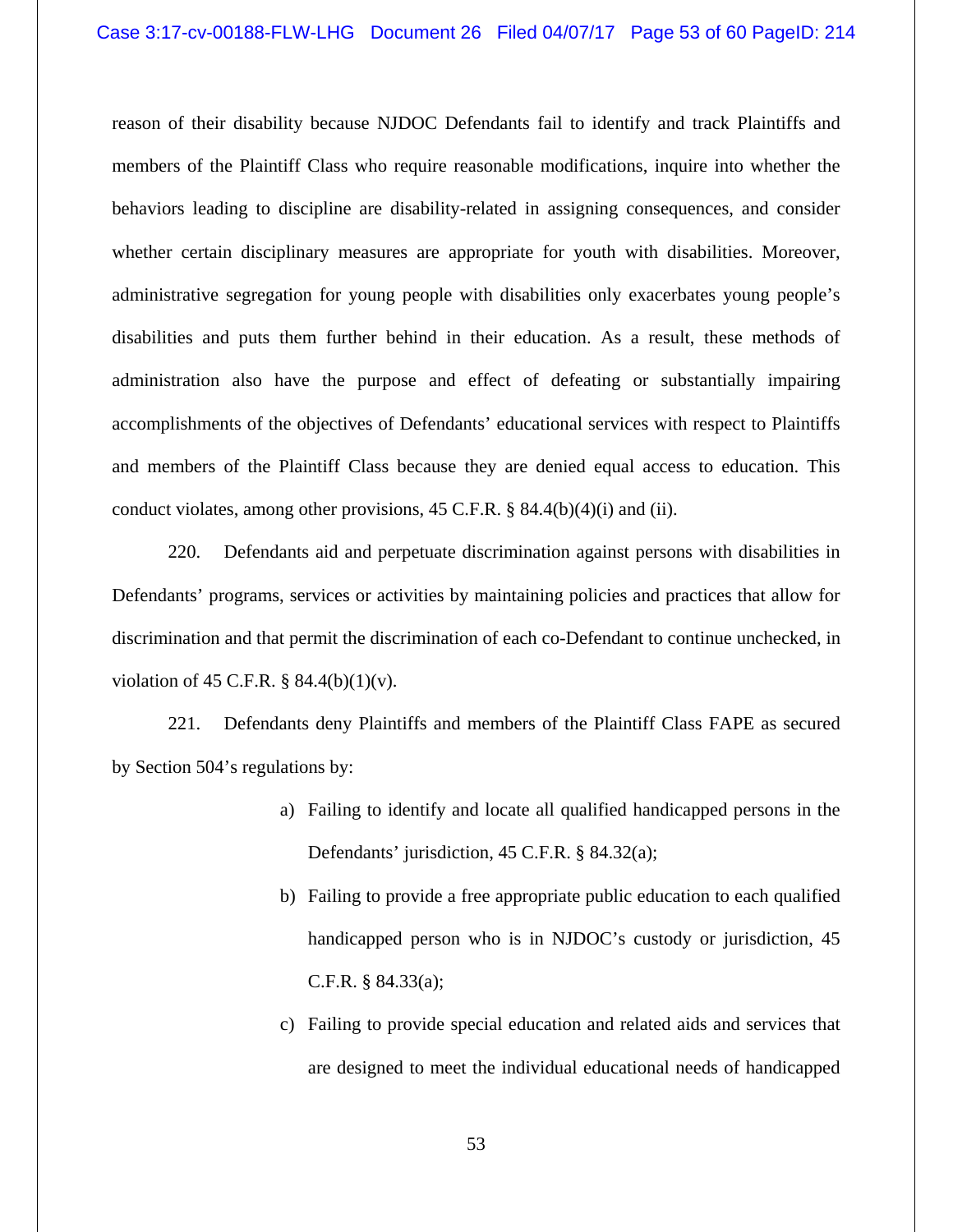persons as adequately as the needs of non-handicapped persons are met, 45 C.F.R. § 84.33(b).

222. Because Defendants' discriminatory conduct is ongoing, declaratory relief and injunctive relief are appropriate remedies. Further, as a direct result of Defendants' actions, Plaintiffs and members of the Plaintiff Class are suffering irreparable harm, including lost educational opportunities. Therefore, speedy and immediate relief is appropriate.

223. Pursuant to 29 U.S.C. § 794(a), Plaintiffs are entitled to declaratory and injunctive relief and to reasonable attorneys' fees and costs incurred in bringing this action.

## **Count IV**

# **Violation of the New Jersey Civil Rights Act (N.J.S.A. 10:6-1,** *et seq.***)**

224. Plaintiffs incorporate by reference the allegations contained in the foregoing paragraphs as if specifically alleged herein.

225. Under the New Jersey Civil Rights Act, "Any person who has been deprived of … any substantive rights, privileges or immunities secured by the Constitution or laws of this State … may bring a civil action for damages and for injunctive or other appropriate relief." N.J.S.A. 10:6-2(c).

226. Because of the actions of Defendants, as described herein, Plaintiffs have been deprived of their rights to equal protection and due process of law protected by Article I, Paragraph 1 of the New Jersey Constitution, which provides that "[a]ll persons are by nature free and independent, and have certain natural and unalienable rights, among which are those of enjoying and defending life and liberty, of acquiring, possessing, and protecting property, and of pursuing and obtaining safety and happiness."

227. In addition to deprivations of constitutional rights, Defendants have deprived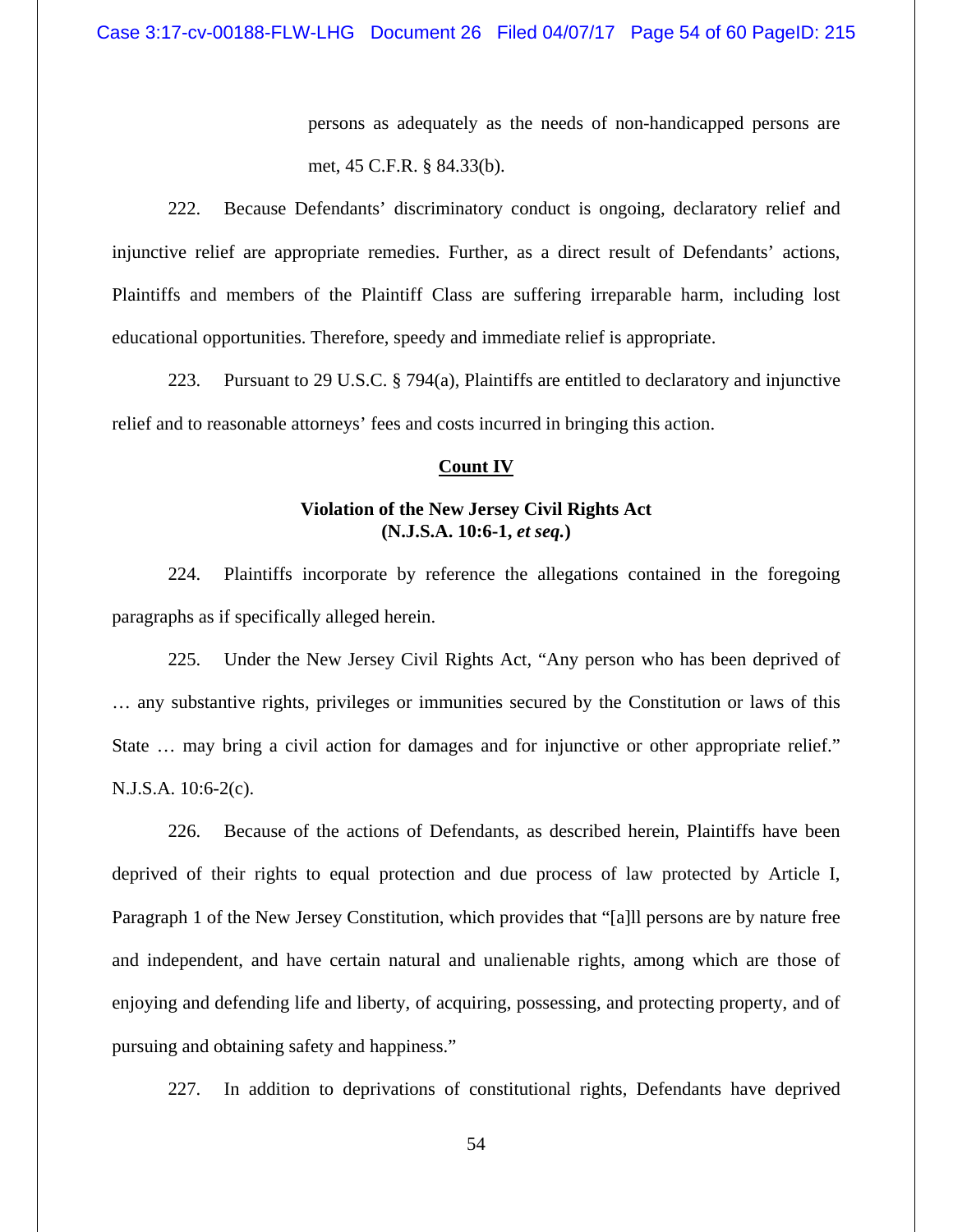Plaintiffs of their statutory rights. As described herein, Plaintiffs have been deprived of their right to due process under the SFEA, which provides that the "due process rights available to children, parents and guardians in the public schools on matters of educational classification or educational program shall be available to children, parents and guardians in State facilities." N.J.S.A. 10A:7B-7(c).

228. Plaintiffs have been further deprived of their rights by the Defendants who have failed to provide a sufficient system of administrative reviews, including meetings between pupils and NJDOC Director of Educational Services, to review educational classification and educational programs in violation of the SFEA. N.J.S.A. 18A:7B-7(b).

229. Plaintiffs also have been deprived by NJDOE Defendants, who, as described herein, have failed to review the operations of NJDOC educational programs and remediate programs that do not meet regulatory standards, in violation of the SFEA. N.J.S.A. 18A:7B-5.

230. Chapter 14 of N.J.A.C. 6A governs special education in New Jersey, and N.J.A.C. 6A:14-8 concerns special education programs operated by NJDOC Defendants. N.J.A.C. 6A:14- 8 provides that "[s]pecial education programs provided in State facilities shall be operated in accordance with N.J.A.C. 6A:17-3 and the requirements of this chapter." N.J.A.C. 6A:17-3 governs "Educational Programs for Students in State Facilities."

231. Both Chapter 14 and Chapter 17 of N.J.A.C. 6A require NJDOC Defendants to provide education to students in their custody in conformity with IDEA, the ADA, and Section 504.

232. In violation of N.J.A.C. 6A:14 and 17, the Defendants have failed to, *inter alia*, obtain student records when students enter NJDOC custody in order to identify youth who have been receiving special education or youth who should be receiving special education, convene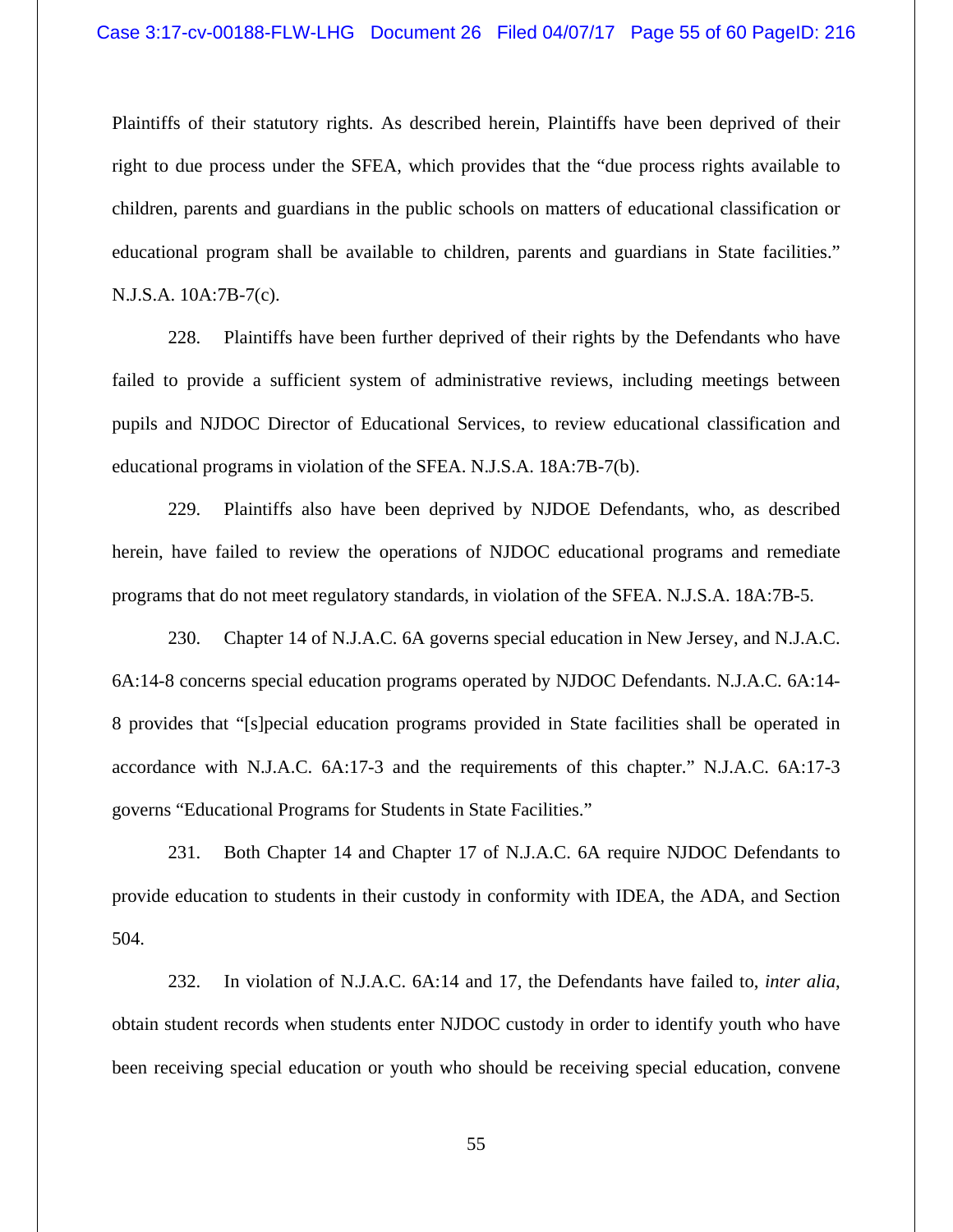appropriate educational planning meetings, timely adopt or develop new IEPs, provide education for an adequate amount of time each day, provide academic content conforming to state standards, provide education in the least restrictive environment, provide a comparable education program to the programs outlined in students' IEPs, conduct manifestation determinations before imposing discipline, conduct IEP meetings when discipline-related detention removes students from their normal academic instruction, provide education consistent with a student's IEP when he is removed from his normal classroom for disciplinary reasons, and timely work with school districts to help students obtain diplomas. As a result of these procedural violations of the New Jersey Administrative Code, NJDOC Defendants have failed to provide a FAPE to students in their facilities who are entitled to special education and have violated students' equal protection and due process rights under Article I, Paragraph 1 of the New Jersey Constitution.

233. As described herein, these violations and the resulting harms are consequences of Defendants' policies and practices.

234. Because of these violations of education regulations, and pursuant to N.J.S.A. 10:6-2(b), Plaintiffs are entitled to declaratory and injunctive relief and to recover from Defendants the reasonable attorneys' fees and costs incurred in bringing this action.

#### **Count V**

# **Violation of the New Jersey Law Against Discrimination (N.J.S.A. 10:5-1,** *et seq.***)**

235. Plaintiffs incorporate by reference the allegations contained in the foregoing paragraphs as if specifically alleged herein.

236. Plaintiffs Adam X., Brian Y., and Casey Z., and all students similarly situated are qualified individuals with disabilities and are disabled within the meaning of the New Jersey Law Against Discrimination. N.J.S.A. 10:5-1 to 14.1.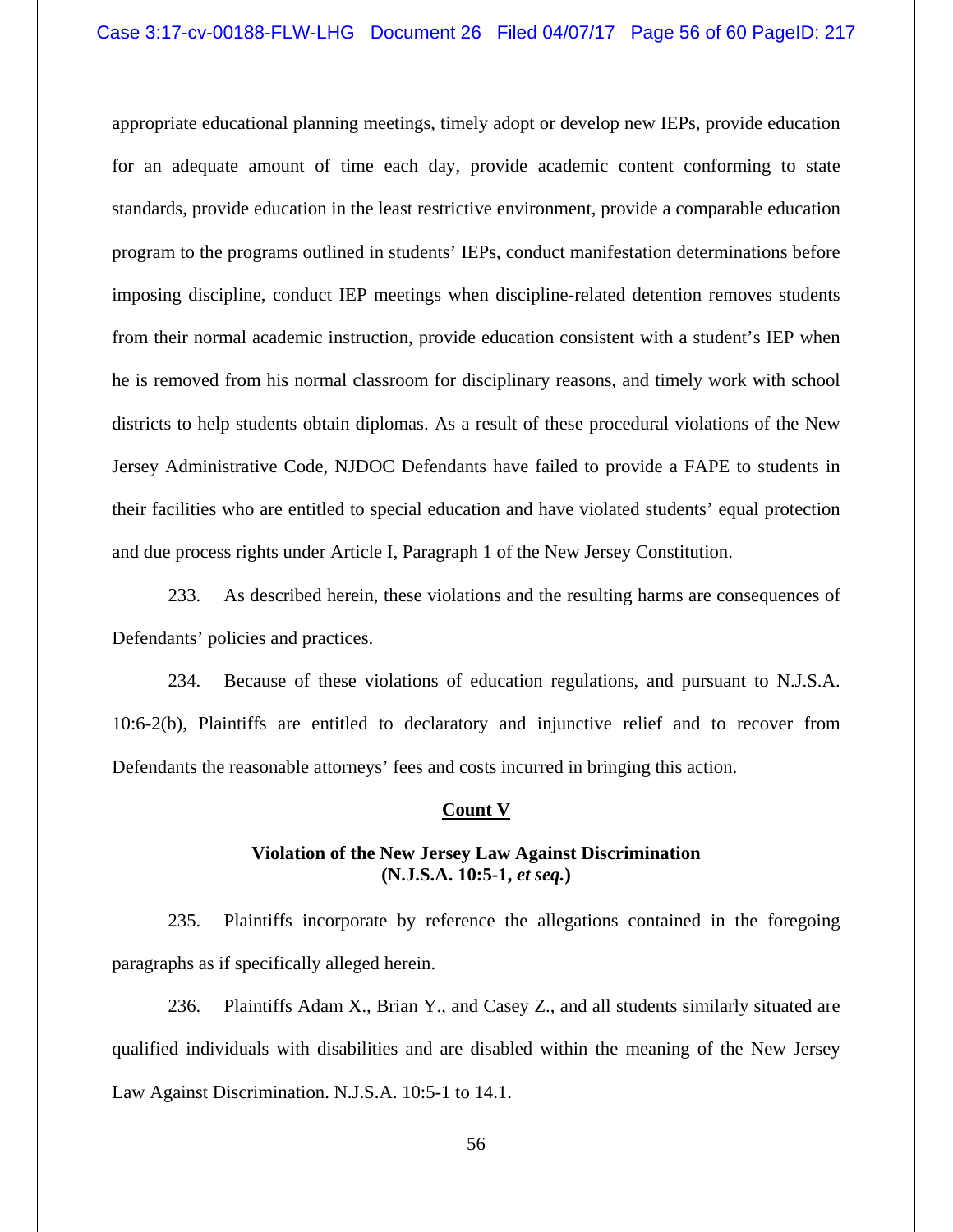237. Under NJLAD, N.J.S.A. 10:5-1 *et seq.*,

All persons shall have the opportunity to obtain employment, and to obtain all the accommodations, advantages, facilities, and privileges of any place of public accommodation, publicly assisted housing accommodation, and other real property without discrimination because of race, creed, color, national origin, ancestry, age, marital status, affectional or sexual orientation, familial status, disability, nationality, sex, gender identity or expression or source of lawful income used for rental or mortgage payments, subject only to conditions and limitations applicable alike to all persons. This opportunity is recognized as and declared to be a civil right. N.J.S.A. 10:5-4.

238. Educational services in NJDOC facilities are accommodations, advantages, and privileges offered by Defendants.

239. NJLAD is interpreted identically to the ADA, and Plaintiffs thus specifically

incorporate paragraphs 188-207 in support of their claims under NJLAD.

240. Pursuant to N.J.S.A. 10:5-13, Plaintiffs are entitled to declaratory and injunctive

relief as well as reasonable attorneys' fees and costs incurred in bringing this action.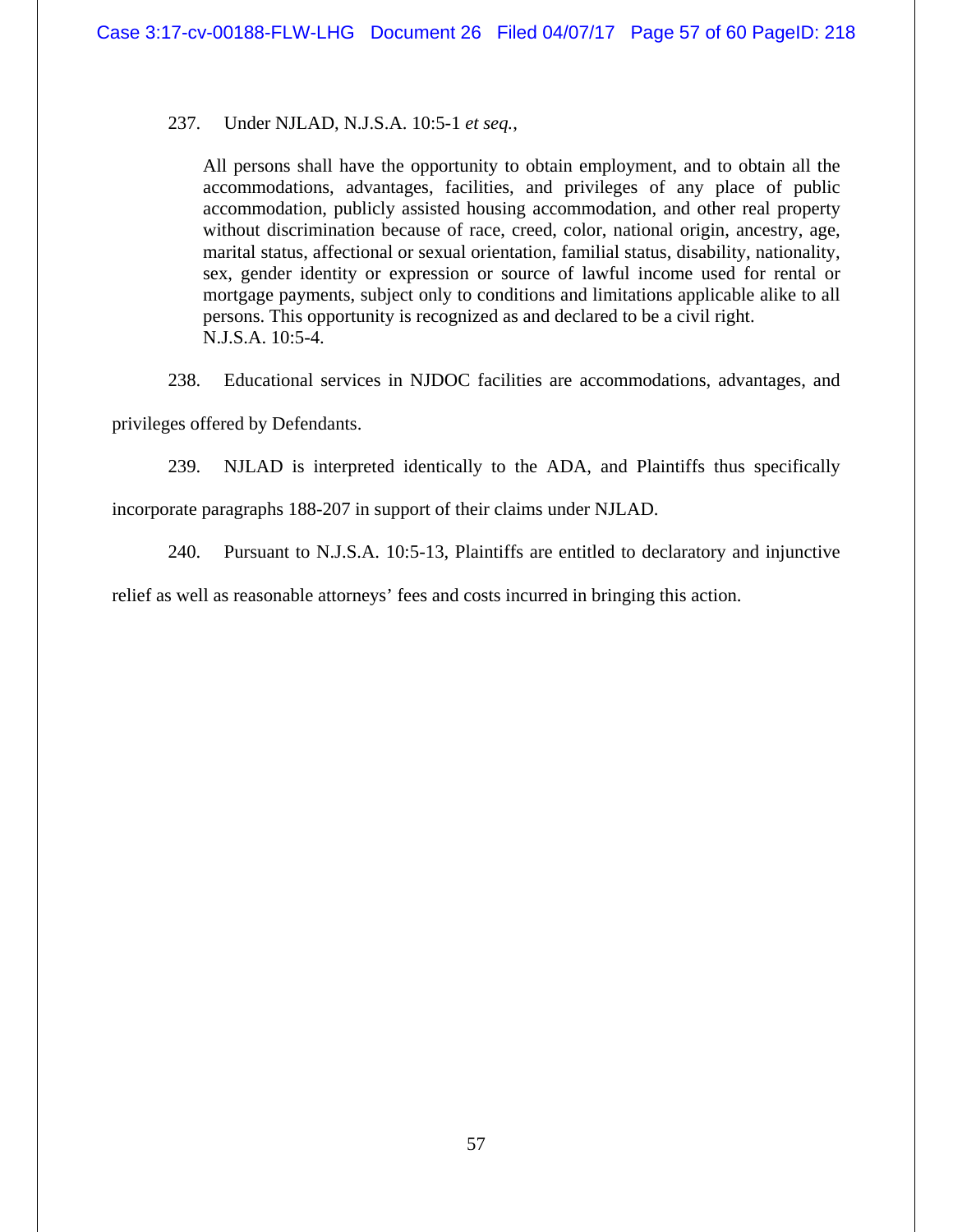## **PRAYER FOR RELIEF**

*Wherefore*, Plaintiffs, individually and on behalf of the class they represent, ask the Court to:

1. Order that Plaintiffs may maintain this action as a class action pursuant to Rule 23(b)(2) of the Federal Rules of Civil Procedure;

2. Order and declare that the Defendants' conduct as alleged herein has violated, and continues to violate, IDEA, 20 U.S.C. §§ 1400 *et seq.*, and accompanying regulations; the ADA, 42 U.S.C. §§ 12101 *et seq.*, and accompanying regulations; Section 504 of the Rehabilitation Act, 29 U.S.C. § 794, and accompanying regulations; NJCRA, 10:6-*1 et seq.*, and accompanying regulations; and NJLAD, 10:5-1 *et seq.*, and accompanying regulations;

3. Preliminarily and permanently enjoin Defendants from violating IDEA, 20 U.S.C. §§ 1400 *et seq.*, and accompanying regulations; the ADA, 42 U.S.C. §§ 12101 *et seq.*, and accompanying regulations; Section 504 of the Rehabilitation Act, 29 U.S.C. § 794, and accompanying regulations; NJCRA, 10:6-1 *et seq.*, and accompanying regulations; and NJLAD, 10:5-1 *et seq.*, and accompanying regulations;

4. Order Defendants to provide Plaintiffs and the members of the Plaintiff Class:

- a. a free appropriate public education and equal educational access for all students with disabilities and compliance with all special education laws that protect such students; and
- b. appropriate and equal educational services to all students with disabilities who are in administrative segregation for any amount of time or who are subject to disciplinary measures that interfere with educational services for any amount of time;
- 5. Order the appointment of a monitor with expertise in the provision of special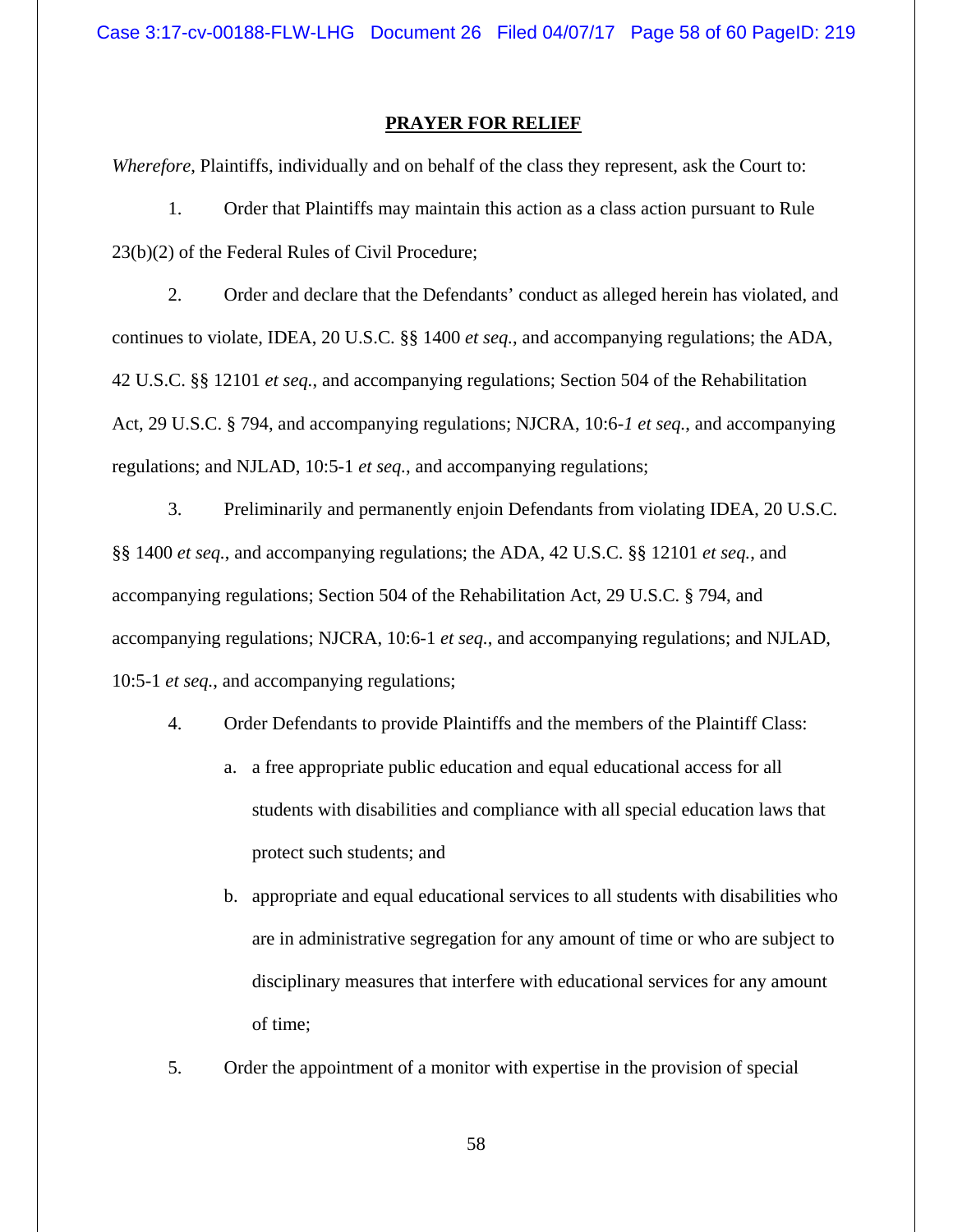education services to oversee the implementation of the above-listed systems, processes, and mechanisms, and grant the monitor authority to administer specific programs and activities of Defendants as may be necessary to ensure the provision of educational services to Plaintiffs and members of the Plaintiff Class;

6. Retain jurisdiction of this case until Defendants have complied with the orders of this Court, and there is a reasonable assurance that Defendants will continue to comply in the future, absent continuing jurisdiction;

7. Award Plaintiffs' attorneys' fees and costs, as provided by statute and law; and

8. Any such other relief as the Court finds just and proper.

Dated: April 7, 2017 AMERICAN CIVIL LIBERTIES UNION OF NEW JERSEY FOUNDATION

BY: s/ Rebecca Livengood

Edward L. Barocas Jeanne LoCicero Rebecca Livengood PO Box 32159 Newark, New Jersey 07102 (973) 854-1733

 Mary-Lee K. Smith\* Seth Packrone\* DISABILITY RIGHTS ADVOCATES 675 Third Avenue, Suite 2216 New York, NY 10017 (212) 644-8644

 Brian L. Friedman\* William C. Silverman\* PROSKAUER ROSE LLP Eleven Times Square New York, NY 10036-8299 (212) 969-3000

\*Admitted *Pro Hac Vice Attorneys for Plaintiffs*